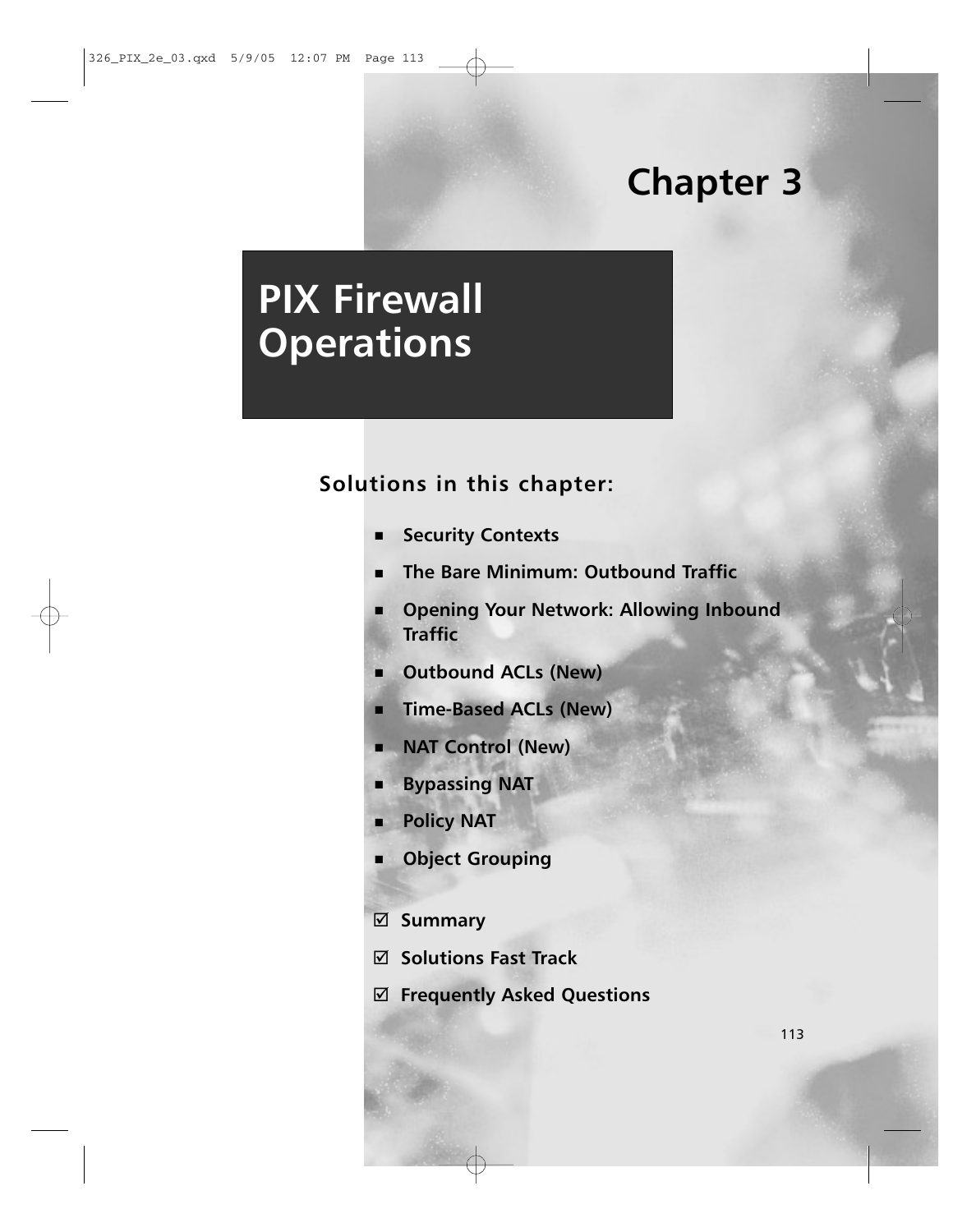## **Introduction**

Once the Cisco PIX firewall has been unboxed, plugged in, booted up, and configured with its initial system parameters, the first thing most security professionals want to do is configure it to pass traffic appropriately (i.e., according to the organization security policy).A firewall would not serve any purpose if it indiscriminately blocked all traffic.To properly protect a network environment, network traffic must be filtered in both outbound and inbound directions.The key to configuring a firewall is to permit only the traffic you want and block the traffic you do not want.This concept is easy to understand, but not always an easy task.

This chapter provides the basics needed to pass traffic through Cisco PIX firewalls. Perhaps one of the most important fundamentals to traffic passing is address translation, of which there are two types: static and dynamic. Once translation has been configured, the PIX will automatically allow all connections from a higher security interface to a lower security interface and deny all connections from a lower security interface to a higher security interface.To configure more granular access, you can permit or deny specific traffic using access lists.

The decisions to permit or deny specific traffic compose the firewall rules, typically in the form of access lists. Whether you are configuring rules for outbound or inbound traffic, the process is the generally the same:

- 1. Configure address translation.
- 2. Define an access list and apply it to an interface.

You must ensure that users can access the required network services through the firewall. You must also ensure that external services are available to one or more communities of users. While the process for filtering inbound and outbound traffic is the same, task details differ.

The Cisco PIX firewall offers several features that are valuable in managing traffic, including:

- Object Grouping simplifies access list configuration and maintenance
- TurboACLs
- Time-based ACLs
- Access list logging
- Enabling/disabling ACL entries
- NAT control
- Policy NAT

Throughout the chapter, we provide examples to describe the various commands. We also include a complex case study to reinforce concepts.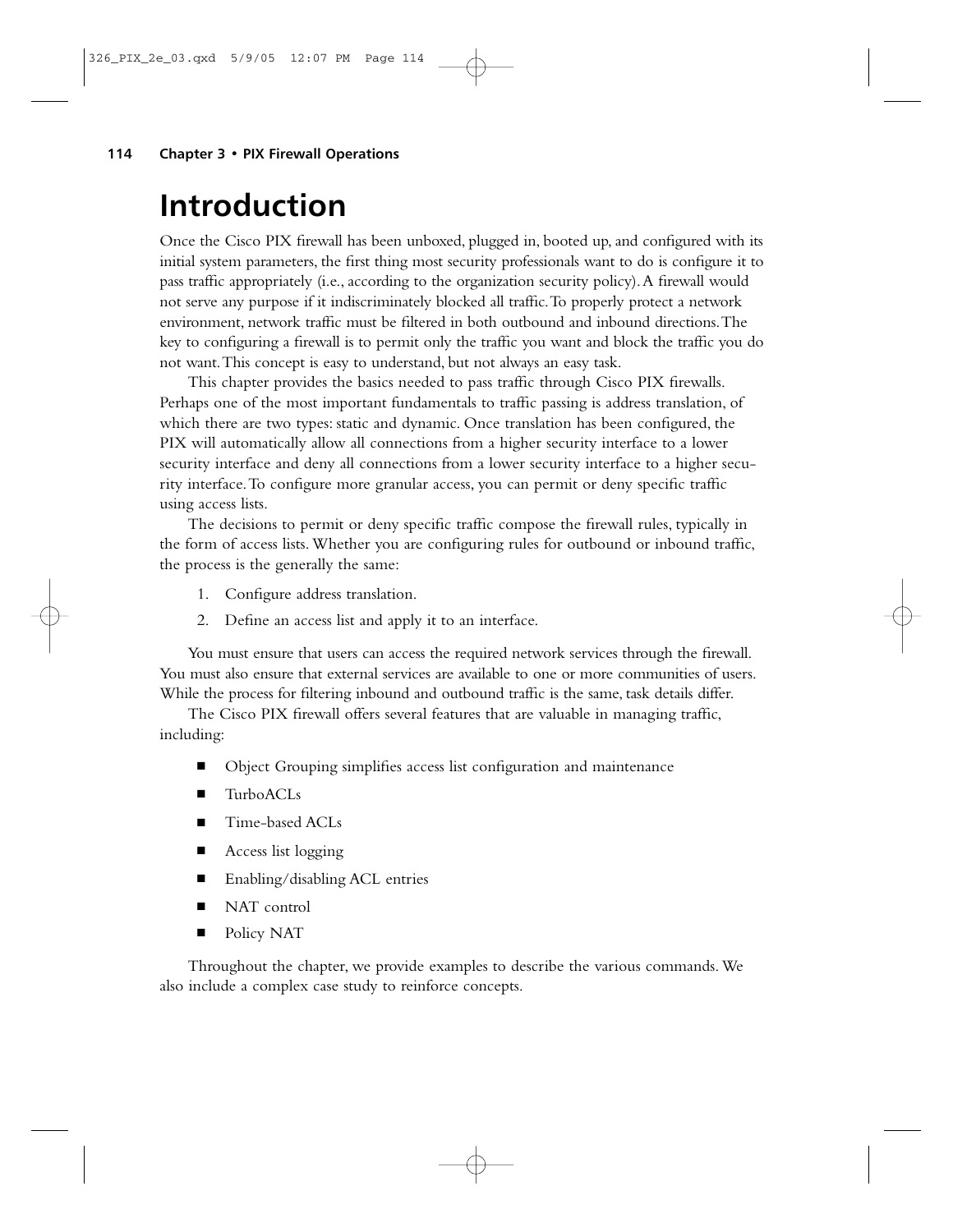# **Security Contexts**

Have you ever wished you could clone your Cisco PIX firewall? Ever had the need to have two very different security policies in place on your network, say one for the finance folks (very restricted) and one for the IT folks (anything goes)? Well, Cisco has listened, and for version 7.0, implemented something called security contexts. When you set up a security context, each context has its own security policies, interfaces, and supported features.This means that not all PIX firewall features are supported in security contexts. Some that are not supported when you have multiple security contexts include:

- Dynamic routing protocols
- VPN
- Multicast

When you start the PIX in single context mode and convert to multiple context mode, a new file called admin.cfg is created on the built-in flash.This is the default administrator security context.You can store multiple security contexts on the same flash or you can have the PIX download them from the network using TFTP, FTP, or HTTP(s).

#### **NOTE**

When converting from single security context mode to multiple security context mode, the original startup configuration is *not* saved, so always make a backup when working with security contexts. The running configuration is used to make the two new security context files.

Use the *mode* command to place the Cisco PIX firewall in multiple security context mode. Our options for the *mode* command are:

```
PIX1(config)# mode ?
```

```
configure mode commands/options:
  multiple Multiple mode; mode with security contexts
  noconfirm Do not prompt for confirmation
  single Single mode; mode without security contexts
PIX1(config)#
```
To go from single mode to multimode:

```
PIX1(config)# mode multiple
WARNING: This command will change the behavior of the device
WARNING: This command will initiate a Reboot
```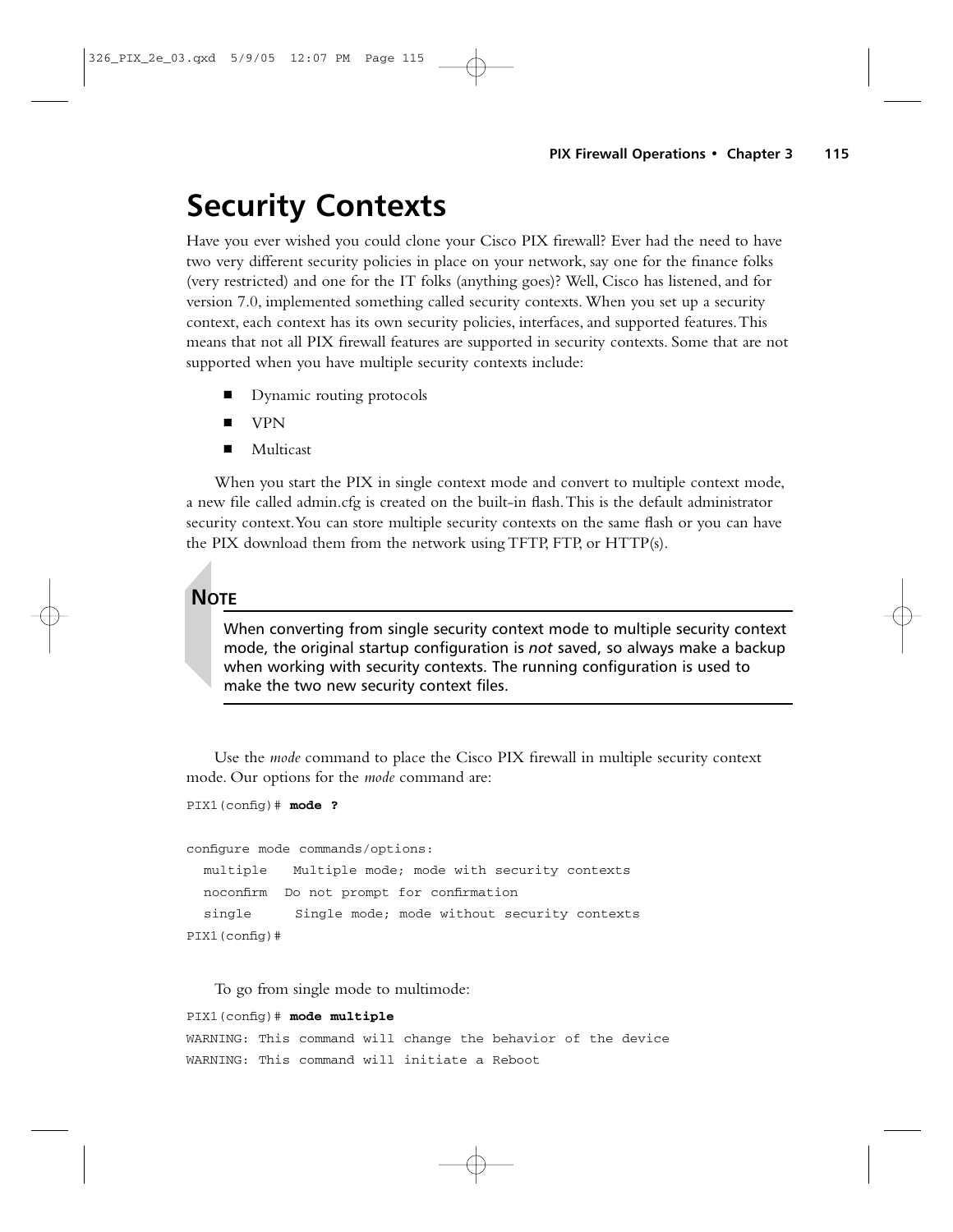#### **116 Chapter 3 • PIX Firewall Operations**

```
Proceed with change mode? [confirm] 
Convert the system configuration? [confirm]
WARNING: This command will initiate a Reboot
Proceed with change mode? [confirm]
Convert the system configuration? [confirm]
!!
The old running configuration file will be written to flash
The admin context configuration will be written to flash
The new running configuration f
***
*** --- SHUTDOWN NOW ---
***
*** Message to all terminals:
***
*** change mode
file was written to flash
Security context mode: multiple
```
Rebooting...

When you confirm, the Cisco PIX will reboot itself to enable the new mode. We can confirm the mode by using the *show* command:

```
PIX1# show mode
Security context mode: multiple
PIX1#
```
To restore the Cisco PIX to single mode security context, we need to copy the original (you did make a backup, right?) to flash:

PIX1(config)# **copy flash:old\_running.cfg startup-config**

Then we will set the mode back to single:

```
PIX1(config)# mode single
WARNING: This command will change the behavior of the device
WARNING: This command will initiate a Reboot
Proceed with change mode? [confirm]
```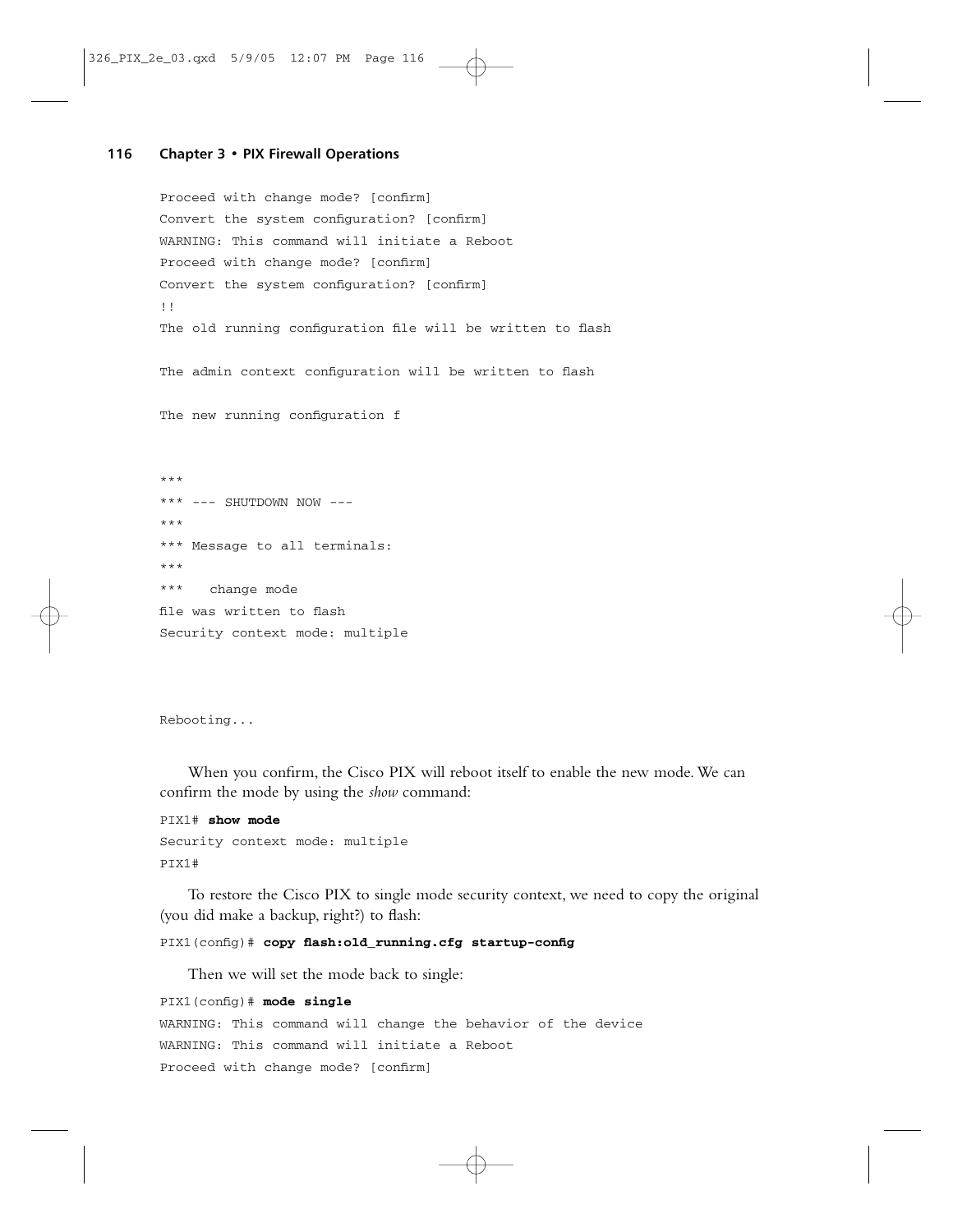## **The Bare Minimum: Outbound Traffic**

After completing the initial configuration, a primary task is allowing outbound traffic (such as from inside to outside). Outbound connections are from a higher security interface (e.g., the organization's internal network) to a lower security interface (e.g., an external network such as the Internet).This requires either configuring address translation or explicitly disabling it. Once address translation is configured, by default, if no access lists or apply/outbound statements are applied, all outbound traffic is allowed.This is a primary feature of the Adaptive Security Algorithm (ASA) and is the reason why security levels are so critical. Since the PIX is stateful, when an outbound connection is initiated, return traffic that is part of an established connection is allowed from the lower security interface to the higher security interface.

The *specific* approach for controlling outbound traffic consists of:

- Configuring *dynamic* address translation.
- Defining an access list and applying it to an interface on the PIX (optional).

### **NOTE**

With version 7.0, the requirement for address translation policies to be in place before allowing network traffic to flow from an inside host to an outside destination has been eliminated, thanks to the NAT Control feature. For new configurations (i.e., a new installation of a PIX using v7.0), the translation rules are not required, and NAT Control is automatically disabled via the *no nat-control* command. For upgraded configurations (i.e., existing PIX firewall being upgraded to v7.0), the translation rules are required to preserve the functionality already defined in the configuration, and NAT Control is automatically enabled via the *nat-control* command. Note that NAT Control is different from identity NAT (nat 0). See the sections titled "NAT Control," "NAT Control (New)," and "Identity NAT."

## Configuring Dynamic Address Translation

Address translation is the first requirement for passing outbound traffic.Address translation (through NAT and/or PAT) maps local IP addresses to global IP addresses.A local IP address is one from a network that is being protected by the PIX (e.g., your internal network), and is frequently a private, nonroutable IP address.A global IP address is one from a network on an outside interface of the PIX, and is frequently a public, routable IP address.The address translation configuration causes the PIX to translate the local IP address to the global IP address by making the appropriate substitution within the packet. Once NAT and/or PAT are configured, the PIX automatically allows traffic to traverse from a higher security interface to a lower security interface on the PIX firewall (also known as *outbound connections*). The PIX also permits any return traffic related to these outbound connections.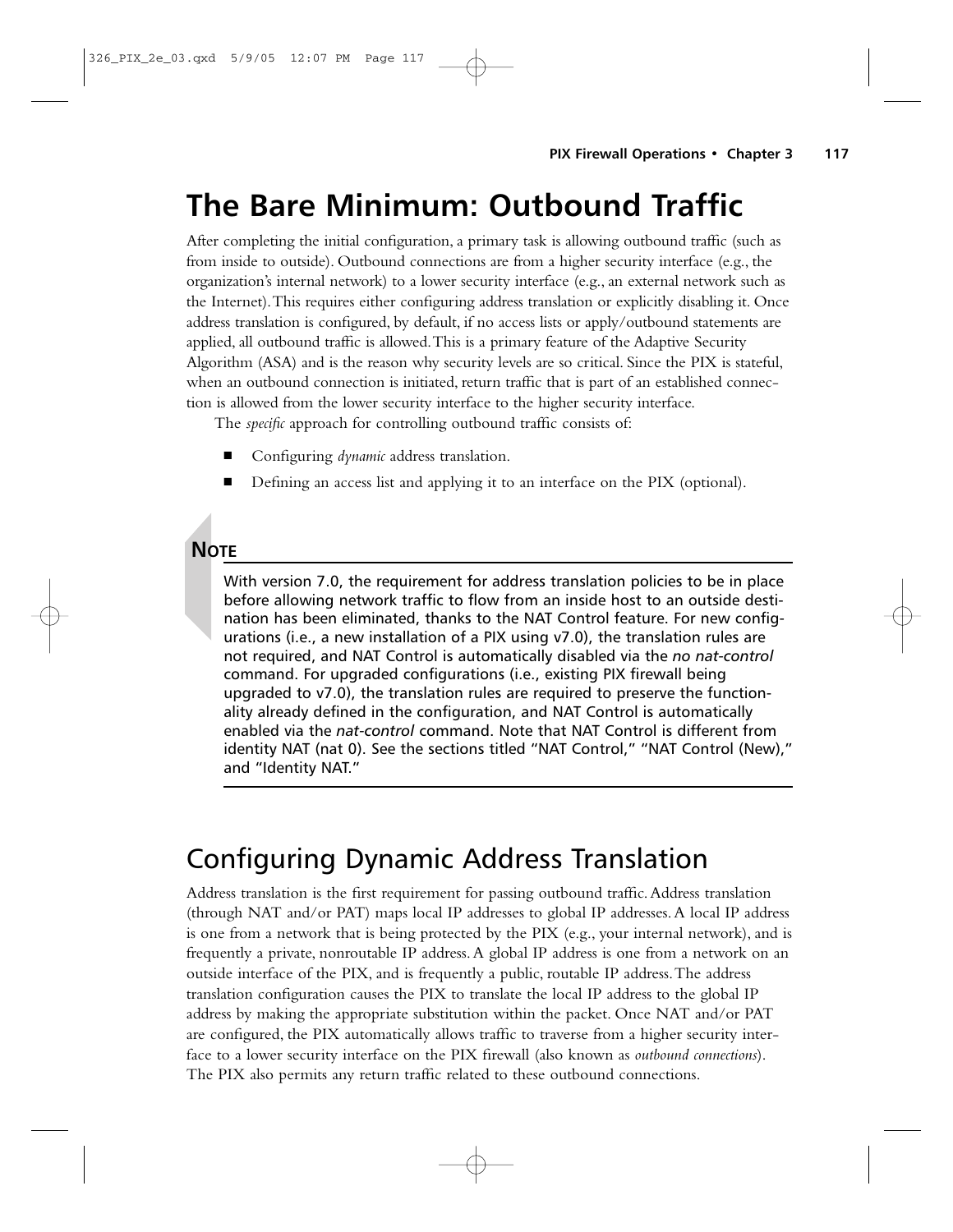Configuration of NAT/PAT is a two-step process:

- 1. Use the *nat* command to identify the local addresses that will be translated.
- 2. Use the *global* command to define the global addresses to translate to.

#### **NOTE**

Address translation records are known as *translation slots* (or *xlate*) and are stored in a table known as the *translation table*. To view the contents of this table, use the *show xlate* command. The *xlate* timer monitors the translation table and removes records that have been idle longer than the defined timeout. By default, this timeout is set to three hours, and the current settings can be set using the *timeout xlate* command and can be verified by using the *show running-config timeout xlate* command.

The syntax of the *nat* command is as follows:

```
nat (real_ifc) nat_id real_ip [mask [dns] [outside] [[tcp] tcp_max_conns
[emb_limit]
[norandomseq]]] [udp udp_max_conns]
```
The keywords and parameters for the *nat* command are described here.

The *real\_ifc* parameter is the interface that is the source of the traffic to be translated. It must match the name associated with this interface via the *nameif* command. If this parameter is not specified, the inside interface is assumed.

The *nat id* parameter is an integer between 0 and 65,535 that establishes a mapping between the local IP addresses (*real\_ip*) identified by the *nat* command and the global IP addresses specified by the *global* command.The *id* 0 is special and is used to specify that you do not want the specified local addresses translated: local addresses and global addresses are the same.

The *mask* parameter is used with real\_ip to specify the IP addresses to be translated.The optional *dns* keyword translates the IP address included in DNS responses using active entries in the translation table.The optional *outside* keyword allows for external addresses to be translated.

The optional *tcp* keyword configures several TCP-related parameters. tcp\_max\_conns defines how many total concurrent TCP active connections are allowed, while emb\_limit specifies how many concurrent half-open TCP connections are allowed.The default for both is 0, meaning unlimited connections.Too many half-open connections can be the result of a denial-of-service (DoS) attack, which tuning the emb\_limit can help minimize.

By default, when performing address translation, the PIX firewall also randomizes the sequence numbers in TCP segments.The optional *norandomseq* keyword disables this randomization, which can be useful (and possibly necessary) when performing address translation twice (e.g., when you have two PIX firewalls in the path), and multiple randomization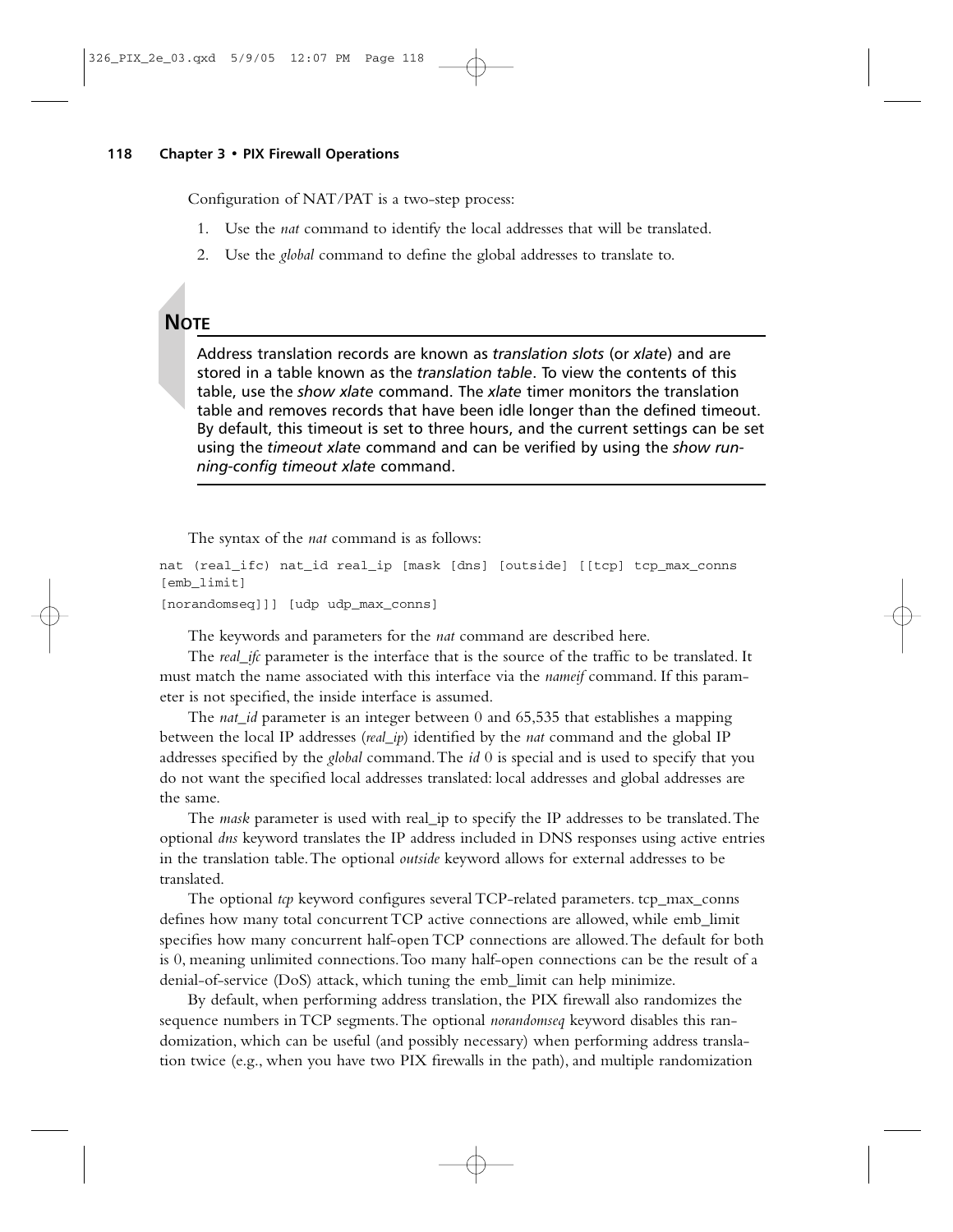is not desired.The *timeout* parameter defines how long an entry in the translation table may be idle.

The optional *udp* keyword configures a UDP-related parameter. The udp\_max\_conns parameter defines how many total concurrent active UDP "connections" are allowed.

### **NOTE**

Because of its stateless nature, there is no such thing as a UDP "connection." The PIX firewall is stateful, and can permit return traffic in response to a UDP datagram. The stateless nature of UDP is also the reason why there is not a corresponding *emb\_limit* for the *udp* keyword as there was with the *tcp* keyword. There is no such thing as a UDP half-open connection.

Once you have identified the local addresses to be translated using the *nat* command, you then need to specify the global addresses to which the local addresses should be translated. Use the *global* command to accomplish this:

global (mapped\_ifc) nat\_id {mapped\_ip [-mapped\_ip] [netmask mapped\_mask]} | interface

The mapped\_ifc parameter defines the egress interface for outbound traffic; the default assumption is the outside interface.

The nat\_id parameter pairs one or more nat statements to a global statement.

The mapped\_ip parameter defines the global IP addresses for translation. If a single IP address is specified, port address translation is performed. If a range is specified (via mapped ip), network address translation is used until no more global addresses are available. Once the global addresses pool is exhausted, port address translation is performed.

The *netmask* keyword is associated with the mapped\_ip range to specify the network mask.This determines the range of valid global addresses for the PIX to use, and ensures that the PIX does not use broadcast or network addresses in its translation.

If the global IP address to be used is assigned to an interface (e.g., the outside interface of the PIX), the *interface* keyword can be used instead of the mapped\_ip parameter to specify this.

The use of the *nat* and *global* commands can be illustrated using an example organization.The fictitious Secure Corporation needs to network three locations and provide Internet access to its employees. It does not own any public IP addresses, and must use RFC 1918 private addresses for its internal networks. RFC 1918 addresses are not routable or usable on a public network such as the Internet. Secure Corporation is using private addresses because it does not want to re-address if it switches service providers. By using a private IP address scheme, the company can change public IP addresses whenever circumstances require, and all it will have to do is associate the new IP address range to the private IP addresses. Figure 3.1 shows the network layout. (Note*:* Even though it is a private address range, the 192.168.0.0/16 network is being used to represent the public IP address space in this chapter. Keep this in mind as you read the rest of the chapter.)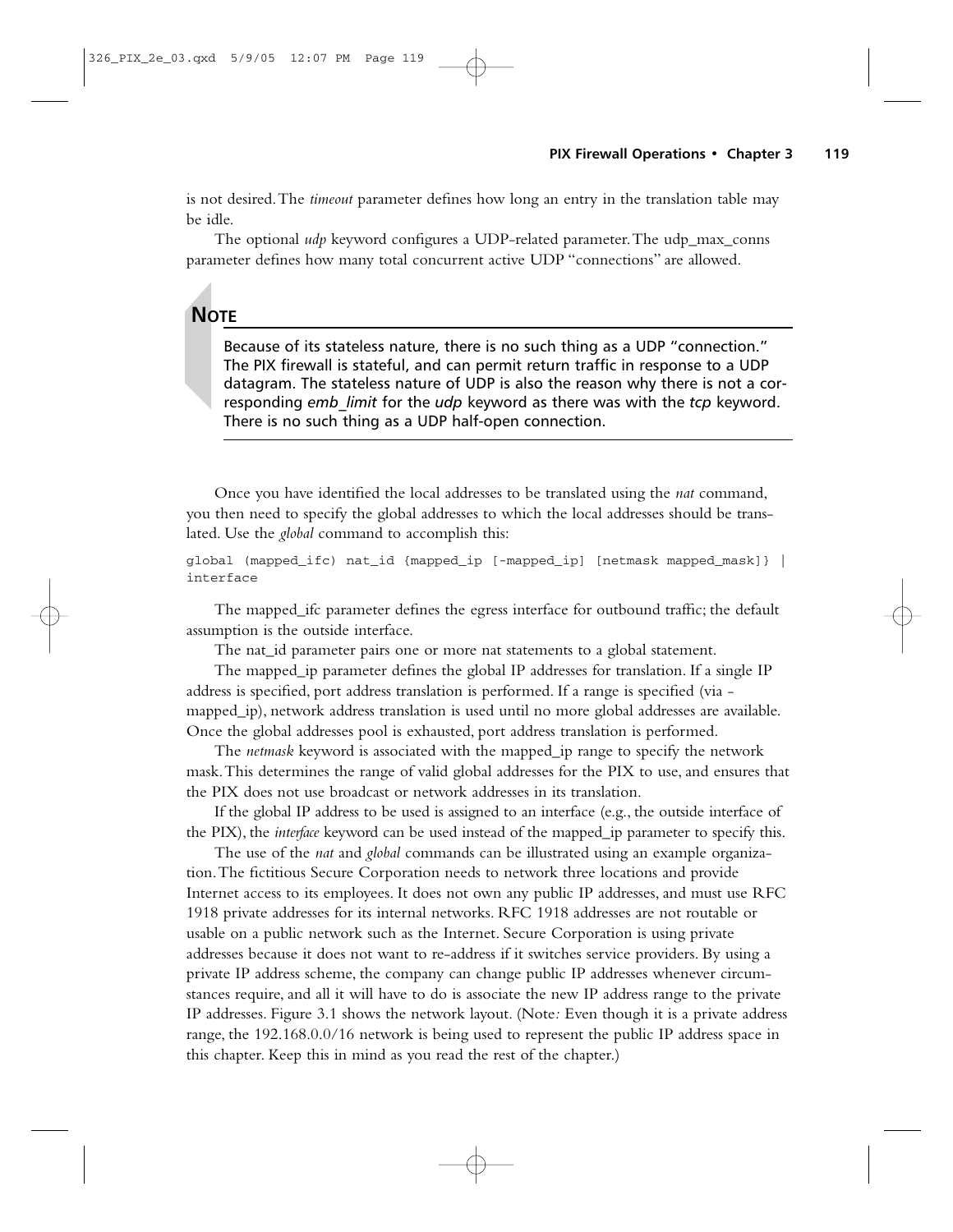

**Figure 3.1** Network Address Translation

Figure 3.1 shows that each location has been assigned a 24-bit network from a range specified in RFC 1918.These ranges are 172.16.1.0/24, 172.16.2.0/24, and 172.16.3.0/24, respectively.The service provider has allocated a 24-bit subnet (192.168.1.0, 192.168.2.0, and 192.168.3.0) to each location, which needs to be mapped to a private address range.The following configuration allows each node to have a unique public IP address dynamically mapped from a pool established for each location.Traffic to be translated is identified using the *nat* command and then mapped to a pool of public IP addresses defined by the *global* command.

```
PIX1(config)# nat (inside) 1 172.16.1.0 255.255.255.0
PIX1(config)# global 1 192.168.1.1-192.168.1.254 netmask 255.255.255.0 
PIX1(config)# nat (inside) 2 172.16.2.0 255.255.255.0
PIX1(config)# global 2 192.168.2.1-192.168.2.254 netmask 255.255.255.0 
PIX1(config)# nat (inside) 3 172.16.3.0 255.255.255.0
PIX1(config)# global 3 192.168.3.1-192.168.3.254 netmask 255.255.255.0 
PIX1(config)# exit
PIX1# clear xlate
```
#### **NOTE**

The *clear xlate* command is used to clear contents in the translation table. This command should be executed after any translation configuration changes are made; otherwise, there is a danger of stale entries sticking around in the translation table. However, note that this will also disconnect all current connections that use the translations.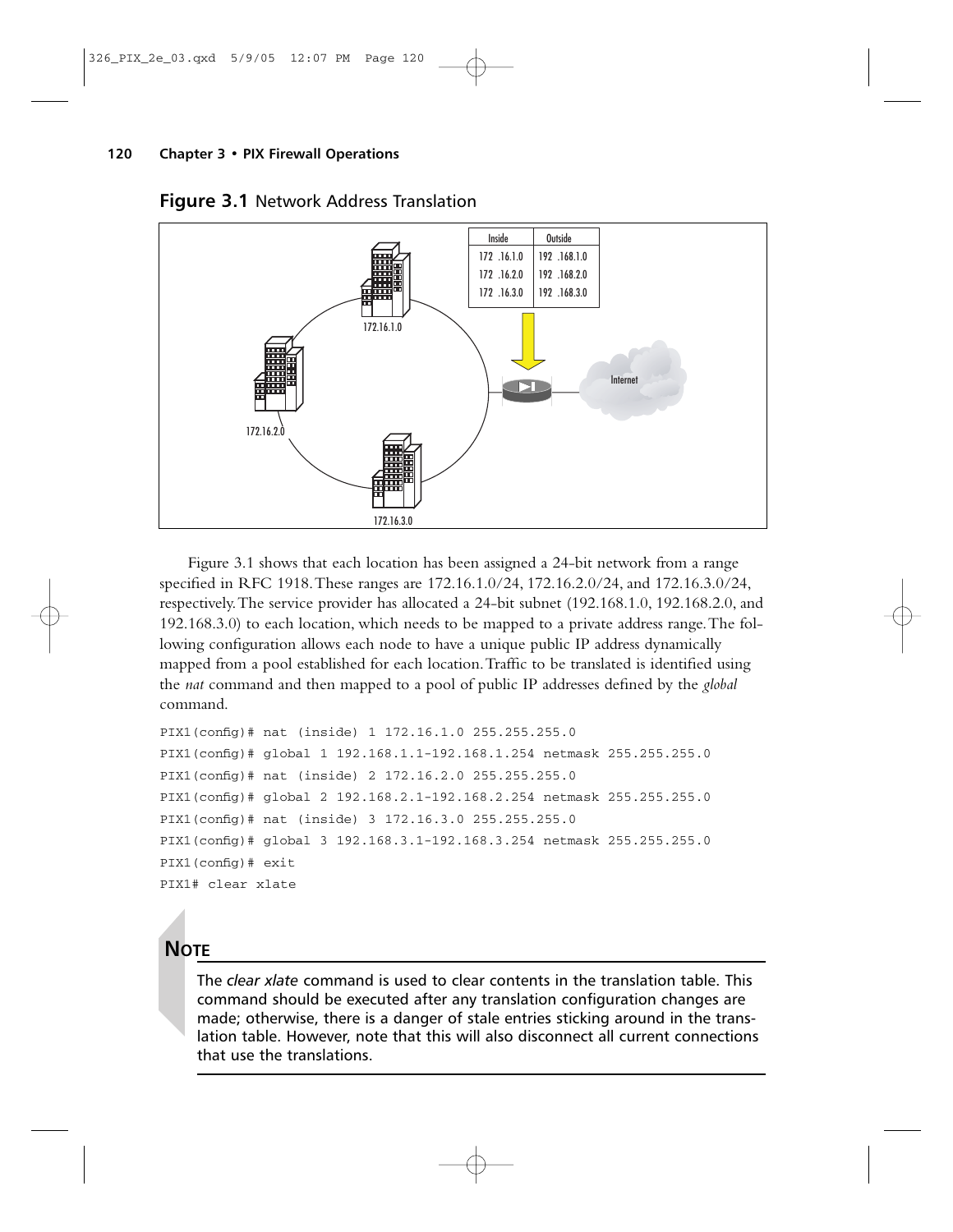Validate your configuration using the *show running-config nat* and *show running-config global* commands:

```
PIX1# show running-config nat
nat (inside) 1 192.168.1.0 255.255.255.0 0 0
nat (inside) 2 192.168.1.0 255.255.255.0 0 0
nat (inside) 3 192.168.1.0 255.255.255.0 0 0
PIX1# show running-config global 
global (outside) 1 10.1.1.1-10.1.1.254 netmask 255.255.255.0
global (outside) 2 10.1.2.1-10.1.2.254 netmask 255.255.255.0
global (outside) 3 10.1.3.1-10.1.3.254 netmask 255.255.255.0
```
In this simple but unrealistic example, the provider allocated enough public addresses to allow one-to-one mappings between local and global addresses.What would happen if the provider did not allocate enough public addresses? Let's modify our example to where the provider only gave Secure Corp. a single 24-bit public address range (10.1.1.0/24). Instead of separate global pools for each location, there is one global pool for all to share, meaning that PAT is needed. PAT allows many IP addresses to be translated to a single IP address by incorporating both the IP address and the source port.The configuration would be as follows:

```
PIX1(config)# nat (inside) 1 192.168.1.0 255.255.255.0
PIX1(config)# nat (inside) 1 192.168.2.0 255.255.255.0
PIX1(config)# nat (inside) 1 192.168.3.0 255.255.255.0
PIX1(config)# global (outside) 1 10.1.1.1-10.1.1.254 netmask 255.255.255.0
PIX1(config)# exit
PIX1# clear xlate
```
#### **NOTE**

PAT works with DNS, FTP, HTTP, mail, RPC, RSH, Telnet, URL filtering, and outbound *traceroute*. PAT does not work with H.323, caching name servers, and PPTP.

To enable NAT on multiple interfaces, separate *global* commands are needed for each interface.The key is the same *id* on all the *global* commands to permit one set of *nat* commands on the translated interfaces to map a private IP address to one of many different global address ranges based on destination. For example, the following commands configure the PIX to translate the 192.168.1.0/24 network to either a 10.1.1.0/24 address or PAT to the DMZ interface IP address, depending on the interface the packet was going to exit:

```
PIX1(config)# nat (inside) 1 192.168.1.0 255.255.255.0
PIX1(config)# global (outside) 1 10.1.1.1-10.1.1.254 netmask 255.255.255.0
PIX1(config)# global (dmz) 1 interface
```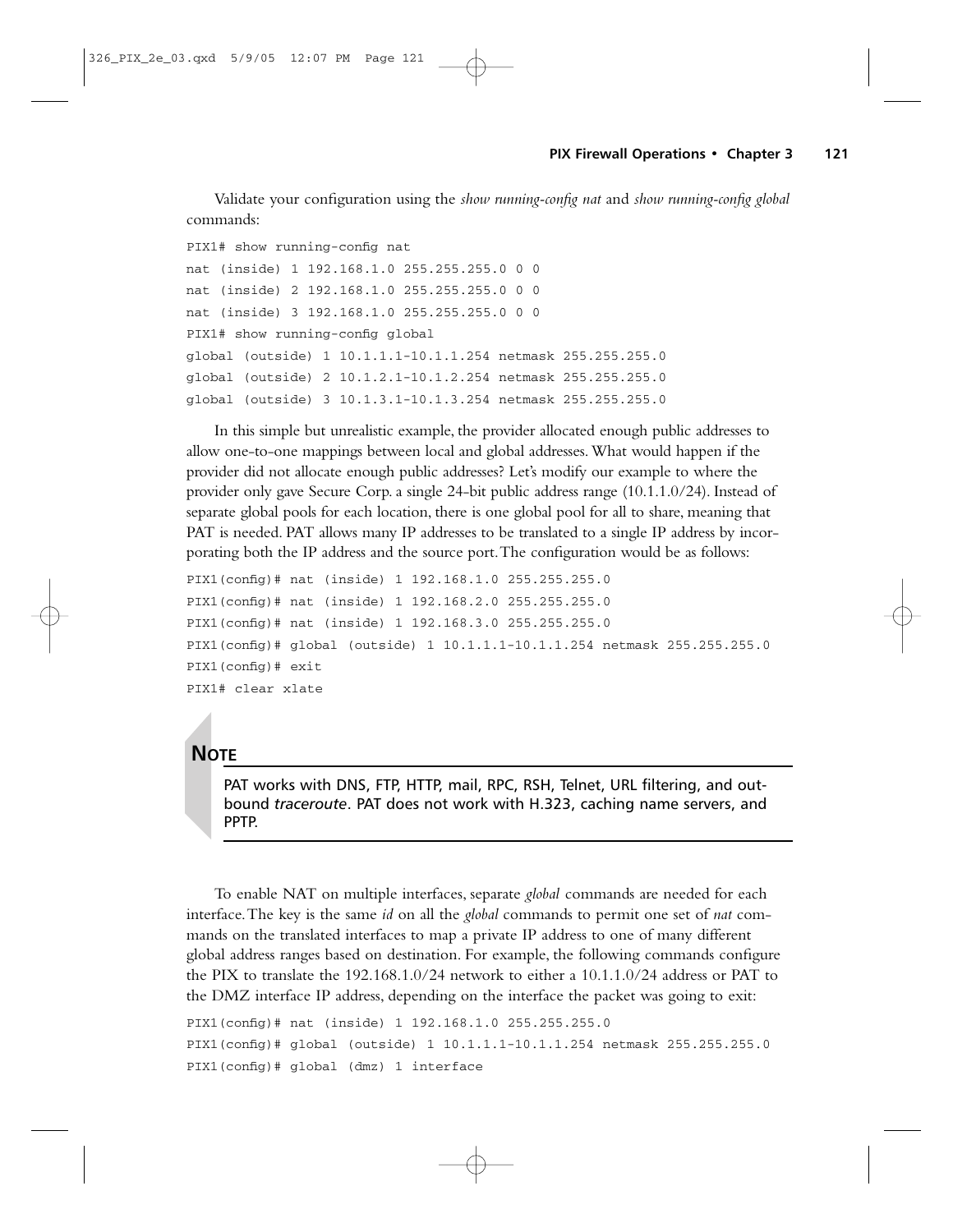$PIX1$ (config)# exit PIX1# clear xlate

As with most commands on the PIX firewall, use the *no* keyword with the *nat* and *global* commands to remove them from the configuration.

## Blocking Outbound Traffic (Defining an Access List)

Without any additional configuration, the PIX allows all higher security interfaces to send traffic to lower security interfaces. If you want to block some outbound traffic, it must be *explicitly* blocked. Controlling the outbound traffic that is allowed to traverse the PIX firewall is always a part of a well-designed security policy. With version 7.0, there is only one way to accomplish this task: using access lists.

#### **NOTE**

In previous PIX software versions, you could also block outbound traffic using the *outbound* command. With version 7.0, this command has been completely replaced by the *access-list* command, and is no longer supported. Cisco has been discouraging the use of the *outbound* command, so this should not be a surprise. Existing *outbound* commands are not automatically converted to *access-list* commands. Refer to the section "Conduit and Outbound" for more information, and for a description of how to convert *outbound* commands to *access-list* commands.

### Access Lists

Access lists on the PIX firewall are very similar to those used on Cisco routers, and can be used to limit the traffic based on several criteria, including source address, destination address, source TCP/UDP ports, and destination TCP/UDP ports.Access list configuration is a two-step process:

- 1. Define the access list by creating permit and deny statements using the *access-list* command.
- 2. Apply the access list to an interface using the *access-group* command.

There are three different basic protocol classes for the *access-list* command: IP,TCP/UDP, and ICMP. Each of these classes has an *access-list* command syntax that differs slightly from the others, as shown here:

access-list id [line line-number] [extended] {deny | permit} protocol {host sip | sip mask | any} {host dip | dip mask | any}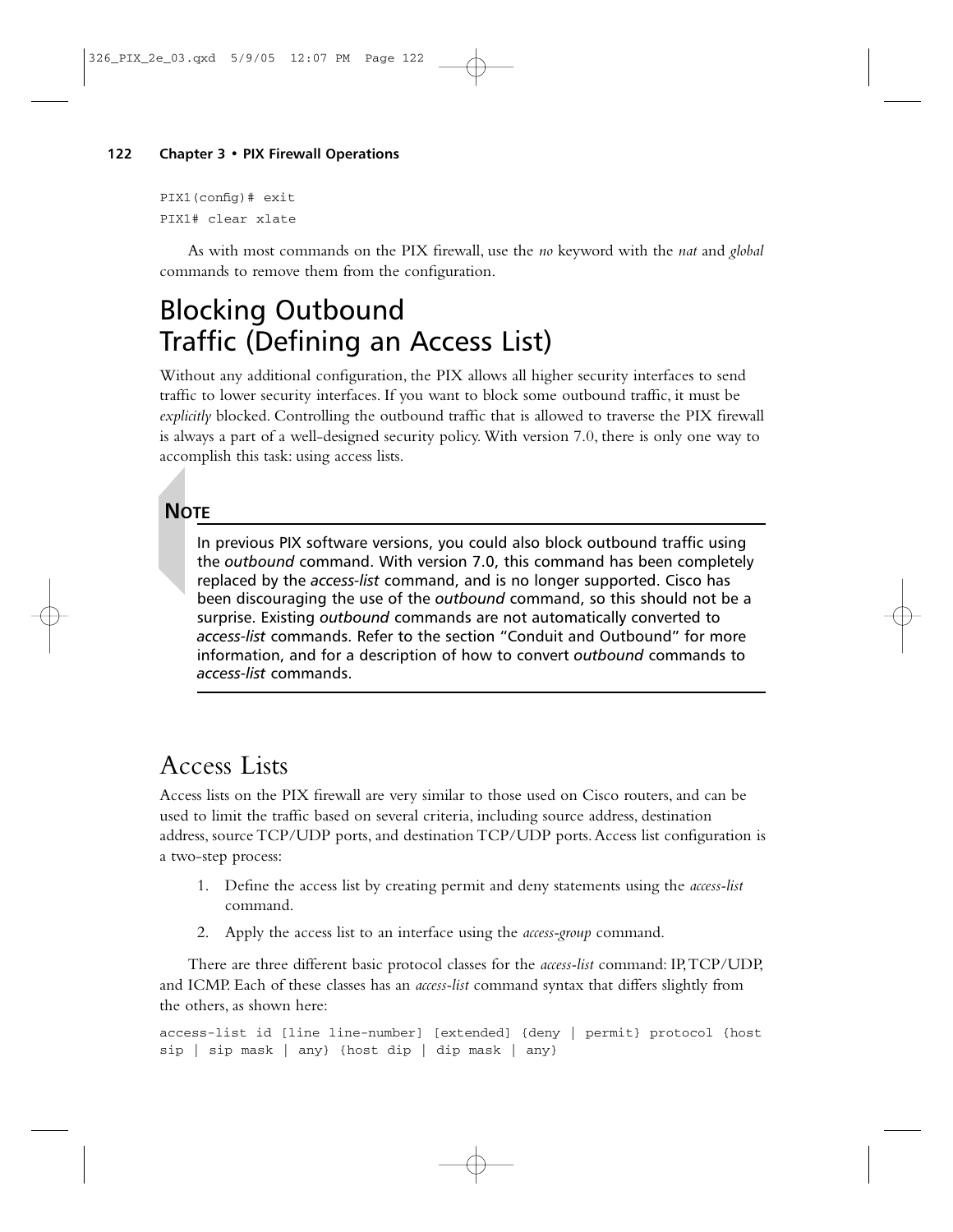access-list id [line line-number] [extended] {deny | permit} {tcp | udp} {host sip | sip mask | any} [operator port] {host dip | dip mask | any} [operator port]access-list id [line line-number] [extended] {deny | permit} icmp {host sip | sip mask | any} {host dip | dip mask | any} [icmp\_type ]

The parameters and keywords that are common across all three *access-list* command syntaxes are identified and described in this section. Parameters and keywords that are specific to each of the command syntaxes are identified and described in the following paragraphs.

The *id* parameter identifies the access list and can be either a name or a number.The order of access-list statements is sequential from top to bottom.The first entry that matches is applied, and further processing is halted.

The *line* keyword and *line-num* parameter allow entries to be inserted at a specific location within the access list.

The *extended* keyword identifies this as an extended access list that can specify source and destination IP addresses and ports.

The source IP address is specified using the *sip* parameter and identifies the origin of the traffic.

The destination IP address is specified using the *dip* parameter and identifies the destination of the traffic.

The mask parameter specifies the netmask bits to apply to either *sip* or *dip*.

The *any* keyword specifies all networks or hosts, and is the equivalent of a network of 0.0.0.0 and a mask of 0.0.0.0.

The host keyword followed by an IP address specifies a single host.

#### **NOTE**

The syntax for access lists on the PIX firewall is very similar to that of IOS routers. The key difference is that access lists on PIX firewalls use standard wildcard masks, whereas on routers they use inverse wildcard masks. For example, when blocking a 24-bit subnet, you would use a mask of 255.255.255.0 on a PIX firewall and a mask of 0.0.0.255 on a Cisco router.

### *IP Protocol Access List Parameters and Keywords*

In the IP protocol *access-list* command syntax, the *protocol* parameter specifies the IP protocol. You can either enter the numerical value or specify a literal name.Table 3.1 lists possible literal names.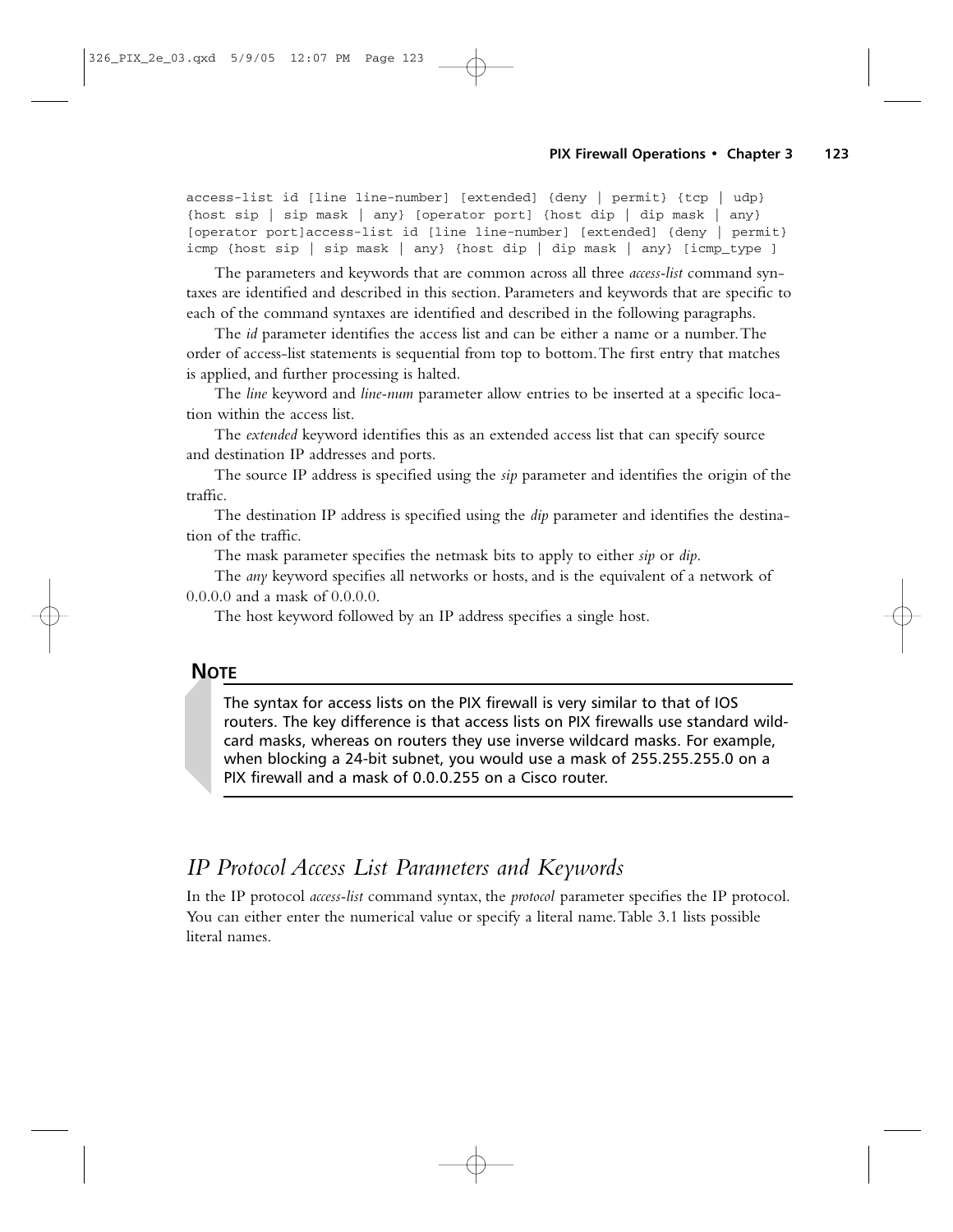| Literal | Value | <b>Description</b>                                  |
|---------|-------|-----------------------------------------------------|
| ah      | 51    | Authentication header for IPv6, RFC 1826            |
| eigrp   | 88    | <b>Enhanced Interior Gateway Routing Protocol</b>   |
| esp     | 50    | Encapsulated Security Payload for IPv6, RFC 1827    |
| gre     | 47    | <b>General Routing Encapsulation</b>                |
| icmp    | 1     | Internet Control Message Protocol, RFC 792          |
| igmp    | 2     | Internet Group Management Protocol, RFC 1112        |
| igrp    | 9     | Interior Gateway Routing Protocol                   |
| Ip      | 0     | Internet Protocol                                   |
| ipinip  | 4     | IP-in-IP encapsulation                              |
| nos     | 94    | Network Operating System (Novell's NetWare)         |
| ospf    | 89    | Open Shortest Path First routing protocol, RFC 1247 |
| pcp     | 108   | Payload Compression Protocol                        |
| snp     | 109   | Sitara Networks Protocol                            |
| tcp     | 6     | Transmission Control Protocol, RFC 793              |
| udp     | 17    | User Datagram Protocol, RFC 768                     |

**Table 3.1** Literal Protocol Names and Values

### *TCP/UDP Protocol Access List Parameters and Keywords*

In the TCP/UDP protocol *access-list* command syntax, the parameters and keywords are identified and described in this section.

The *tcp* and *udp* keywords specify whether this access list entry applies to TCP or UDP traffic.

The *operator* and *port* identify source and destination ports.

To specify all ports, do not specify an operator and port.

To specify a single port, use the *eq* keyword as the operator.

To specify all ports less than a specified port, use the *lt* keyword as the operator.

To specify all ports greater than a specified port, use the *gt* keyword as the operator.

To specify all ports except a specific one, use the *neq* keyword as the operator.

To specify a range of ports, use the *range* keyword as the operator.

The *port* can be specified using either a number or a literal name.A list of literal port names is presented in Table 3.2.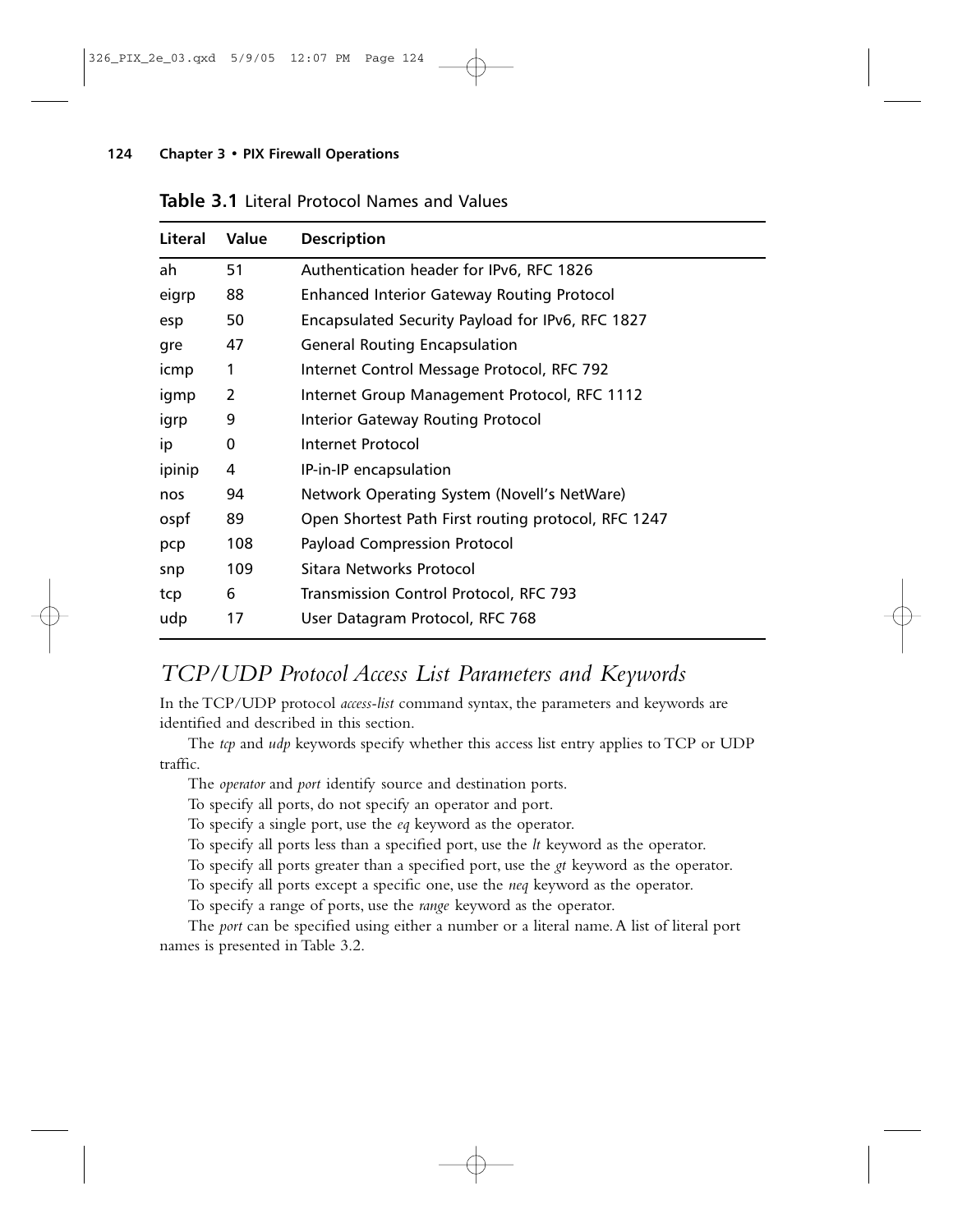| Name           | Port | <b>Protocol Name</b> |                            | Port | <b>Protocol Name</b> |              | Port          | Protocol |
|----------------|------|----------------------|----------------------------|------|----------------------|--------------|---------------|----------|
| bgp            | 179  | tcp                  | http                       | 80   | tcp                  | radius       | 1645,<br>1646 | udp      |
| biff           | 512  | udp                  | hostname                   | 101  | tcp                  | rip          | 520           | udp      |
| bootpc         | 68   | udp                  | ident                      | 113  | tcp                  | smtp         | 25            | tcp      |
| bootps         | 67   | udp                  | irc                        | 194  | tcp                  | snmp         | 161           | udp      |
| chargen        | 19   | tcp                  | <i>isakmp</i>              | 500  | udp                  | snmptrap     | 162           | udp      |
| citrix-ica     | 1494 | tcp                  | klogin                     | 543  | tcp                  | sqlnet       | 1521          | tcp      |
| $\mathsf{cmd}$ | 514  | tcp                  | kshell                     | 544  | tcp                  | sunrpc       | 111           | tcp/udp  |
| daytime        | 13   | tcp                  | login                      | 513  | tcp                  | syslog       | 514           | udp      |
| discard        | 9    | tcp/udp              | lpd                        | 515  | tcp                  | tacacs       | 49            | tcp/udp  |
| dnsix          | 195  | udp                  | mobile-ip                  | 434  | udp                  | talk         | 517           | tcp/udp  |
| domain         | 53   | tcp/udp              | nameserver                 | 42   | udp                  | telnet       | 23            | tcp      |
| echo           | 7    | tcp/udp              | netbios-dgm <sup>138</sup> |      | udp                  | tftp         | 69            | udp      |
| exec           | 512  | tcp                  | netbios-ns                 | 137  | udp                  | time         | 37            | udp      |
| finger         | 79   | tcp                  | nntp                       | 119  | tcp                  | uucp         | 540           | tcp      |
| ftp            | 21   | tcp                  | ntp                        | 123  | udp                  | who          | 513           | udp      |
| ftp-data       | 20   | tcp                  | pim-auto-rp                | 496  | tcp/udp              | <b>whois</b> | 43            | tcp      |
| gopher         | 70   | tcp                  | pop2                       | 109  | tcp                  | www          | 80            | tcp      |
| h323           | 1720 | tcp                  | pop3                       | 110  | tcp                  | xdmcp        | 177           | tcp      |

**Table 3.2** Literal Port Names and Values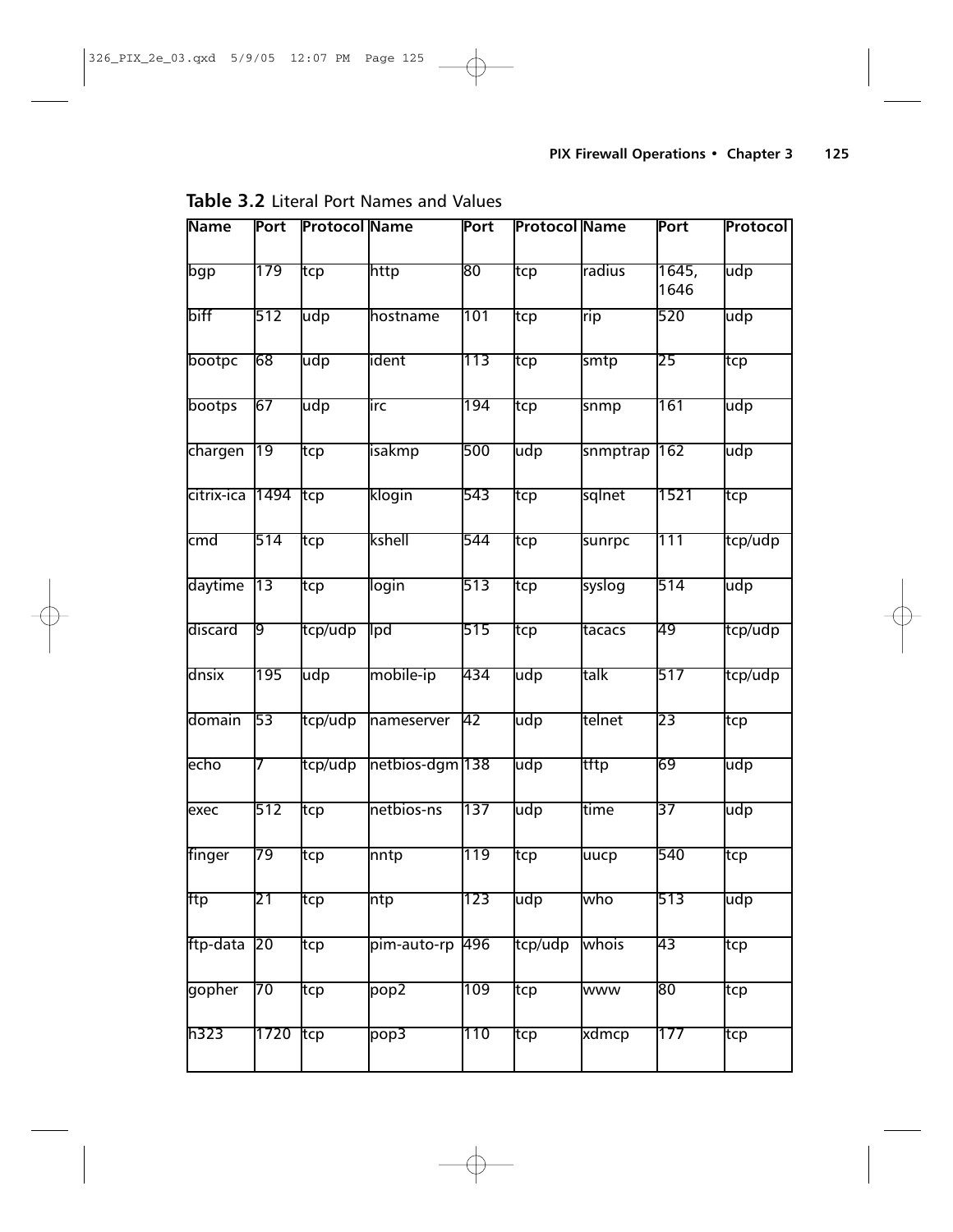Note that the system-defined port mapping of *http* is the same as *www* and is silently translated in the configuration.

### *ICMP Access List Parameters and Keywords*

In the ICMP *access-list* command syntax, the parameters and keywords are identified and described as follows:

- The *icmp* keyword applies this access list entry to ICMP traffic.
- The *icmp\_type* parameter identifies the ICMP message type, and can be specified using either a number or a literal name.A list of ICMP message types and literal names can be found in Table 3.3.

| <b>ICMP Type</b> | <b>Literal</b>       |
|------------------|----------------------|
| 0                | echo-reply           |
| 3                | unreachable          |
| 4                | source-quench        |
| 5                | redirect             |
| 6                | alternate-address    |
| 8                | echo                 |
| 9                | router-advertisement |
| 10               | router-solicitation  |
| 11               | time-exceeded        |
| 12               | parameter-problem    |
| 13               | timestamp-reply      |
| 14               | timestamp-request    |
| 15               | information-request  |
| 16               | information-reply    |
| 17               | mask-request         |
| 18               | mask-reply           |
| 31               | conversion-error     |
| 32               | mobile-redirect      |

**Table 3.3** ICMP Message Types

After configuring an access list, you must apply it to an interface using the following command: access-group *access-list* {in | out} interface *interface\_name*. The parameters and keywords of the *access-group* command are identified and described here.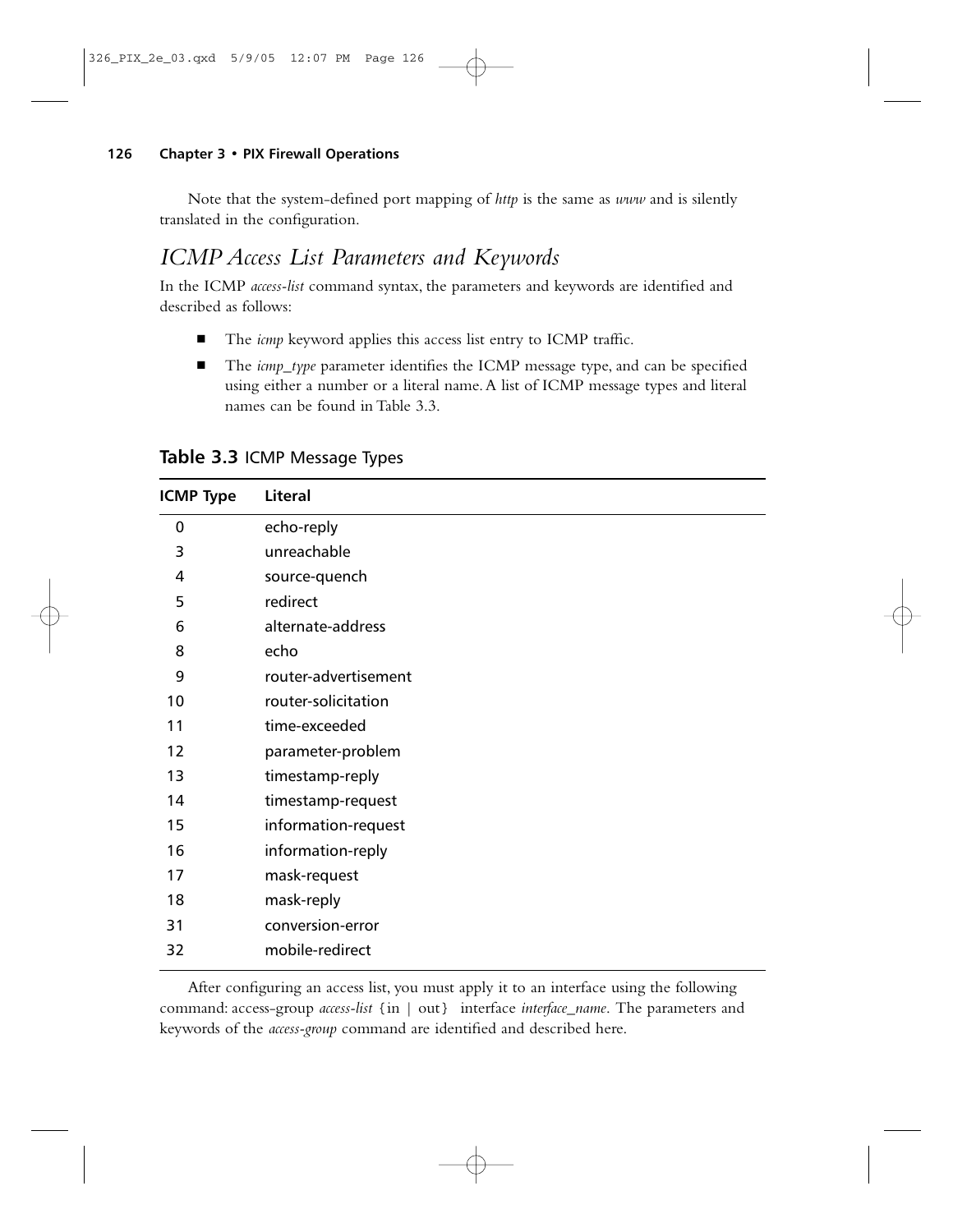The *access-list* parameter specifies which access list statements to apply to the interface.This parameter value must correspond to the id (name) specified in previous access-list commands.

The *in* or *out* keyword is used to specify whether the access list is applied to packets that are inbound to the interface or outbound from the interface.

The *interface* keyword and *interface\_name* parameter specify the interface to which the access-list statements should be applied.

Applying an access list to an interface via the *access-group* command denies or permits traffic as it enters the specified interface.

### **NOTE**

In previous versions of the PIX software, access lists on the PIX firewall could only be applied to traffic *entering* an interface via the *in* keyword. In version 7.0, the access lists can also be applied to traffic as it exits an interface via the *out* keyword.

Access lists have an implicit *deny all* at the end. Unless traffic has been specifically permitted within the access list, it will be denied.You can create very complex access lists simply by following the flow of what should and should not be allowed. Only one access list at a time can be applied to an interface.

Let's now look at an example of Secure Corp., which has just purchased a new PIX firewall for its network in New York, as shown in Figure 3.2.All the servers at the site, as well as all the clients within the network, are located on the inside interface of the PIX.The site uses a single network with the address space of 192.168.0.0/24.The ISP has assigned the 10.1.1.0/24 public network to use.

Internal clients should not be permitted to send certain traffic such as that associated with malware infection vectors.This includes Common Internet File System/Server Message Block (CIFS/SMB) traffic, a file sharing protocol. Other prohibited traffic includes Trivial File Transfer Protocol (TFTP), bootp, Simple Network Management Protocol (SNMP), SQL\*Net, Kazaa, and P2P Networking traffic. Other than this explicitly prohibited traffic, the clients should have unrestricted access to the Internet.

DMZ servers should only have Internet access using protocols that support their core function. For example, the e-mail server should be permitted to send and receive Simple Mail Transfer Protocol (SMTP) traffic, the Web server should be permitted to send and receive only HyperText Transfer Protocol (HTTP) and HTTP over SSL (HTTPS) traffic, and the DNS server should be permitted to send and receive only Domain Name Service (DNS) traffic.

Since the DMZ interface is a higher security interface than the outside interface, any traffic initiated from the DMZ servers to the Internet will be implicitly permitted. We want to apply the same restrictions to the DMZ servers that have been applied to internal clients.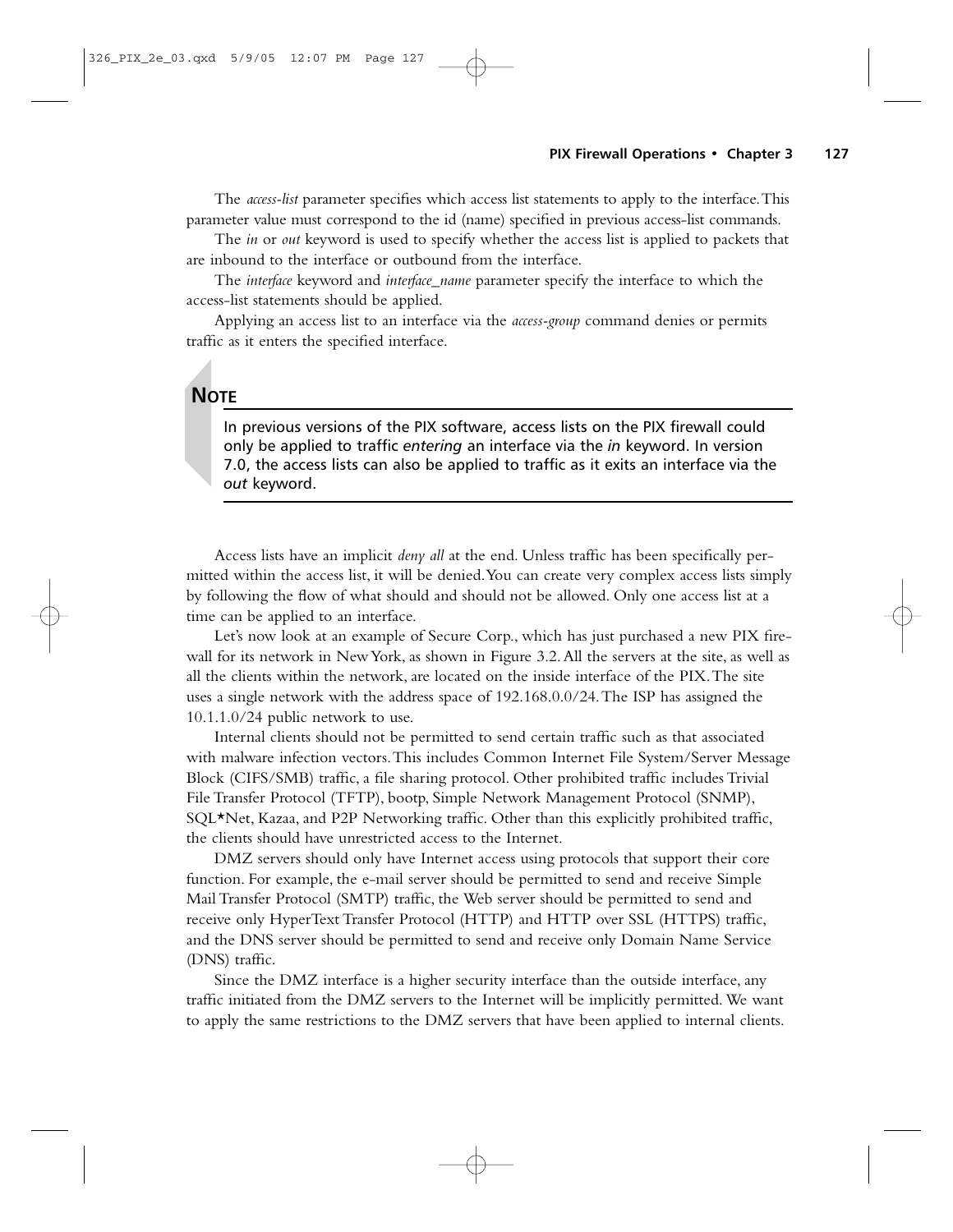Because there should be no Web browsing from the servers, the company has defined a policy to prohibit outbound Web (i.e., HTTP and HTTPS) traffic from the DMZ servers.



**Figure 3.2** An Outbound Access List

Secure Corporation's requirements are satisfied by two outbound access lists: one applied to the inside interface and one applied to the DMZ interface.The following commands define and apply the inside outbound access list:

|  | PIX1(config)# access-list NO_INSIDE_OUT deny tcp any any eq 135         |  |  |  |
|--|-------------------------------------------------------------------------|--|--|--|
|  | PIX1(config)# access-list NO_INSIDE_OUT deny udp any any eq 135         |  |  |  |
|  | PIX1(config)# access-list NO_INSIDE_OUT deny udp any any eq netbios-ns  |  |  |  |
|  | PIX1(config)# access-list NO_INSIDE_OUT deny udp any any eq netbios-dgm |  |  |  |
|  | PIX1(config)# access-list NO_INSIDE_OUT deny tcp any any eq netbios-ssn |  |  |  |
|  | PIX1(config)# access-list NO_INSIDE_OUT deny udp any any eq 139         |  |  |  |
|  | PIX1(config)# access-list NO_INSIDE_OUT deny tcp any any eq 445         |  |  |  |
|  | PIX1(config)# access-list NO_INSIDE_OUT deny udp any any eq 445         |  |  |  |
|  | PIX1(config)# access-list NO_INSIDE_OUT deny udp any any eq tftp        |  |  |  |
|  | PIX1(config)# access-list NO_INSIDE_OUT deny udp any any eq bootpc      |  |  |  |
|  | PIX1(config)# access-list NO_INSIDE_OUT deny udp any any eq bootps      |  |  |  |
|  | PIX1(config)# access-list NO_INSIDE_OUT deny udp any any eq snmp        |  |  |  |
|  | PIX1(config)# access-list NO_INSIDE_OUT deny udp any any eq snmptrap    |  |  |  |
|  | PIX1(config)# access-list NO_INSIDE_OUT deny tcp any any eq sqlnet      |  |  |  |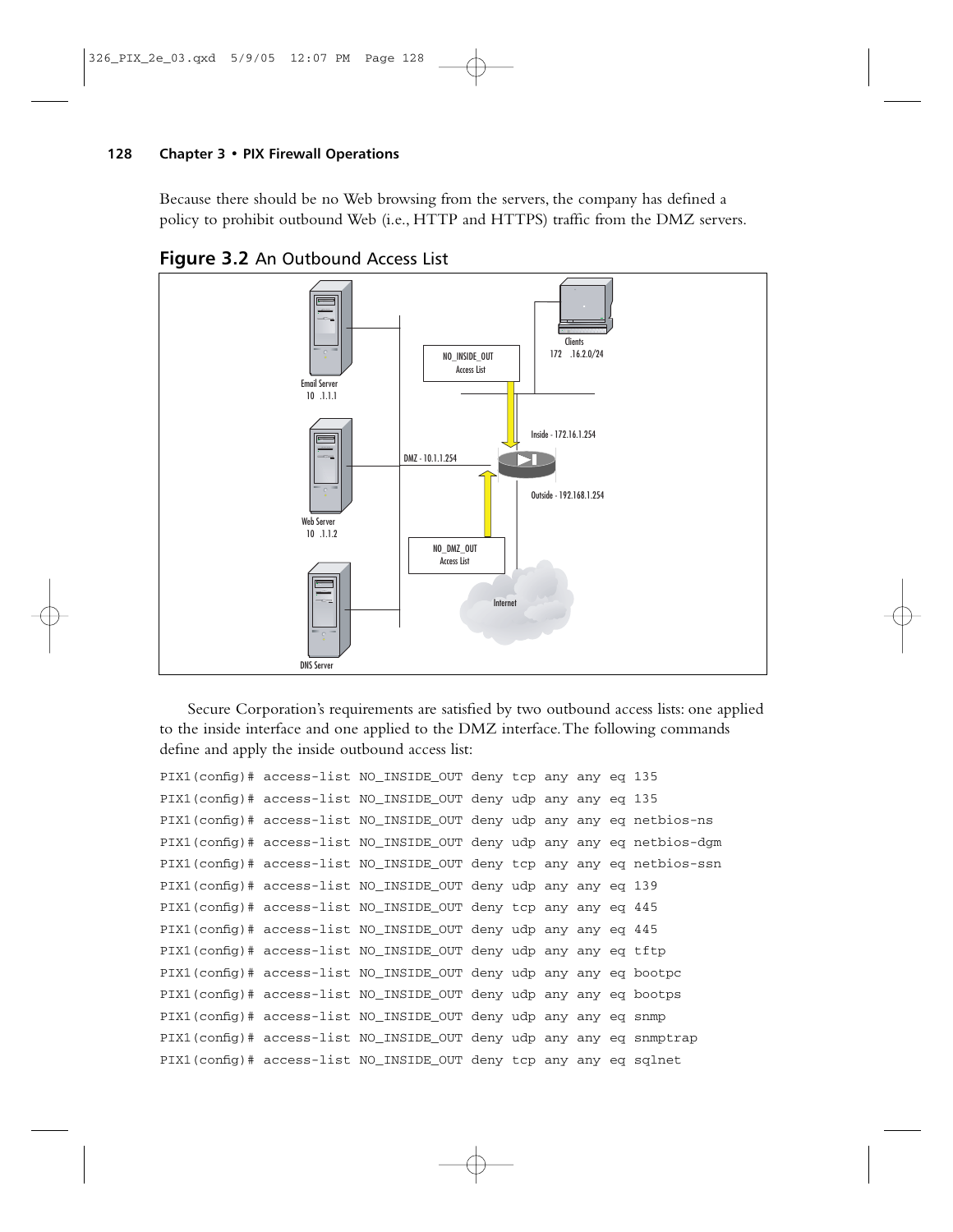```
PIX1(config)# access-list NO_INSIDE_OUT deny tcp any any eq 1214 
PIX1(config)# access-list NO_INSIDE_OUT deny tcp any any eq 3408
PIX1(config)# access-list NO_INSIDE_OUT deny tcp any any eq 3531
PIX1(config)# access-list NO_INSIDE_OUT permit any any
PIX1(config)# access-group NO_INSIDE_OUT in interface inside
PIX1(config)# exit
```
The following commands define and apply the DMZ outbound access list, which differs from the inside outbound list primarily in the prohibition of Web traffic:

```
PIX1(config)# access-list NO_DMZ_OUT deny tcp any any eq 135 
PIX1(config)# access-list NO_DMZ_OUT deny udp any any eq 135 
PIX1(config)# access-list NO_DMZ_OUT deny udp any any eq netbios-ns 
PIX1(config)# access-list NO_DMZ_OUT deny udp any any eq netbios-dgm 
PIX1(config)# access-list NO_DMZ_OUT deny tcp any any eq netbios-ssn 
PIX1(config)# access-list NO_DMZ_OUT deny udp any any eq 139 
PIX1(config)# access-list NO_DMZ_OUT deny tcp any any eq 445 
PIX1(config)# access-list NO_DMZ_OUT deny udp any any eq 445
PIX1(config)# access-list NO_DMZ_OUT deny udp any any eq tftp
PIX1(config)# access-list NO_DMZ_OUT deny udp any any eq bootpc 
PIX1(config)# access-list NO_DMZ_OUT deny udp any any eq bootps 
PIX1(config)# access-list NO_DMZ_OUT deny udp any any eq snmp 
PIX1(config)# access-list NO_DMZ_OUT deny udp any any eq snmptrap
PIX1(config)# access-list NO_DMZ_OUT deny tcp any any eq sqlnet 
PIX1(config)# access-list NO_DMZ_OUT deny tcp any any eq 1214 
PIX1(config)# access-list NO_DMZ_OUT deny tcp any any eq 3408
PIX1(config)# access-list NO_DMZ_OUT deny tcp any any eq 3531
PIX1(config)# access-list NO_DMZ_OUT deny tcp any any eq www
PIX1(config)# access-list NO_DMZ_OUT deny tcp any any eq https
PIX1(config)# access-list NO_DMZ_OUT permit tcp10.1.1.1 any eq smtp
PIX1(config)# access-list NO_DMZ_OUT permit tcp10.1.1.3 any eq dns
PIX1(config)# access-list NO_DMZ_OUT permit udp10.1.1.3 any eq dns
PIX1(config)# access-group NO_DMZ_OUT in interface DMZ
PIX1(config)# exit
```
It is important to note that we have not yet covered how to configure inbound access. The preceding access lists only allow these servers to initiate contact with other servers—as a client would do. For example, the e-mail server can send mail to another domain, but it cannot receive it.The DNS server can resolve domain information from another domain, but it cannot respond to queries from other domains. In the section titled "Opening Your Network:Allowing Inbound Traffic," we cover in detail how inbound access is enabled.

One useful feature in configuring the PIX is the *name*, which maps a name alias to an IP address. When configuring, instead of referencing a host by its IP address, the host can be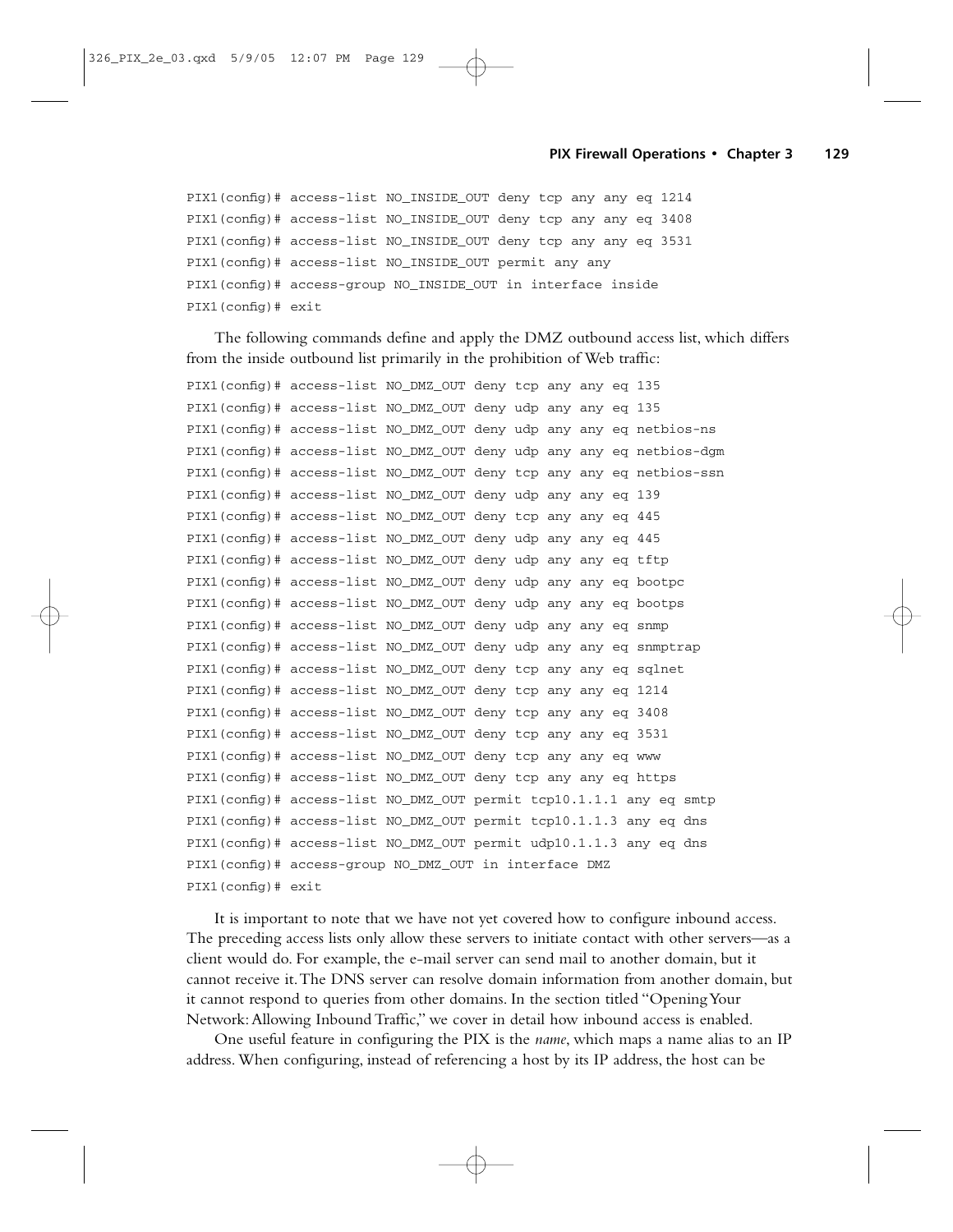referenced by a name.This can aid in configuring and troubleshooting complex configurations. It can also ease address changes: the name remains the name but the IP address can be changed without having to modify access lists.The syntax for the command is:

**name** ip\_address name

For example, the following command maps the names *emailserver*, *webserver*, and *dnsserver* to the 172.16.1.1, 172.16.1.2, and 172.16.1.3 IP addresses, respectively:

```
PIX1(config)# name10.1.1.1 emailserver
PIX1(config)# name10.1.1.2 webserver
PIX1(config)# name10.1.1.3 dnsserver
```
The names *emailserver*, *webserver*, and *dnsswerver* can now be used in access lists instead of IP addresses.

## **Opening Your Network: Allowing Inbound Traffic**

At some point, you will most likely face a requirement to enable untrusted and unknown hosts to initiate sessions with your trusted and protected devices such as servers. For example, users originating on the Internet may need to establish communications with your servers in the DMZ.The PIX would not be useful if it could not allow and control traffic from untrusted sources into networks containing critical systems, such as a corporate Web server.The PIX ASA treats inbound traffic (from lower security interface to a higher security interface) differently from outbound traffic.

Unlike outbound traffic, inbound traffic is denied by default.This ensures that the boundaries defined by the interface security levels are valid and not circumvented.As with outbound traffic, allowing inbound traffic is a two-step process.A static translation must be defined, and an access list be created to allow the inbound traffic.

#### **NOTE**

The *conduit* command has been completely superseded by access lists in 7.0. Cisco has been discouraging the use of the *conduit* command since 6.*x*, so this is not a big surprise.

## Static Address Translation

When a publicly accessible server (hopefully located in a DMZ) is protected by a PIX firewall, connections initiated on a lower security interface to a higher security interface must explicitly be allowed.Allowing inbound traffic starts with the creation of a static address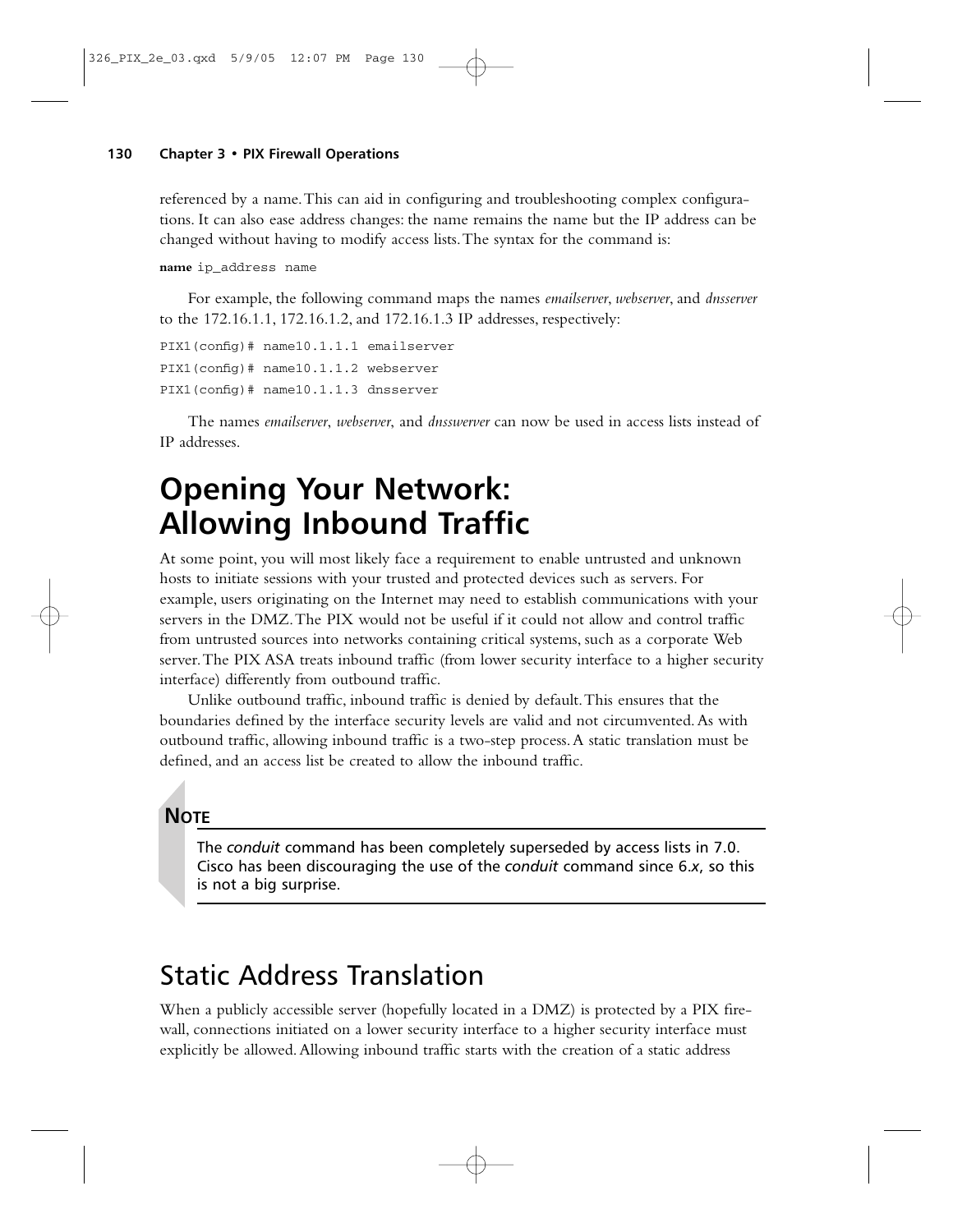translation.The *static* command permanently maps global-to-local IP addresses.The syntax for the command is:

```
static (real_ifc,mapped_ifc) {mapped_ip | interface} {real_ip [netmask
mask]} | {access-list access_list_name} [dns] [norandomseq [nailed]] [[tcp]
[max_conns [emb_lim]] [udp udp_max_conns]
```
The parameters and keywords of the *static* command are identified and described here.

The real\_ifc parameter is the interface to which the server being translated is connected. The mapped\_ifc parameter is the interface of the mapped global IP address.This is the interface where you are making the device (e.g., server) visible and accessible.

The mapped ip parameter is the global IP address that should be used for translation.

The real\_ip parameter is the local IP address that should be translated. It is typically the actual, or real, IP address of the device (e.g., server) that you are making visible and accessible.

The netmask keyword and mask parameter are used when statically translating more than one IP address at a time.

The default value for max\_cons, em\_lim, and udp\_max\_conss is 0 (unlimited).Their meanings are the same as in the *nat* command.

In Figure 3.3, Secure Corp. has three servers connected to the DMZ network.The following *static* commands establish static address translation for these servers.

```
PIX1(config)# static (dmz, outside) 192.168.1.1 10.1.1.1 netmask
255.255.255.255 0 0
PIX1(config)# static (dmz, outside) 192.168.1.2 10.1.1.2 netmask
255.255.255.255 0 0
PIX1(config)# static (dmz, outside) 192.168.1.3 10.1.1.3 netmask
255.255.255.255 0 0
```
These commands provide the necessary translation to make the DMZ servers accessible via the 192.168.1.1, 192.168.1.2, and 192.168.1.3 addresses. With multiple DMZ servers, instead of configuring a separate static entry for each, you could configure a single *static* command with the appropriate netmask. For example, for 14 DMZ servers with the IP addresses of 10.1.1.1 through 10.1.1.15, you would use the following command:

```
PIX1(config)# static (dmz, outside) 192.168.1.0 10.1.1.1.0 netmask
255.255.255.240 0 0
```
Now consider the fact that the Web server located in the DMZ needs to access a database server located on the inside interface of the PIX, as shown in Figure 3.3.

The process is the same: Whenever a lower security interface needs to access a higher security interface, a static translation needs to be created.The following configuration translates the real IP address of the internal database server (192.168.1.10) to an address accessible by the DMZ Web server (172.16.1.10):

```
PIX1(config)# static (inside, dmz) 10.1.1.10 172.168.1.10 netmask
255.255.255.255 0 0
```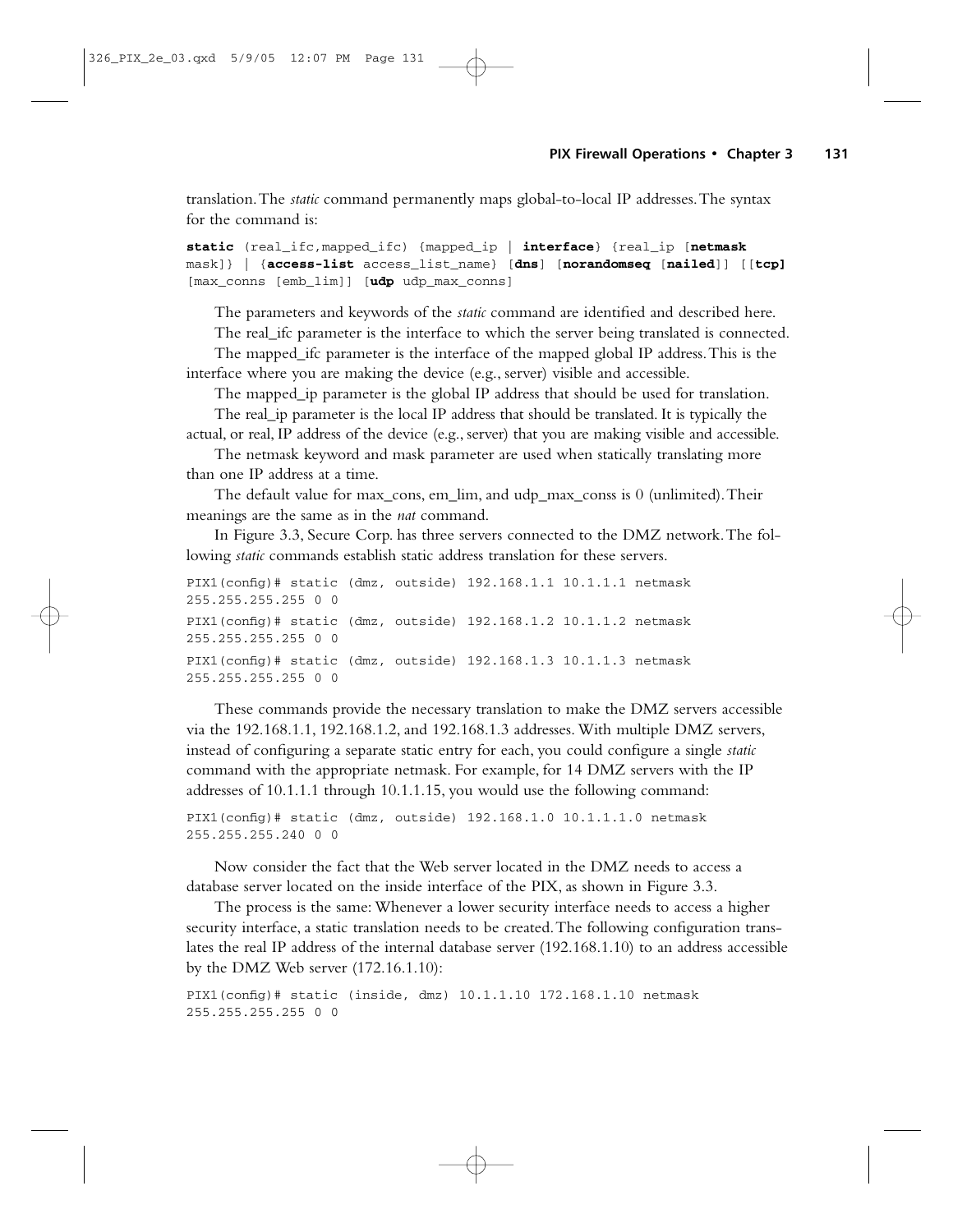



Static translation alone is not enough to enable lower to high security communications; an access list must be defined to explicitly allow this traffic.The *static* command only creates a static address mapping between global and local IP addresses. Since the default action for inbound traffic is to drop it, the next step is to create an access list to allow the traffic to enter the PIX.

## Access Lists

Creating an access list to allow inbound access is similar to creating an access list for outbound access.The command syntax is the same, as are all the parameters.The key difference is that static translation must be configured to enable lower to higher security traffic. For the Secure Corporation example in Figure 3.4, define and apply two access lists: one that permits communication from the Internet to the DMZ servers, and one that permits communication from the DMZ Web server to the internal database server.

The following commands define and apply the Internet inbound access list to the DMZ network: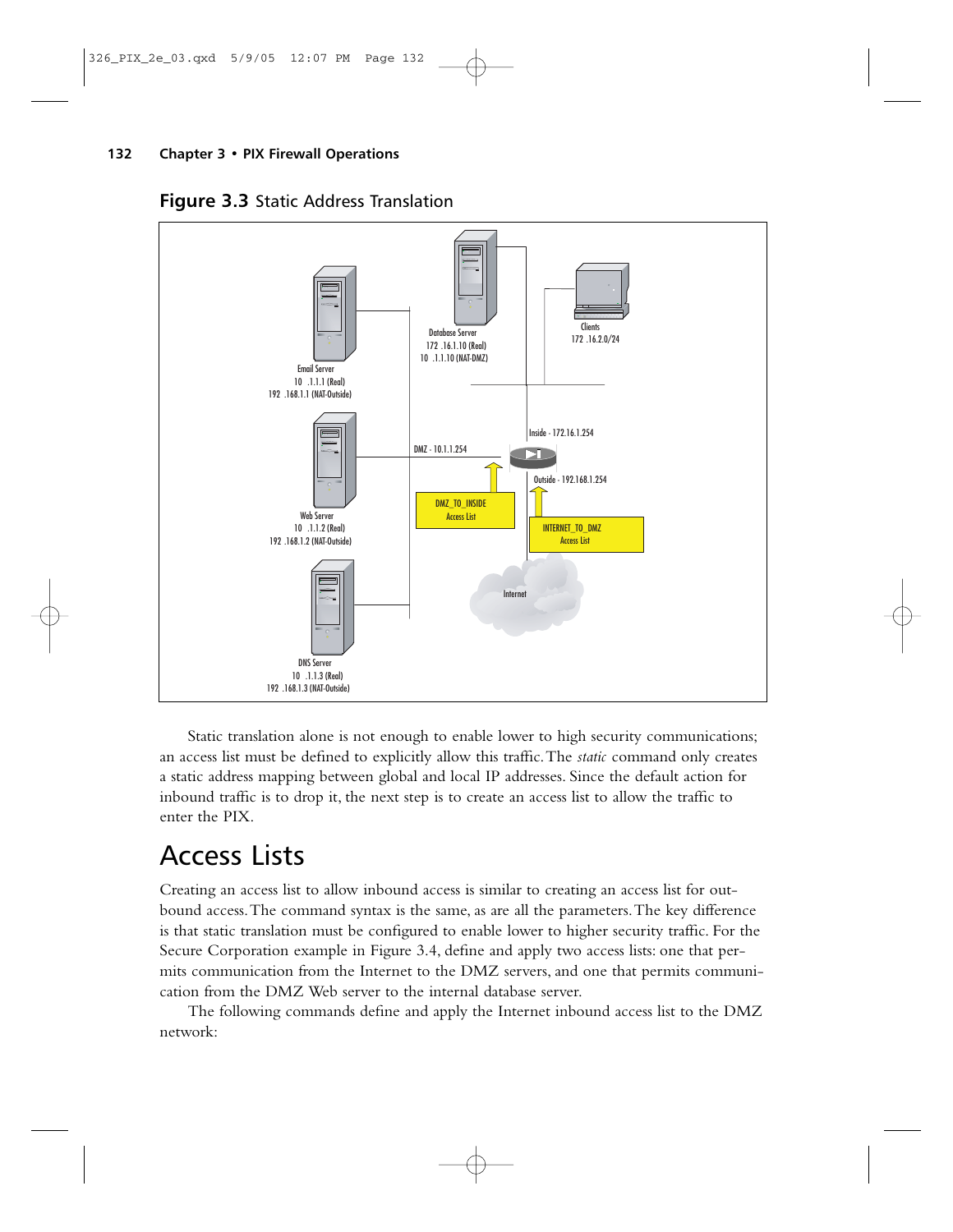```
PIX1(config)# access-list INTERNET_TO_DMZ permit tcp any 192.168.1.1 eq smtp 
PIX1(config)# access-list INTERNET_TO_DMZ permit tcp any 192.168.1.2 eq web 
PIX1(config)# access-list INTERNET_TO_DMZ permit tcp any 192.168.1.1 eq
https
PIX1(config)# access-list INTERNET_TO_DMZ permit tcp any 192.168.1.1 eq dns 
PIX1(config)# access-list INTERNET_TO_DMZ permit udp any .1.1 eq dns 
PIX1(config)# access-group INTERNET_TO_DMZ in Outside
PIX1(config)# exit
```
The following commands define and apply the DMZ inbound access list to the internal network:

```
PIX1(config)# access-list DMZ_TO_INSIDE permit tcp host 10.1.1.2 host
10.1.1.10 eq sqlnet 
PIX1(config)# access-group DMZ_TO_INSIDE in interface DMZ
PIX1(config)# exit
```
Remember that there is an implicit "deny all" at the end of both access lists.This ensures that traffic not explicitly permitted to flow from a lower to higher security interface is denied. In our example, notice in the DMZ\_TO\_INSIDE access list that SQLNet traffic is only permitted between the DMZ Web server and the internal database server. Both the source and destination IP addresses are specified in the access-list statement. Only one access list (per direction) can be applied to an interface, and the DMZ\_TO\_INSIDE access list has to be combined with the NO\_DMZ\_OUT access list statements from the previous section to achieve the policy desired by Secure Corporation.

### ICMP Access Lists

ICMP is a useful diagnostic protocol, perhaps best known and used via two useful utilities: ping and traceroute. Both tools generate ICMP messages, and use the responses to determine reachability and path information. Improperly controlled, ICMP can also be an attacker's most useful tool to pry open your organization. In addition, certain protocols may need ICMP to make path discoveries, or to determine reachability before session establishment.All of this combines to make troubleshooting a difficult issue.The lack of ICMP responses could indicate a network problem, or the firewall doing what it was created to do—protect your networks.

For this reason, the PIX firewall by default blocks ICMP, except as follows. Devices can ping the directly connected interfaces of the firewall appliance. Devices may ping each other, as long as they do not transit the firewall. ICMP traffic from the outside network to any higher security interface is blocked by default. Before you open your firewall to ICMP traffic, determine what traffic and between what networks you need to allow. If it has no value to you, do not allow it.

There are two approaches for permitting ICMP traffic to traverse the PIX:

■ **Access lists** Because ICMP is a connectionless protocol, you need access lists to allow ICMP in both directions (by applying access lists to the source and destination interfaces).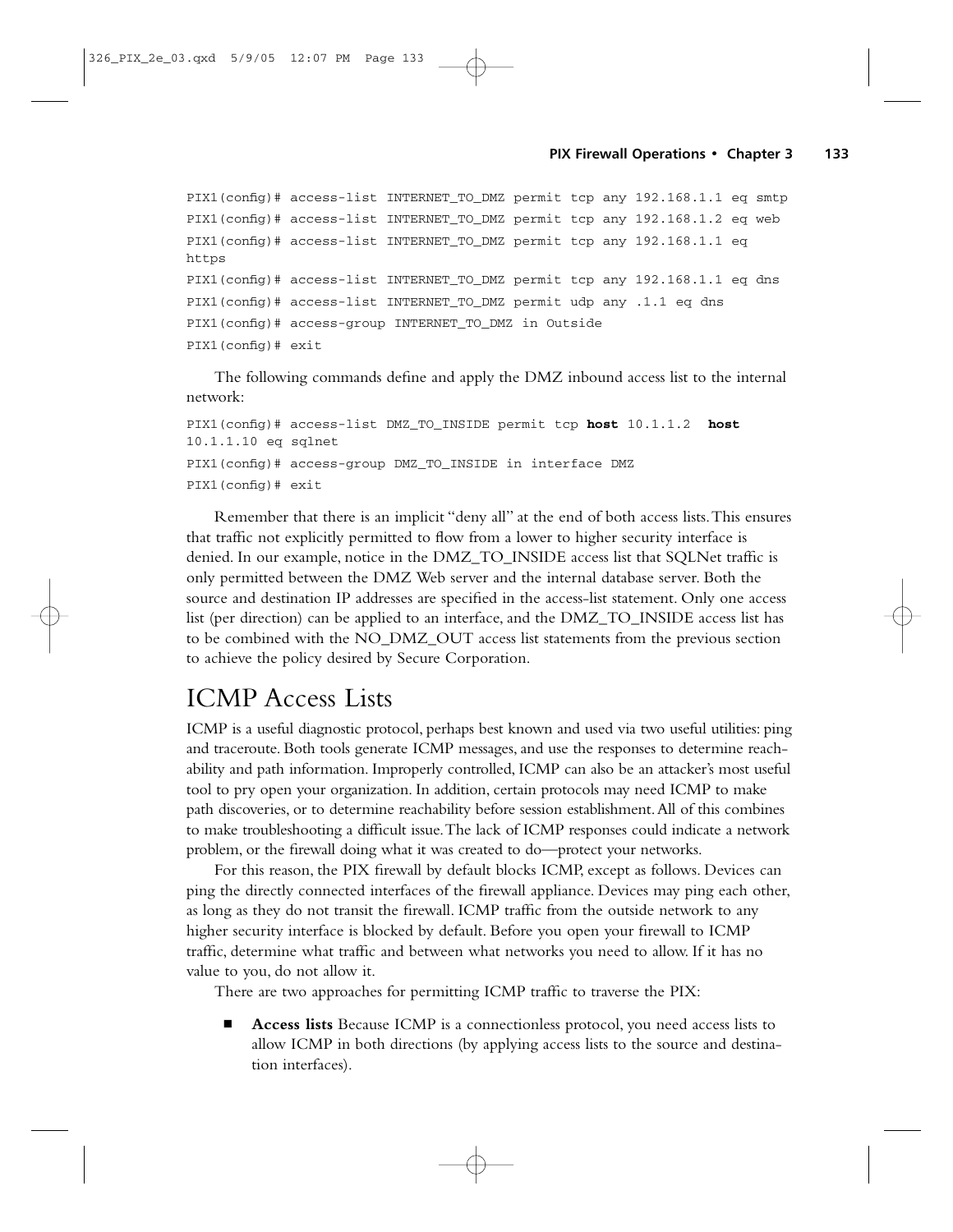■ **ICMP inspection engine** You need to enable the ICMP inspection engine, which treats ICMP conversations as stateful connections.The ICMP inspection engine uses the Modular Policy Framework (MPF), a new PIX software v7.0 feature.

In this chapter we will show you how to use access lists to permit ICMP traffic to traverse the PIX. In Figure 3.4, we want the devices on the inside network to be able to ping and traceroute to devices on the DMZ network.



#### **Figure 3.4** ICMP ACL

By default, the ICMP traffic from the inside network to the DMZ network will be permitted; therefore, we do not need to apply an access list to the inside interface.To allow the return traffic from the DMZ, we need to permit the following:

- For pings from the inside to the DMZ, the ICMP Echo packets from the inside to the outside will be permitted by default; however, we need to allow ICMP Echo Reply packets from the DMZ to the inside.
- For traceroute from the inside to the DMZ, the packets from the inside to the outside will be permitted by default; however, we need to allow ICMP Time Exceeded packets from the DMZ to the inside.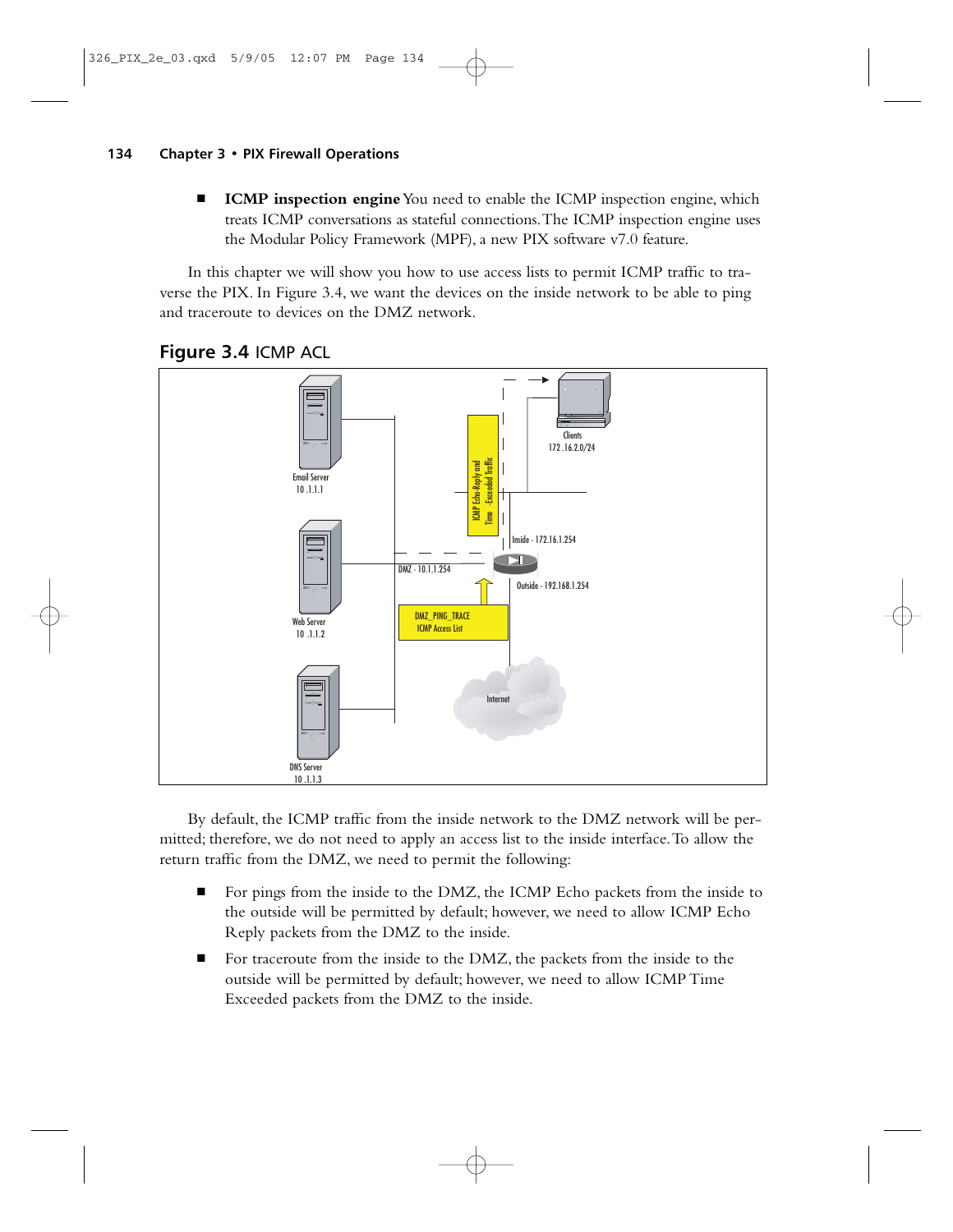The following commands will accomplish this:

```
PIX1(config)# access-list DMZ_PING_TRACE permit icmp 10.1.1.0 255.255.255.0
172.16.0.0 255.255.240.0 eq echo-reply 
PIX1(config)# access-list DMZ_PING_TRACE permit icmp 10.1.1.0 255.255.255.0
172.16.0.0 255.255.240.0 eq time-exceeded 
PIX1(config)# access-group DMZ_PING_TRACE in DMZ
PIX1(config)# exit
```
### Port Redirection

*Port redirection* allows one public IP address to serve as the public IP address for more than one server. Port redirection allows you to define a mapping between a port on a public IP address and a port on a private IP address.To enable redirection, an access list still must be created, since the traffic is traversing from a lower security interface to a higher security interface.

Because the mapping can be set at the port level, one IP address can serve as the gateway to many servers behind the PIX. For example, Secure Corp. has set up a network at its Toronto site and has been assigned only one public IP address from the ISP.At this site, Secure Corp. has two Web servers, one Telnet server, and one FTP server. How can it make all these services accessible publicly with a single IP address? By using the *static* command to perform port redirection:

```
static (real_ifc,mapped_ifc) {tcp | udp} {mapped_ip | interface}
mapped_port {real_ip real_port [netmask mask]} | {access-list
access_list_name} [dns] [norandomseq [nailed]] [[tcp]
[max_conns [emb_lim]] [udp udp_max_conns]
```
We discussed the *static* command earlier in the chapter, so we will not go through all the parameters again. However, we introduced some new parameters in the preceding section:

- The *tcp* and *udp* keywords are used to specify TCP or UDP port redirection through static PAT.
- The *mapped\_port* and *real\_port* parameters specify the mapped port (i.e., external port accessible outside the PIX) and the real port (i.e., actual port listening on the server), respectively.
- Instead of using the *mapped\_ip* parameter, you can use the *interface* keyword to specify the IP address of the PIX interface specified in the *mapped\_ifc* parameter. This option is important if you do not have any additional usable public IP addresses.

To configure port redirection for the first Web server using the PIX public IP address as the Web server's public address:

PIX1(config)# static (dmz, outside) tcp interface 8010.1.1.1 80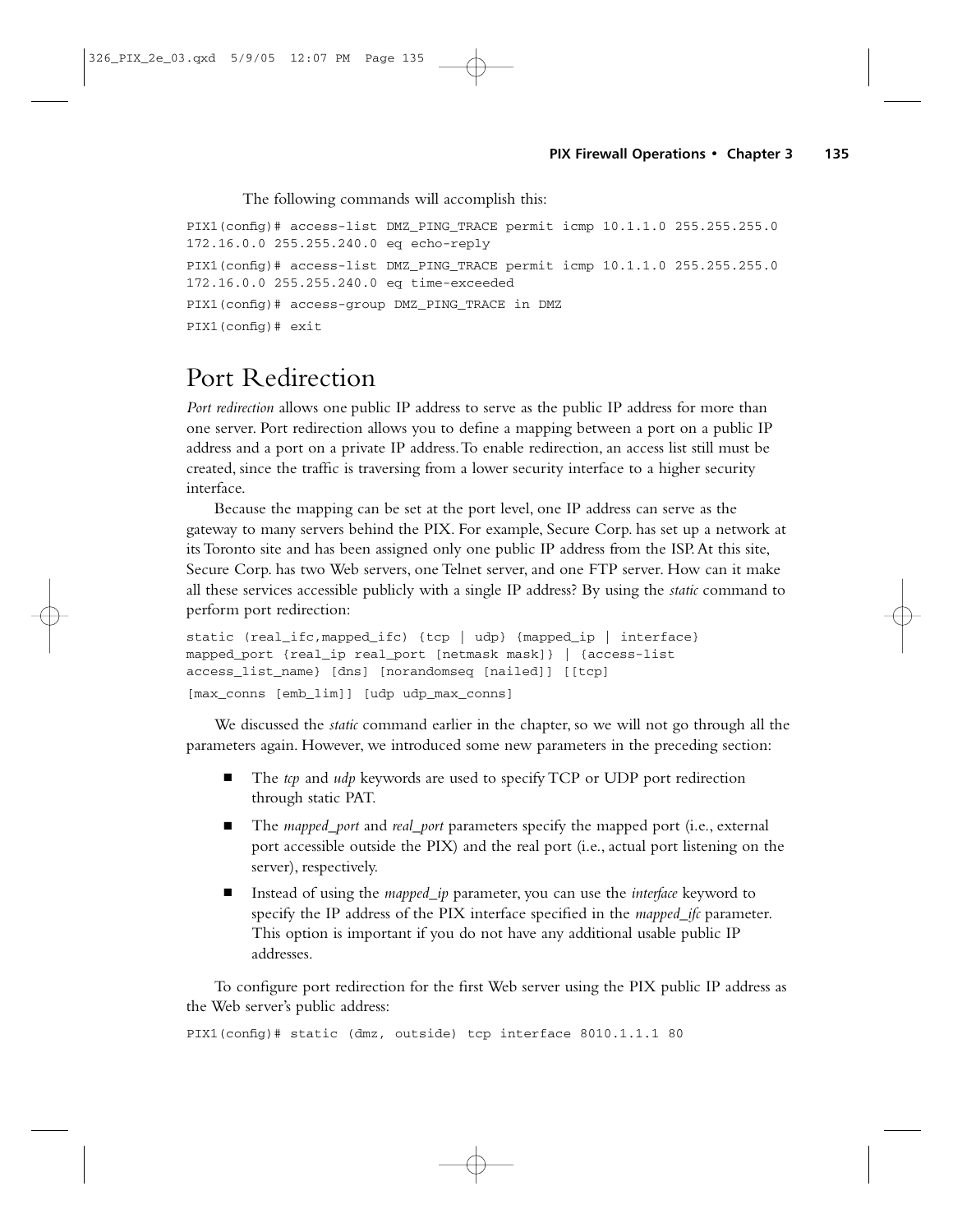If the company also wanted to host Telnet, FTP, and another Web server, three more *static* commands would have to be added to map the global ports to the correct servers. Since the Web port is already taken, a high port (8080) is chosen for access to the second Web server.This example is shown in Figure 3.5.The additional commands are as follows:

PIX1(config)# static (dmz, outside) tcp interface 2310.1.1.2 23 PIX1(config)# static (dmz, outside) tcp interface 21 10.1.1.3 21 PIX1(config)# static (dmz, outside) tcp interface 8080 10.1.1.4 80



#### **Figure 3.5** Port Redirection

### Enabling/Disabling of ACL Entries (New)

PIX software version 7.0 has introduced the capability to temporarily disable an access control entry without removing it from the configuration file.This is a powerful troubleshooting tool for testing and fine-tuning access control lists. If you are troubleshooting some communication issues through the PIX firewall and are not sure which access control entry is causing the problem, you can selectively disable an entry by including the **inactive** keyword in the appropriate **access-list** statement. Similarly, if you want to temporarily disable an entry that may be re-activated at some point in the future, include the **inactive** keyword. For example, to disable the access control list entry permitting inbound Web traffic to the DMZ Web server:

PIX1(config)# access-list INTERNET\_TO\_DMZ permit tcp any **host** 10.1.1.2 eq web inactive PIX1(config)# exit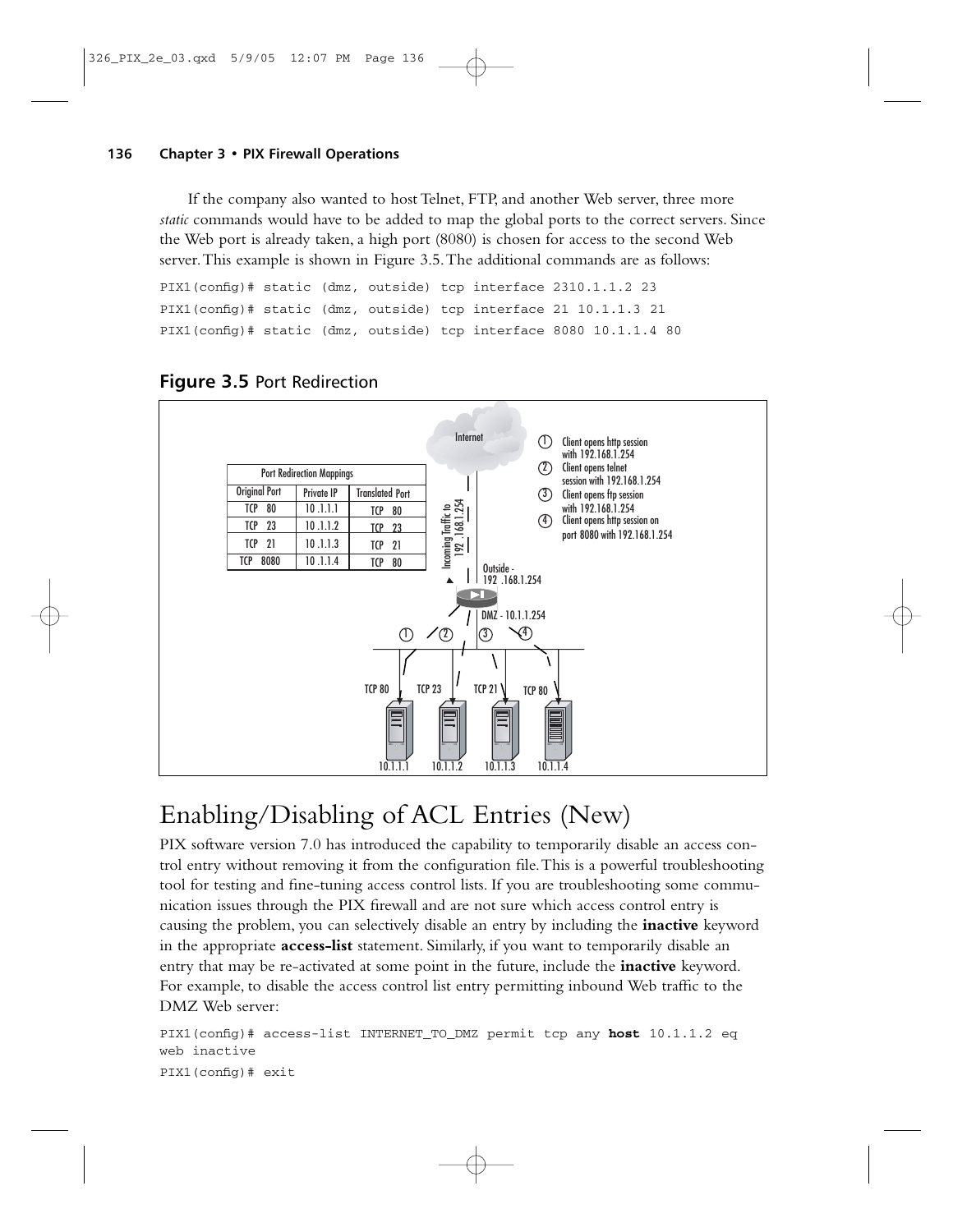# **Outbound ACLs (New)**

Access lists can be used to filter risky outbound traffic such as CIFS,TFTP, bootp, SNMP, SQL\*Net, Kazaa, and P2P Networking traffic. In an earlier example, we created and applied access lists to the internal and DMZ interfaces to block this traffic to the Internet.This leads into our section on a new PIX software version 7.0 feature called "Outbound ACLs." In previous PIX OS versions, access lists could be applied to only packets that were *inbound* to the *interface*. With the PIX v7.0 Outbound ACL feature, access lists can be applied to either *inbound to* or *outbound from* the interface. However, you can apply only one ACL per direction on each interface.

### **NOTE**

It is important to differentiate the terms "inbound" and "outbound" within the context of Outbound ACLs from when they are used to describe traffic flow within the context of perimeter network traversal. For Outbound ACLs, "inbound" and "outbound" refer to the application of an access list on an interface, either to traffic entering the security appliance on an interface or traffic exiting the security appliance on an interface. For perimeter network traversal, "inbound" refers to the movement of traffic from a lower security interface to a higher security interface, while "outbound" refers to higher to lower interface traffic.

To implement an Outbound ACL, use the *access-group* command with the *out* keyword instead of the *in* keyword:

```
access-group access-list out interface interface_name
```
In the previous Secure Corporation example, we created and applied *inbound* access lists to the internal and DMZ interfaces to block this high-risk traffic from *entering* the PIX. Alternatively, we could create and apply a single *outbound* access list and apply it to the outside interface of the PIX to prevent the high-risk traffic from *exiting* the PIX.This solution, shown in Figure 3.6, is more scalable because the access list is created and applied once regardless of the number of interfaces. In previous versions, we would have had to include the relevant access list entries in a separate ACL applied to each interface.

For Secure Corporation, the Outbound ACL configuration follows:

```
PIX1(config)# access-list NO_HIGHRISK_OUT deny tcp any any eq 135 
PIX1(config)# access-list NO_HIGHRISK_OUT deny udp any any eq 135 
PIX1(config)# access-list NO_HIGHRISK_OUT deny udp any any eq netbios-ns 
PIX1(config)# access-list NO_HIGHRISK_OUT deny udp any any eq netbios-dgm 
PIX1(config)# access-list NO_HIGHRISK_OUT deny tcp any any eq netbios-ssn 
PIX1(config)# access-list NO_HIGHRISK_OUT deny udp any any eq 139
```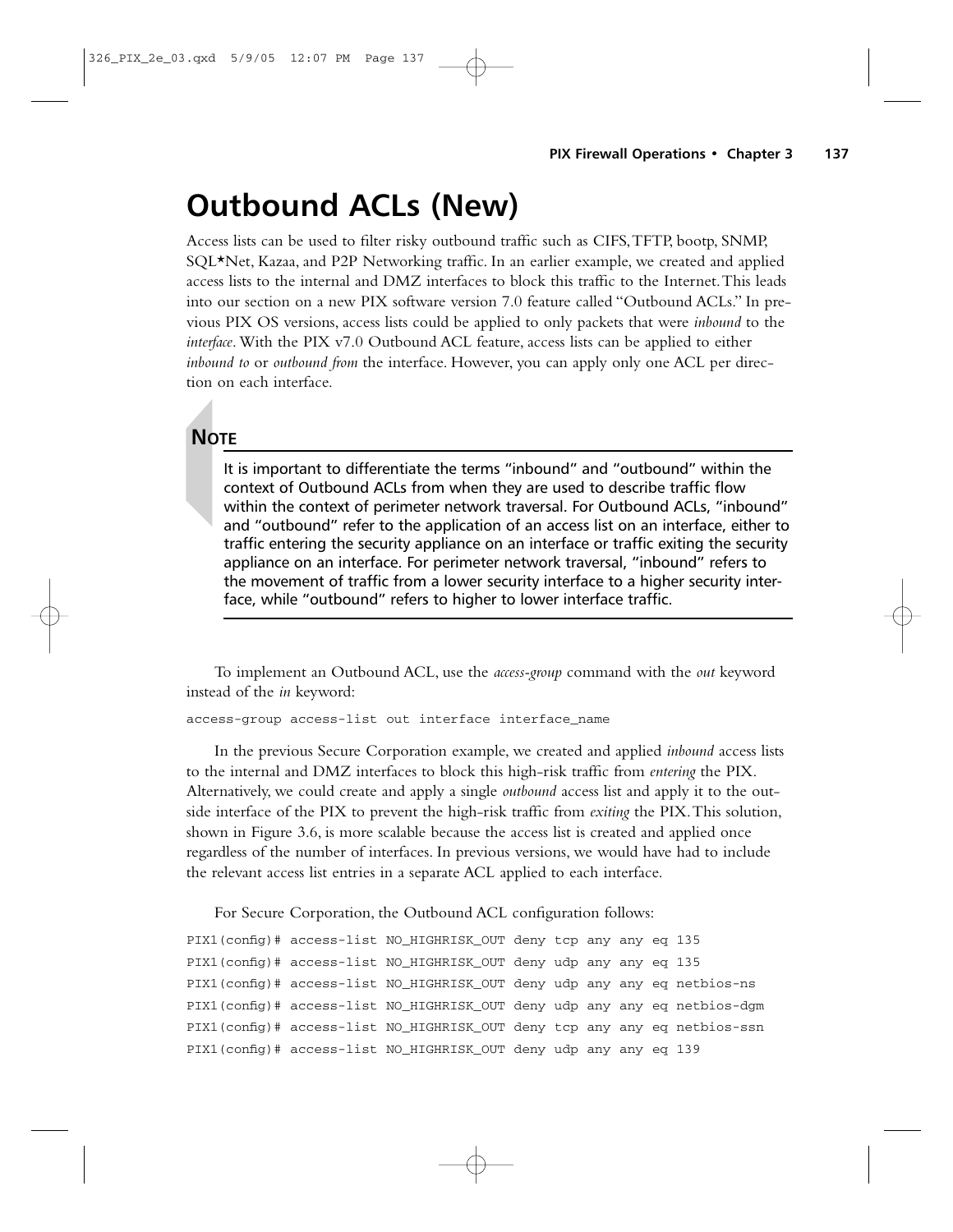```
PIX1(config)# access-list NO_HIGHRISK_OUT deny tcp any any eq 445
PIX1(config)# access-list NO_HIGHRISK_OUT deny udp any any eq 445
PIX1(config)# access-list NO_HIGHRISK_OUT deny udp any any eq tftp
PIX1(config)# access-list NO_HIGHRISK_OUT deny udp any any eq bootpc 
PIX1(config)# access-list NO_HIGHRISK_OUT deny udp any any eq bootps 
PIX1(config)# access-list NO_HIGHRISK_OUT deny udp any any eq snmp 
PIX1(config)# access-list NO_HIGHRISK_OUT deny udp any any eq snmptrap
PIX1(config)# access-list NO_HIGHRISK_OUT deny tcp any any eq sqlnet 
PIX1(config)# access-list NO_HIGHRISK_OUT deny tcp any any eq 1214 
PIX1(config)# access-list NO_HIGHRISK_OUT deny tcp any any eq 3408
PIX1(config)# access-list NO_HIGHRISK_OUT deny tcp any any eq 3531
PIX1(config)# access-list NO_HIGHRISK_OUT permit any any
PIX1(config)# access-group NO_HIGHRISK_OUT out interface outside
PIX1(config)# exit
```
#### **Figure 3.6** Outbound ACL

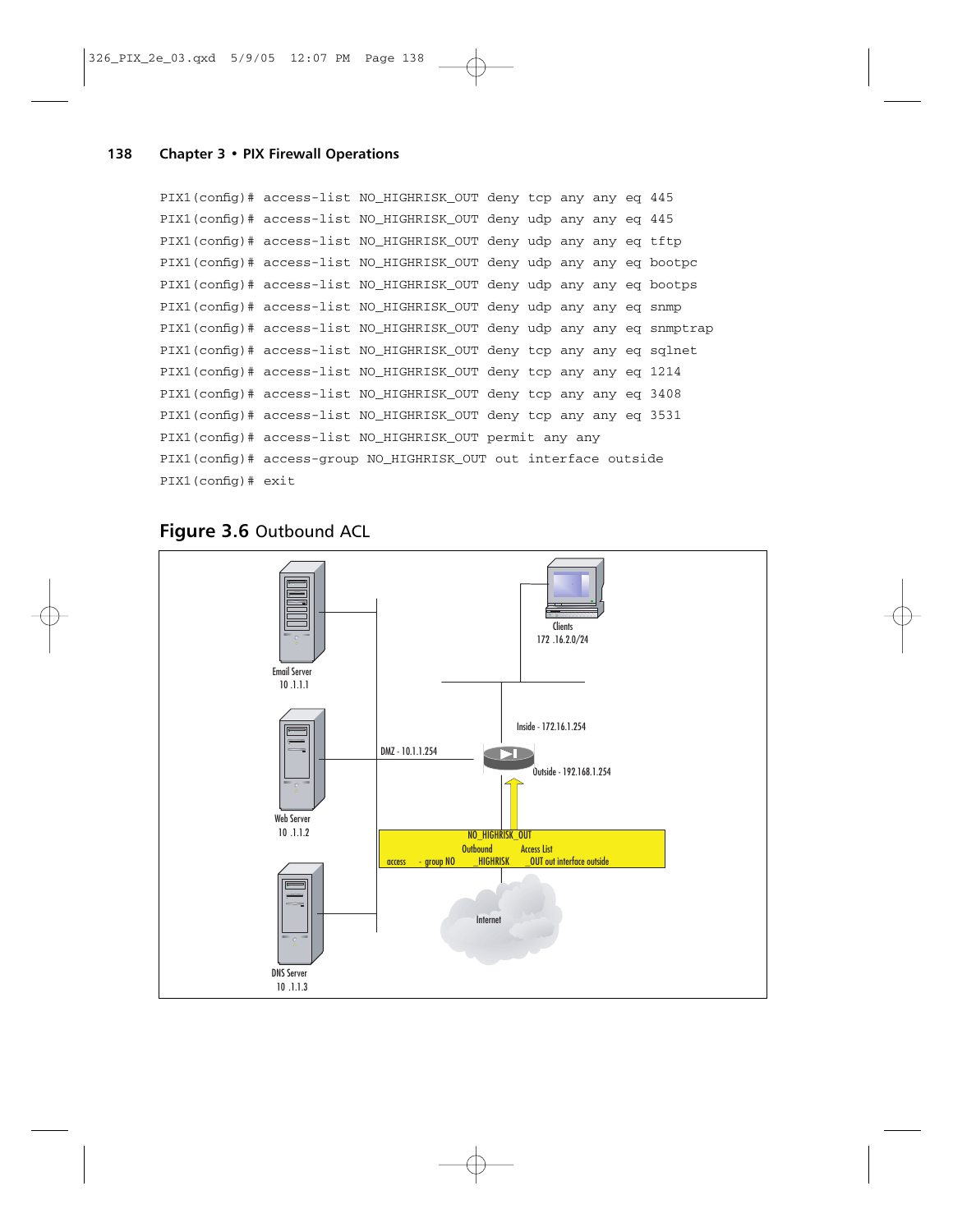## **Time-Based ACLs (New)**

Version 7.0 introduces support for time-based ACLs, where individual access list entries can be configured to be active and enforced during a specified time period.This new capability has been implemented via a new command (*time-range*) and the extension of the existing *access-list* command with a new keyword (*time-range*).To implement time-based restrictions for an access list entry:

- 1. Define a time range via the new **time-range** command.
- 2. Create or modify an access list entry to use that time range via the **time-range** keyword in the **access-list** command.

The format of the **time-range** command is:

#### **time-range** name

The *name* parameter assigns a name to the time range you are defining. Once you enter this command, you enter time range configuration mode. Within this mode, you use the *absolute*, *periodic*, and *default* commands to define the time range parameters.The *absolute* command defines an absolute time when a time range is in effect. Its format is:

absolute [**end** time date] [**start** time date]

- The meaning of the *start* and *end* keywords is obvious.
- The format of the *time* parameters is *HH:MM* (e.g., 20:00 for 8 P.M.), and the format of the *date* parameters is *day month year* (e.g., 1 January 2006).

The *periodic* command defines a periodic time when the time range is in effect. Its format is:

periodic days-of-the-week time to [days-of-the-week] time

The parameters and keywords of the *periodic* command are identified and described here.

The first occurrence of the *days-of-the-week* parameter specifies the starting day or day of the week for the time range.The potential values for *days-of-the-week* are any single day or combinations of days, including Monday,Tuesday, Wednesday,Thursday, Friday, Saturday, and Sunday. In addition, the following values are also valid:

- Daily
- Weekends
- Weekdays

The second occurrence specifies the ending day or day of the week for the time range. The second occurrence is optional and can be omitted if the ending days are the same as the starting days.

The first occurrence of the *time* parameter specifies the starting time, while the second occurrence specifies the ending time, and is *not* optional.The format of the *time* parameters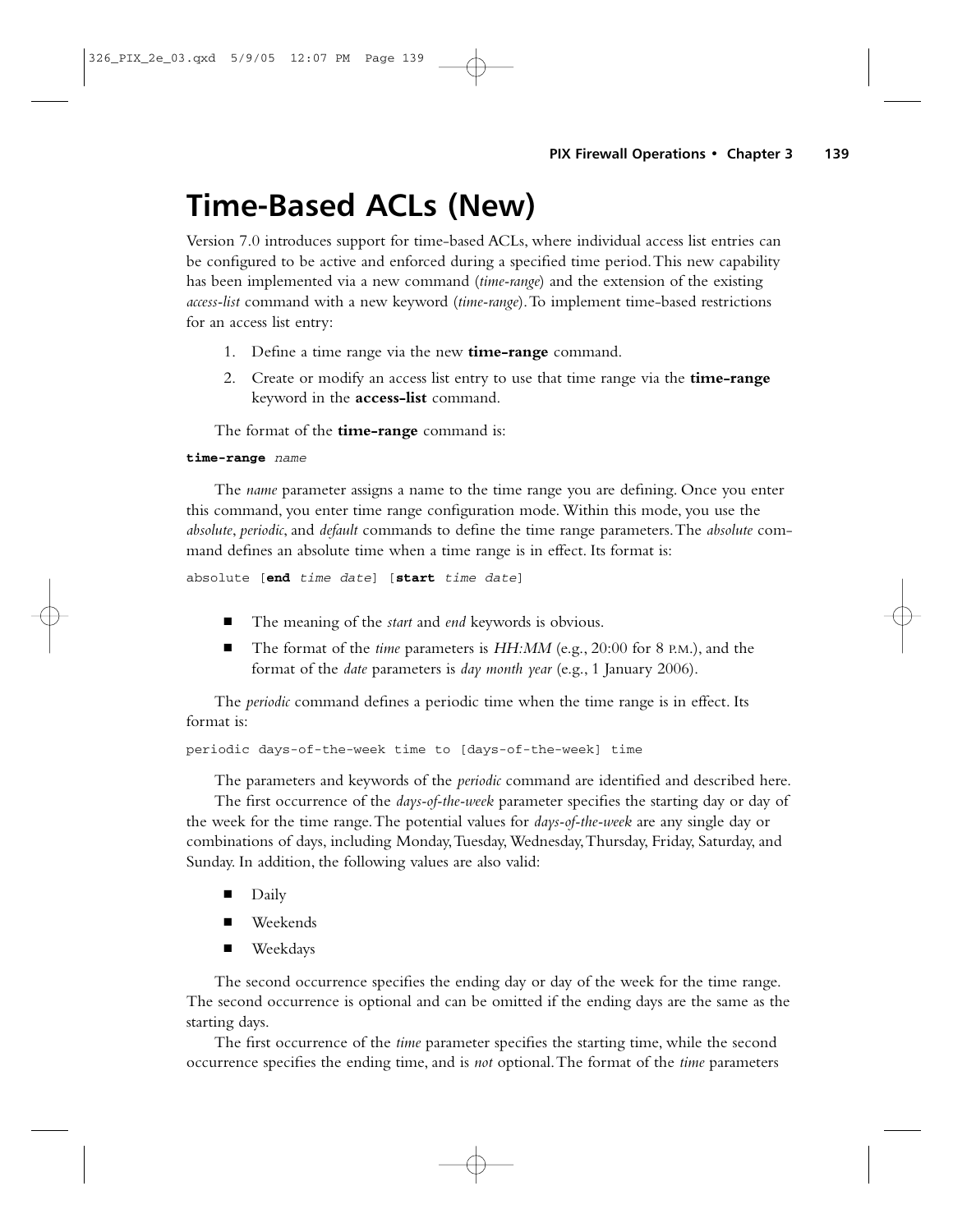is *HH:MM* (e.g., 20:00 for 8 P.M.). Multiple *periodic* commands are permitted per *time-range* command. In addition, if a *time-range* command has both *absolute* and *periodic* values specified, the *periodic* commands are evaluated only after the *absolute start* time is reached, and are not further evaluated after the *absolute end* time is reached.

The *default* command restores the default configuration settings to the *time-range* command *absolute* and *periodic* keywords.

#### **NOTE**

Obviously, the time range feature relies on the accuracy of the PIX clock. Best practice would include the synchronization of the PIX clock with an NTP server.

Now that a time range has been defined using the *time-range* command, you must use it to specify an active time period for an access list entry via the *access-list* command.The general format of this command with respect to time ranges is:

```
access-list id [line line-number] [extended] {deny | permit} {tcp | udp}
{host sip | sip mask | any} [operator port] {host dip | dip mask | any}
[operator port] time-range time_range_name
```
The use of access lists is discussed earlier in this chapter.To make an access-list statement active for a particular time range, simply include the *time-range* keyword and the *time\_range\_ name*, which is the name of a time range previously defined using the *time-range* command.

For example, suppose Secure Corporation has a business requirement to exchange data with a partner via FTP. The company has implemented an FTP server in its DMZ to provide a staging point for the exchange of files, as shown in Figure 3.7.The exchange of data via FTP occurs nightly at a specified time. Because Secure Corporation does not want the DMZ FTP server exposed unnecessarily when it is not being used, it has chosen to implement a time-based ACL to allow FTP traffic to/from the server only when necessary.

The existing INTERNET\_TO\_DMZ access list has been extended via the following commands:

```
PIX1(config)# static (dmz, outside) 192.168.1.4 10.1.1.4 netmask
255.255.255.255 0 0
PIX1(config)# time-range PARTNER_FTP_TIME
PIX1(config-time-range)# periodic weekdays 20:00 to 22:00
PIX1(config-time-range)# exit
PIX1(config)# access-list INTERNET_TO_DMZ permit tcp any host 192.168.1.4 eq
ftp time-range PARTNER_FTP_TIME
PIX1(config)# access-list INTERNET_TO_DMZ permit tcp any host 192.168.1.4 eq
ftp-data time-range PARTNER_FTP_TIME
PIX1(config)# access-group INTERNET_TO_DMZ in Outside
PIX1(config)# exit
```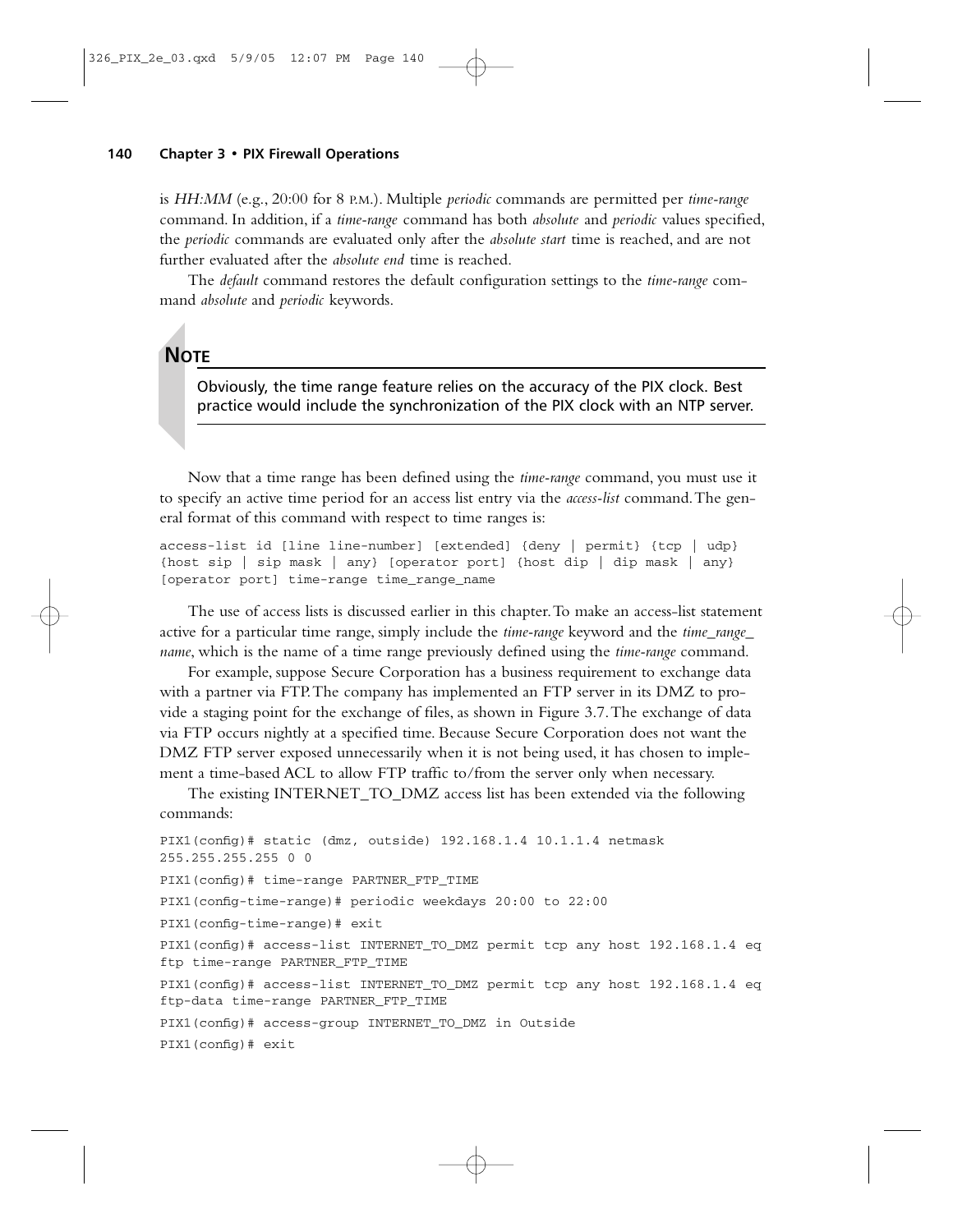

#### **Figure 3.7** Time-Based ACL

# **NAT Control (New)**

Version 7.0 simplifies the deployment of the PIX by eliminating the requirement for address translation policies to be in place before allowing network traffic to flow from a host on an inside network to outside networks.This feature is provided via a new command*, natcontrol*. When enabled, *nat-control* preserves the previous requirement that translation rules be defined before traffic can traverse the PIX from an inside interface to an outside interface. When disabled via the *no nat-control* command, the translation rules are not required for the traffic to flow from an inside interface to an outside one.

For new configurations, NAT Control is automatically disabled via the *no nat-control* command. For upgraded configurations, NAT Control is automatically enabled via the *natcontrol* command to preserve the functionality already defined in the configuration.

If you have NAT Control enabled, but do not want to translate specific addresses, you can "bypass" NAT through one of several mechanisms described in the next section.

# **Bypassing NAT**

With NAT Control, you can bypass NAT using one of three mechanisms that all achieve compatibility with inspection engines discussed in Chapter 5: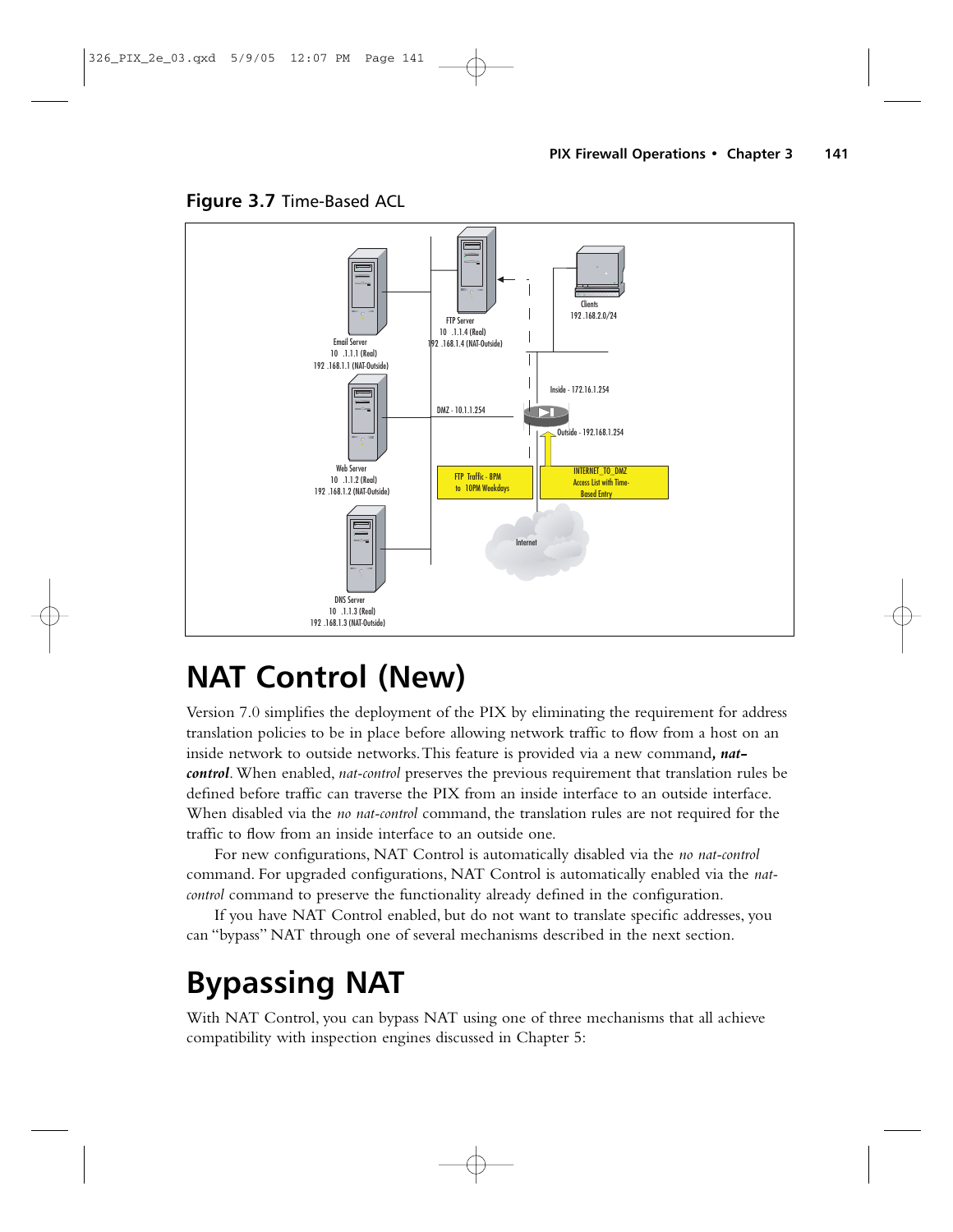- Identity NAT (*nat* 0 command)
- NAT exemption (*nat 0 access-list* command)
- Static identity NAT (*static* command)

Each of these mechanisms is described in the following paragraphs.

## Identity NAT

Identity NAT is configured with the *nat 0* command. Instead of using an associated *global* command to define the global address, the internal address is mapped to itself when translating. Use the *nat* command with an *id* of 0, and do not define an associated *global* command.An example command to configure the PIX to translate any address in the 10.1.1.0/24 network to itself is:

```
PIX1(config)# nat (inside) 0 10.1.1.0 255.255.255.0
nat 0 10.1.1.0 will be non-translated
```
When configured, identity NAT applies to all interfaces.You cannot choose to perform identity NAT when the IP addresses access one interface (e.g., DMZ interface) and perform normal translation when the IP addresses access another interface (e.g., outside interface). Moreover, for identity NAT, connections can only be initiated from the inside to the outside. Connections from the outside cannot be established even if the interface access list allows it.

## NAT Exemption

NAT exemption is configured with the *nat 0 access-list* command, which bypasses NAT altogether. First, you must define an access list that identifies the traffic to be translated.Then, use the *nat* command with an *id* of 0 and the access list name to bypass the NAT process. Example commands to configure the PIX to bypass NAT for the 10.1.1.0/24, 10.1.2.0/24, and 10.1.3.0/24 networks using an access list would be as follows:

```
PIX1(config)# access-list inside_public permit ip 10.1.1.0 255.255.255.0 any
PIX1(config)# access-list inside_public permit ip 10.1.2.0 255.255.255.0 any
PIX1(config)# access-list inside_public permit ip 10.1.3.0 255.255.255.0 any
PIX1(config)# nat (inside) 0 access-list inside_public
PIX1(config)# exit
PIX1# clear xlate
```
Like identity NAT, NAT exemption applies to all interfaces when it is configured.You cannot choose to perform NAT exemption when the IP addresses access one interface (e.g., DMZ interface) and perform normal translation when the IP addresses access another interface (e.g., outside interface). However, NAT exemption allows you to specify both the real and destination addresses (similar to policy NAT), so you have greater control than with identity NAT. Unlike identity NAT, NAT exemption permits connections to be initiated from both the inside and outside interfaces.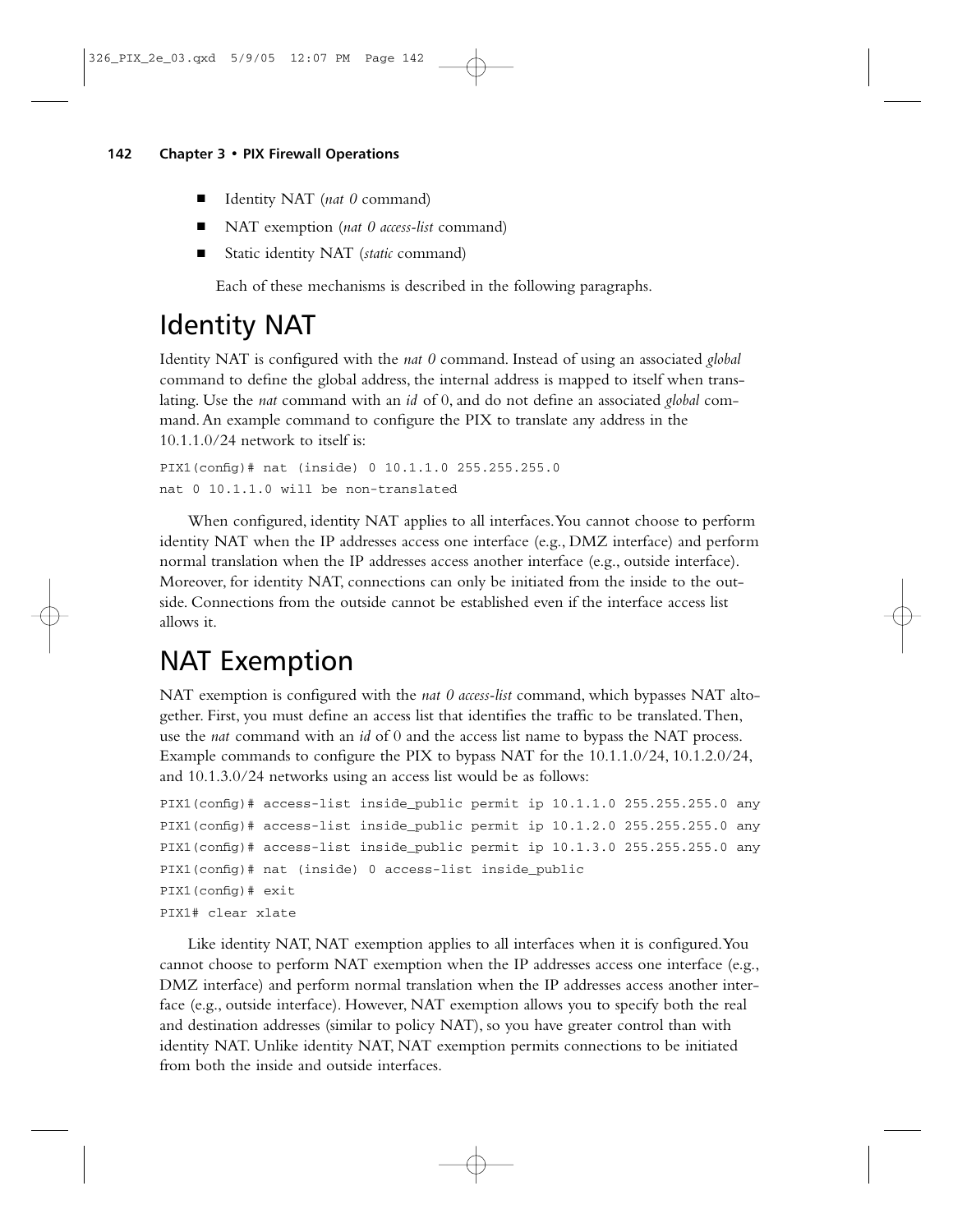## Static Identity NAT

Static identity NAT is configured using the *static* command. Unlike identity NAT and NAT exemption, static identity NAT does not apply to all interfaces when it is configured.You choose the interfaces for which you want the real address to appear. In addition, static identity NAT lets you use policy NAT, which specifies both the real and the destination addresses when determining translation.

For example, suppose you have an internal syslog server that you use to collect log information from all of your network perimeter devices, including your Internet router (see Figure 3.8).To allow syslog information from any device connected to a lower level security interface (e.g., Outside, DMZ) to the syslog server on the inside interface, you need to perform the steps for allowing inbound access:

- 1. Configure static address translation.
- 2. Define an access list permitting inbound syslog traffic from the Internet router to the internal syslog server.



#### **Figure 3.8** Static Identity NAT

So far, these tasks should be nothing new to you. However, when configuring static address translation for the internal syslog server, you may not want to use one of your public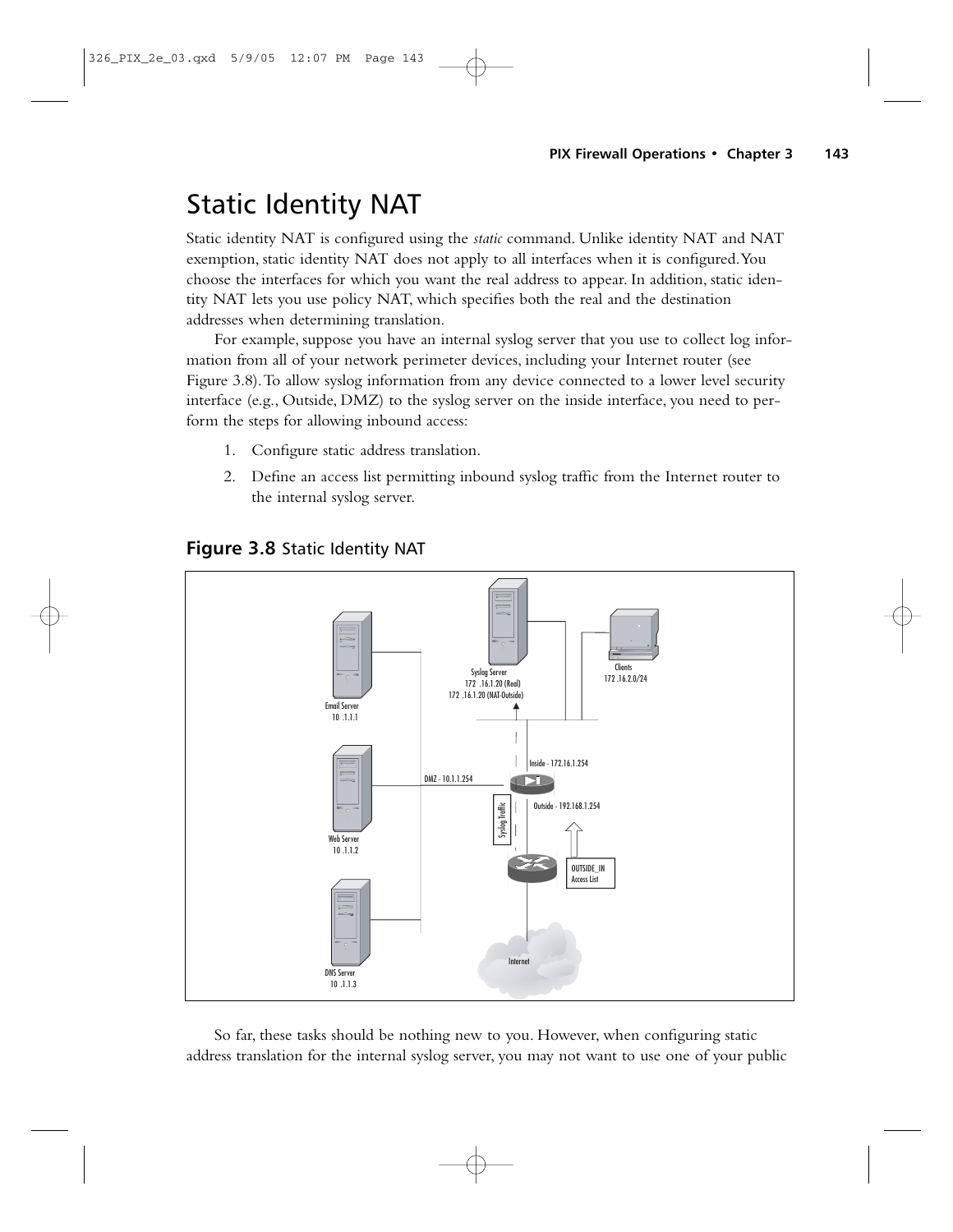IP addresses.You probably have a limited number of public IP addresses, and you probably want to reserve them for devices that need to be accessible to a broader group of people (e.g., customers, partners). Using static *identity* NAT, you could simply define that *mapped* IP address to be the same as the *real* IP address.The commands to accomplish this are shown in the following example:

```
PIX1(config)# static (inside, outside) 172.16.1.20 172.16.1.20 netmask
255.255.255.255 0 0
PIX1(config)# access-list OUTSIDE_IN permit udp host 192.168.1.253 host
172.16.1.20 eq syslog
PIX1(config)# access-group OUTSIDE_IN in interface outside
PIX1(config)# exit
```
#### **NOTE**

For the preceding example to work, the Internet router needs to have a route to the internal syslog server (172.16.1.20) so that it knows which interface to send it out. Depending on your configuration, you may need to establish a static route to the outside PIX interface for the syslog server.

# **Policy NAT**

Policy NAT lets you establish translation rules by specifying both the real address and the destination address.This allows you to translate addresses differently based on the destination of the packet. Policy NAT also allows you to translate addresses differently based on the source or destination ports.

For example, suppose you have established a DMZ that is used strictly for partner connections.You have several private lines to partners that terminate on different routers within the DMZ, as shown in Figure 3.9.You have client workstations on your internal network that need to use both partner connections; however, your partners have placed requirements on you that dictate what source address you must use when accessing their resources. In other words, the same client workstation may be required to have two different source addresses when it communicates to your two partners.

You can accomplish this with policy NAT, which allows you to specify translations based on both source *and destination* addresses and ports. In the preceding example, you would accomplish this via the following commands:

```
PIX1(config)# access-list PARTNER1 permit ip 172.16.2.0 255.255.255.0
10.4.1.0 255.255.255.0
PIX1(config)# access-list PARTNER2 permit ip 172.16.2.0 255.255.255.0
10.5.1.0 255.255.255.0
PIX1(config)# nat (inside) 1 access-list PARTNER1
PIX1(config)# global (partner_dmz) 1 10.3.1.100 255.255.255.255
```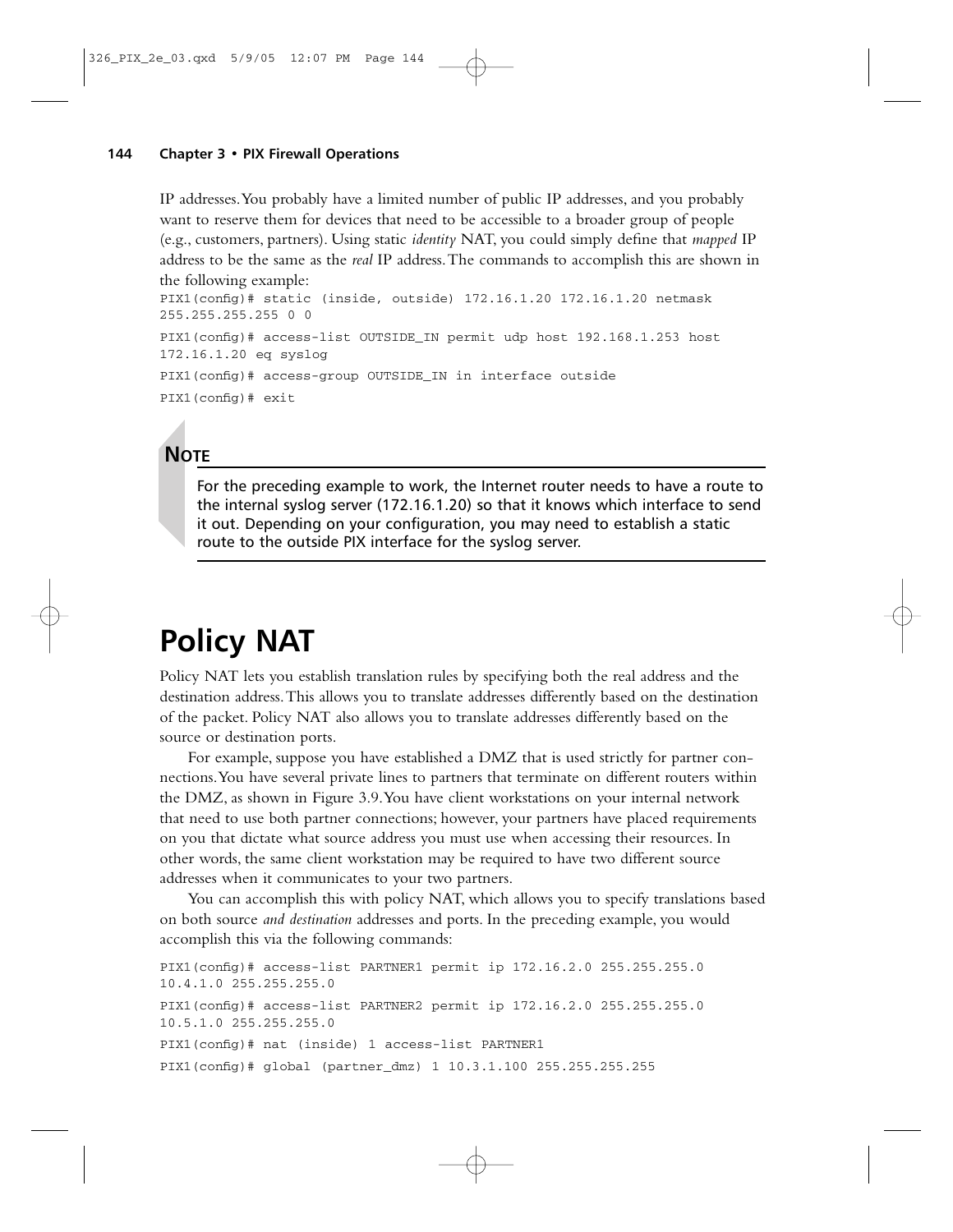```
PIX1(config)# nat (inside) 2 access-list PARTNER2
PIX1(config)# global (partner_dmz) 2 10.3.1.200 255.255.255.255
PIX1(config)# exit
```
#### **Figure 3.9** Policy NAT



#### **NOTE**

Except for NAT exemption, all forms of NAT support policy NAT. NAT exemption allows you to specify source and destination *addresses*, but not source and destination *ports*.

## **Object Grouping**

Introduced in version 6.2, *object grouping* makes complex access lists much simpler to configure. Before the object-grouping feature was available, each unique network, node, service, and protocol combination that needed to be defined in an access list had to be configured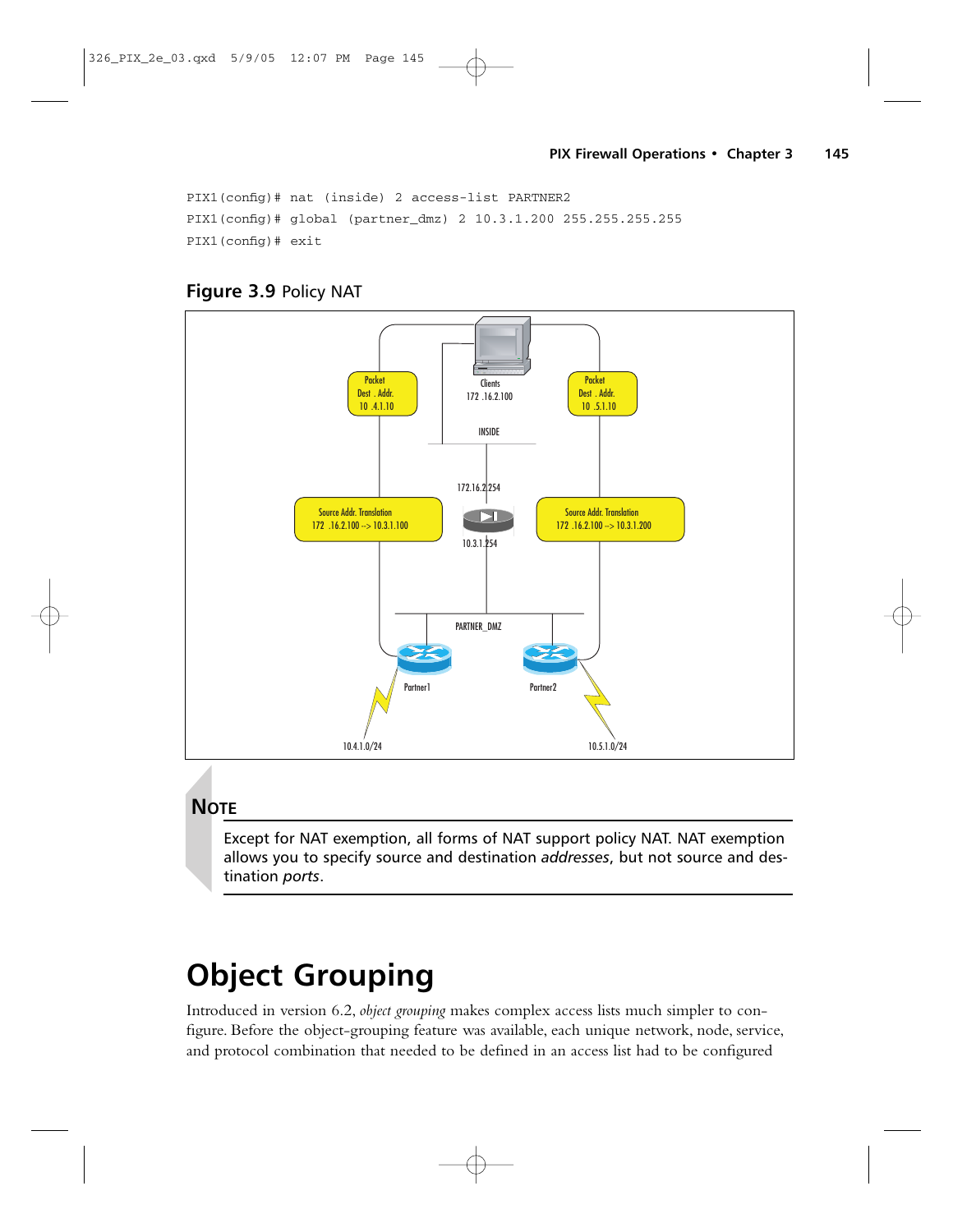with a separate *access-list* statement. However, in most organizational security policies, groups of entries have similar access rights. Object groups allow groups of network addresses, services, protocols, and ICMP types to be defined, thereby reducing the number of access list entries needed.

For example, say that an organization wants to deny inside users access to a number of external FTP servers because they contain illegal software and viruses. Without object groups, an access list entry has to be defined for each individual FTP server. However, using object groups, we can define a network object group containing a list of hosts that contains all the IP addresses of the banned FTP servers. IP addresses can easily be added and removed from this group at will. Now, only one access list entry has to be created denying access to the object group from the inside.The access list does not need to be modified if entries are added or removed from the object group.As you can see, object groups allow for simplification of access list configuration and maintenance.

## Configuring and Using Object Groups

There are four types of object groups: *icmp-type, protocol, network,*and *service*. Each object group type corresponds to a field in the *access-list* or *conduit* command. Once an object group has been created, a subconfiguration mode is entered so the group can be populated. Each object group type has different subconfiguration options, so we will look at each separately. Once an object group has been configured, it can be used in an *access-list* or *conduit* command.

### ICMP-Type Object Groups

An *ICMP-type object group* is a group of ICMP-type numerical or literal values. ICMP-type object groups can be used in place of the *icmp-type* parameter in an access list or conduit.To create an ICMP-type object group, the syntax is:

```
object-group icmp-type <grp_id>
```
Once an object group has been defined, the subconfiguration mode enables the object group to be populated.At this stage, an optional description can be specified using the *description* subcommand.To populate the ICMP-type object group, the syntax is: icmp-object <icmp\_type>

For example, the following object group defines ICMP-type values that will be used later with an access list or conduit:

```
PIX1(config)# object-group icmp-type icmp-grp
PIX1(config-icmp-type)# description ICMP Type allowed into the PIX
PIX1(config-icmp-type)# icmp-object echo-reply
PIX1(config-icmp-type)# icmp-object unreachable
PIX1(config-icmp-type)# exit
PIX1(config)# exit
```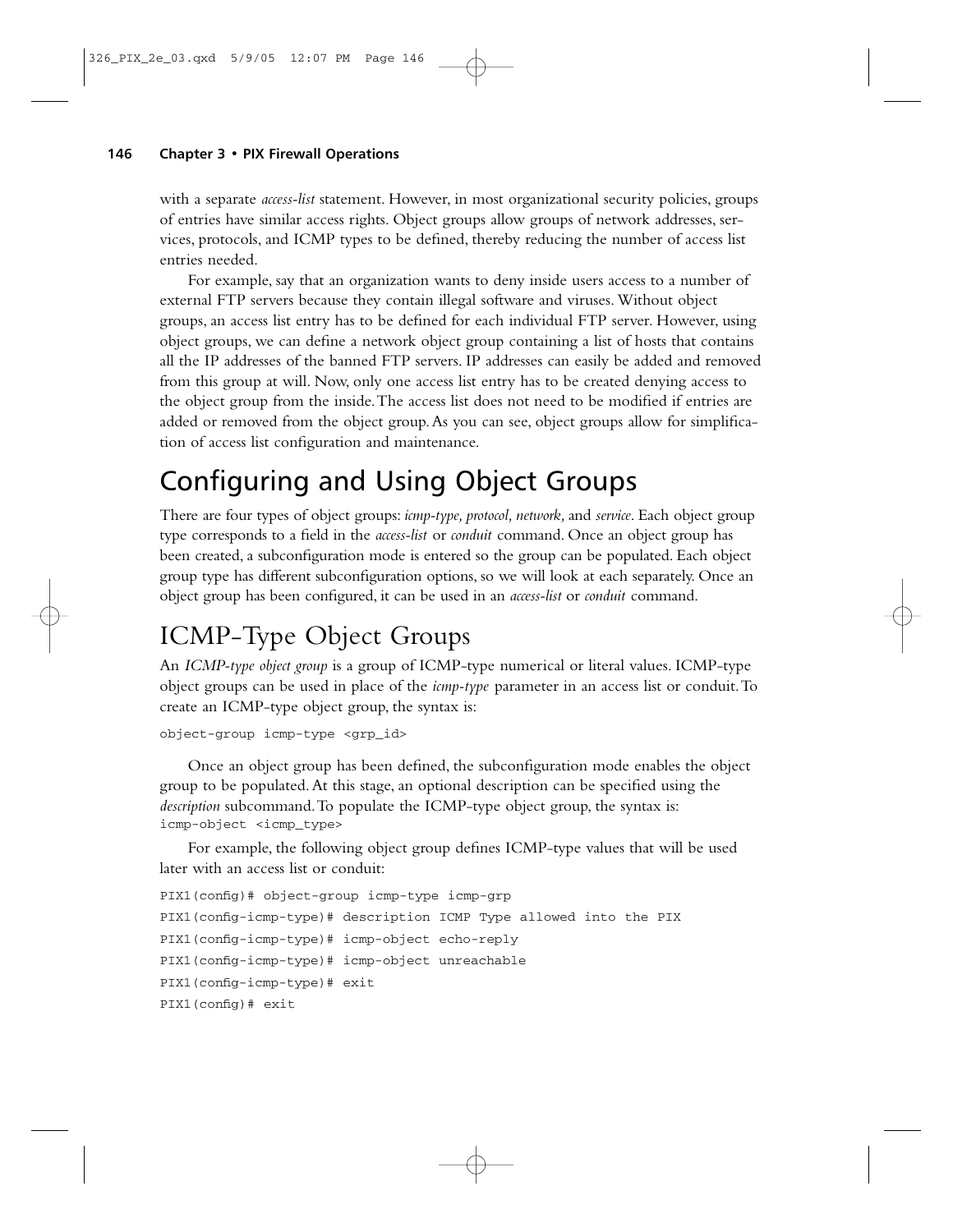### Network Object Groups

A *network object group* is a group of host IP addresses or networks. Network object groups can be used in place of an *src\_addr* or *dst\_addr* parameter in an access list or conduit statement.To create a network object group, the syntax is as follows:

object-group network <grp\_id<sup>&</sup>gt;

Network object groups have two subcommands for defining the group of hosts and networks.The syntax for defining a host entry in the object group is:

```
network-object host <host_addr | host_name>
```
The *host\_addr* parameter is the IP address of the host being added to the object group. Alternatively, the *host\_name* parameter specifies the hostname of a host defined using the *name* command.

The syntax for defining a network entry in the object group is:

```
network-object <net_addr> <netmask>
```
For example, the following object group defines host and network values to be used later with an access list or conduit:

```
PIX1(config)# object-group network net-grp
PIX1(config-network)# description List of Public HTTP Servers
PIX1(config-network)# network-object host 192.168.1.10
PIX1(config-network)# network-object host 172.16.10.1
PIX1(config-network)# network-object 172.16.2.0 255.255.255.0
PIX1(config-network)# exit
PIX1(config)# exit
```
### Protocol Object Groups

A *protocol object group* is a group of protocol numbers or literal values. Protocol object groups can be used in place of the *protocol* parameter in an access list or conduit.To create a protocol object group, the syntax is as follows:

```
object-group protocol <grp_id>
```
Once an object group has been defined, the subconfiguration mode enables the object group to be populated.To populate the protocol object group, the syntax is:

```
protocol-object <protocol>
```
The *protocol* parameter is a protocol number or literal value. For example, the following object group defines a group of protocols that will be used later with an access list or conduit to provide VPN access:

```
PIX1(config)# object-group protocol vpn-grp
PIX1(config-protocol)# description Protocols allowed for VPN Access
```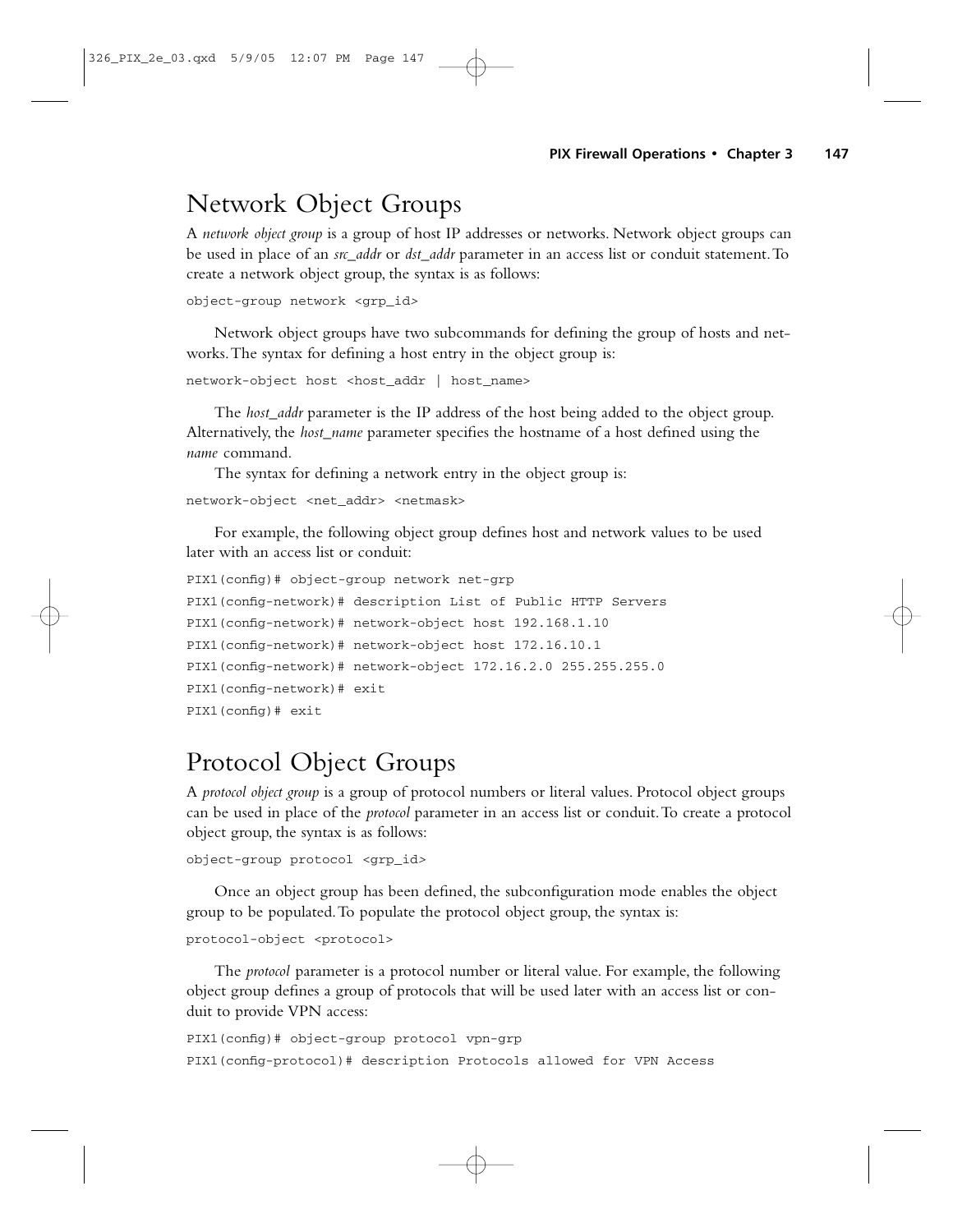```
PIX1(config-protocol)# protocol-object ah
PIX1(config-protocol)# protocol-object esp
PIX1(config-protocol)# protocol-object gre
PIX1(config-protocol)# exit
PIX1(config)# exit
```
### Service Object Groups

A *service object group* is a group of TCP and/or UDP port numbers or port number ranges. Service object groups can be used in place of the *port* parameter in an access list or a conduit.The syntax to create a service object group is as follows:

```
object-group service <grp_id> tcp|udp|tcp-udp
```
Since a service object group is a listing of ports and port ranges, the ports defined need to be configured as TCP, UDP, or both TCP and UDP.The *tcp, udp*, and *tcp-udp* keywords define the common IP protocol for all ports listed in the object group.The subconfiguration command syntax to populate the service object group with a single port is:

```
port-object eq <port>
```
The subconfiguration command syntax to populate the service object group with a range of ports is:

```
port-object range <begin-port> <end-port>
```
For example, the following object group defines a group of ports that all Web servers within in organization need to have opened on the firewall:

```
PIX1(config)# object-group service websrv-grp tcp
PIX1(config-service)# description Ports needed on public web servers
PIX1(config-service)# port-object eq 80
PIX1(config-service)# port-object eq 8080
PIX1(config-service)# port-object range 9000 9010
```
To verify that an object group was created and populated with the correct information, we can view the current object group configuration using the *show object-group* command:

```
PIX1# show object-group 
object-group icmp-type icmp-grp
  description: ICMP Type allowed into the PIX
  icmp-object echo-reply
  icmp-object unreachable
object-group network net-grp
  description: List of Public HTTP Servers
  network-object host 192.168.1.10
  network-object host 172.16.10.1
```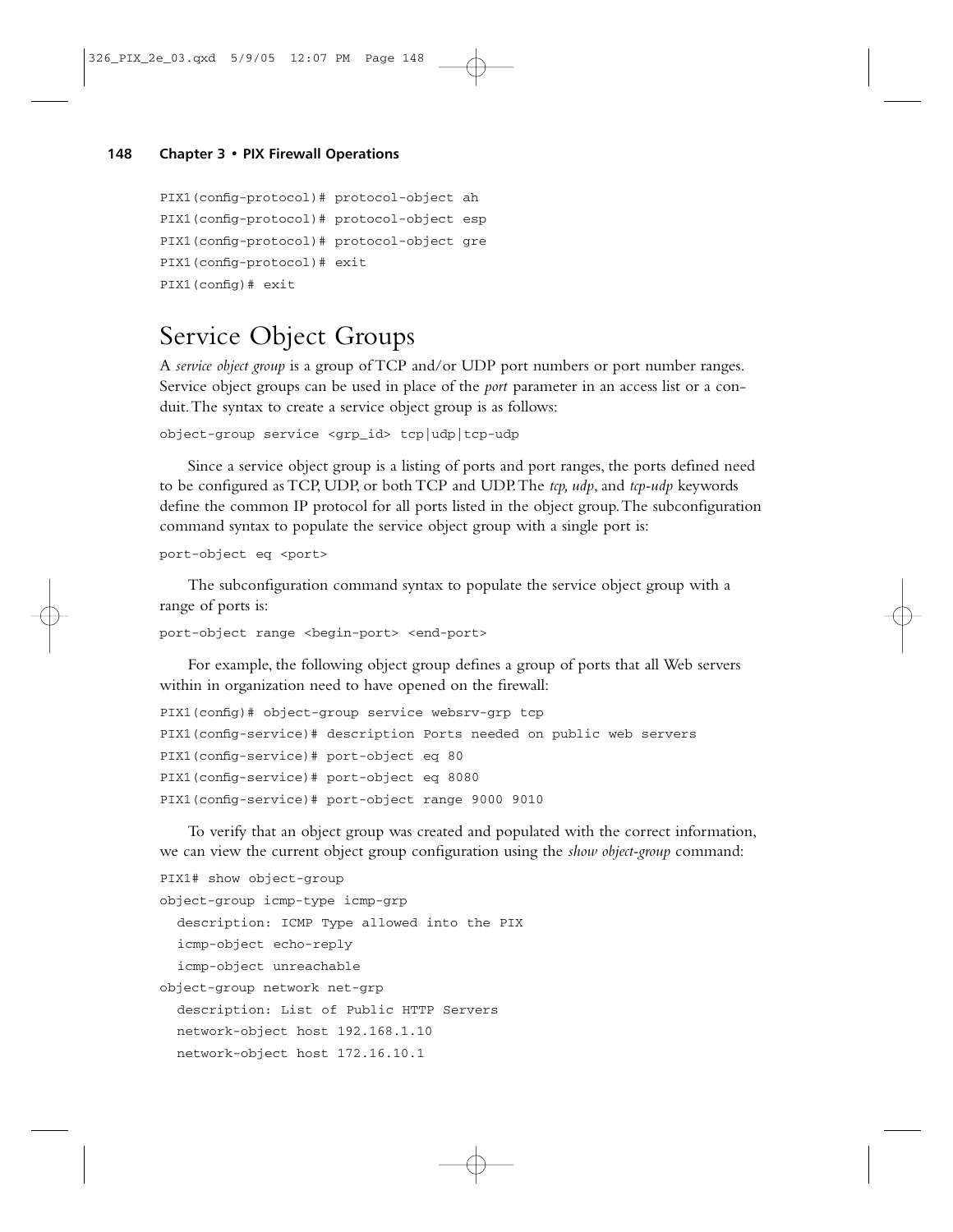```
network-object 172.16.2.0 255.255.255.0
object-group protocol vpn-grp
  description: Protocols allowed for VPN Access
  protocol-object ah
  protocol-object gre
  protocol-object esp
object-group service websrv-grp tcp
  description: Ports needed on public web servers
  port-object eq www
  port-object eq 8080
  port-object range 9000 9010
```
If one of the object groups does not look correct or is not needed, it can be removed using the *no object-group <grp\_id>* command.

Object groups can be used in place of their respective values in access lists or conduits, but they must be preceded by the *object-group* keyword. For example, to allow the ICMP type values defined in the *icmp-grp* object group to enter the PIX's outside interface, the *access-list* command is:

```
PIX1(config)# access-list icmp_in permit icmp any any object-group icmp-grp
```
To allow access to the Web servers defined in the *net-grp* on the ports defined in *websrvgrp,* the command is:

```
PIX1(config)# access-list outside_in permit tcp any object-group net-grp
object-group websrv-grp
```
One nice feature of object groups is the ability to nest object groups of the same type together. For example:

PIX1(config)# object-group network all-servers PIX1(config-network)# group-object net-grp PIX1(config-network)# network-object 172.16.3.0 255.255.255.

## **TurboACLs**

TurboACLs were a new feature in version 6.2 that enabled a long or complex access list to be *compiled,* or indexed, to enable faster processing of traffic through the access list.This was accomplished via the *compiled* keyword in the *access-list* statement, and could be turned on at the global level or for individual access lists.

With PIX software version 7.0, there is no longer a need to compile access lists.The software now automatically optimizes access list processing. From an upgrade perspective, any existing *access-list* statements with a *compiled* keyword are ignored and no longer accepted. An error message is printed and the statement is not stored in the running configuration, as shown here: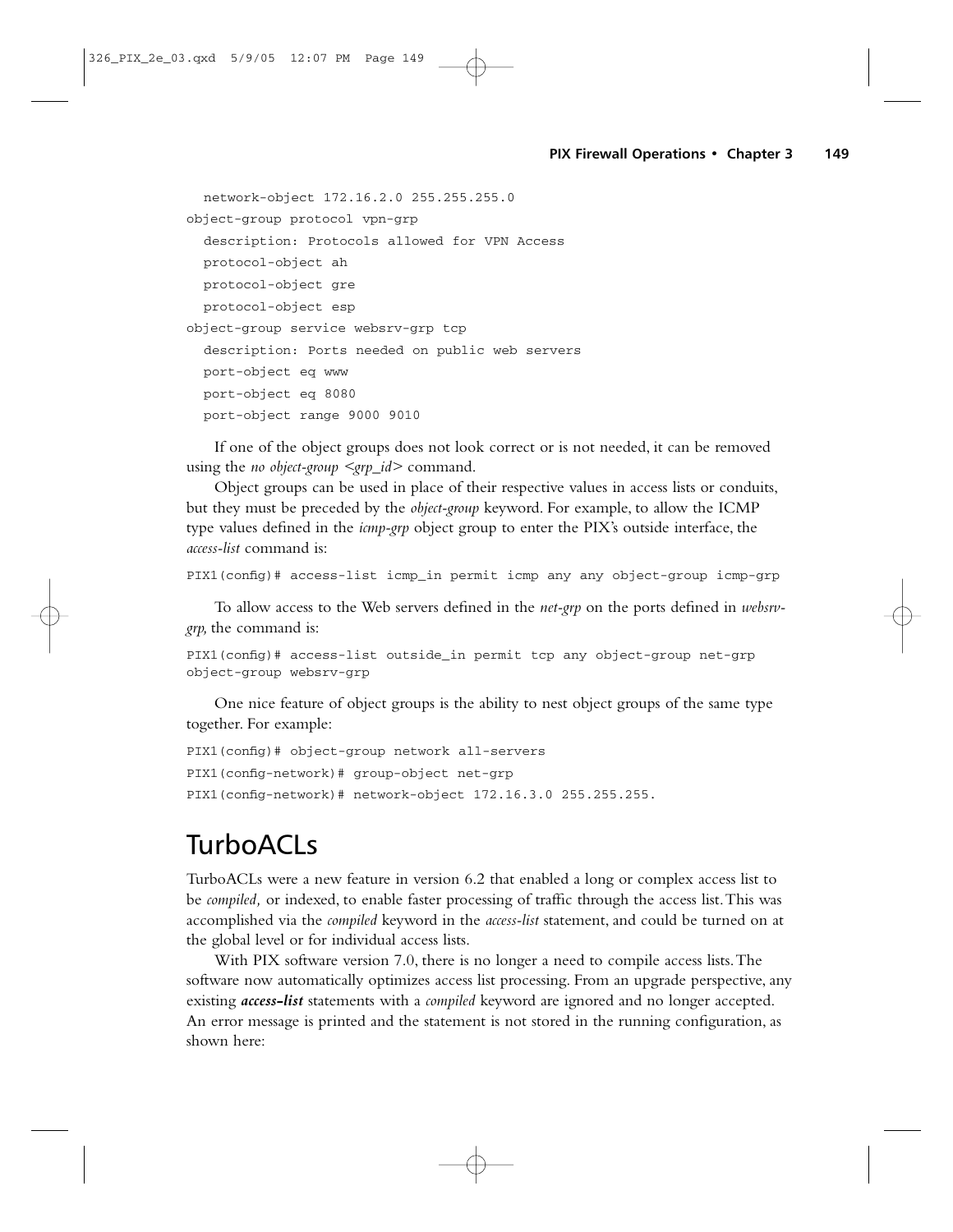PIX1(config)# access-list compiled ERROR:% Incomplete Command PIX1(config)# access-list 888 compiled WARNING:% This command has been DEPRECATED. The access-lists are always maintained in optimized form

### Conduit and Outbound

PIX version 7.0 does not support the *conduit* and *outbound* commands, which have been completely replaced by the *access-list* command. From an upgrade perspective, you must migrate any *conduit* and *outbound* commands in your configuration file to *access-list* commands prior to upgrading to PIX v7.0. If you do not, the PIX will output errors.

You can migrate these commands in a completely manual fashion prior to the upgrade, or you can use the PIX Outbound/Conduit Converter (OCC) tool, which is available to contracted users form the Cisco Web site (www.cisco.com/pcgi-bin/tablebuild.pl/pix).This is for registered customers only.

This tool facilitates the conversion of *conduit* and *outbound* commands to access control list configurations; however, because of the different nature of these access control methods, there may be some changes to the actual functionality and behavior.This tool must only be considered as an aid and a starting point.You must review and test all configurations converted by the OCC tool prior to deployment.

## **Case Study**

We've covered many important topics in this chapter.The following case study will put the concepts and features we learned into action.

Figure 3.10 shows the network layout of a new corporate site for Secure Corporation. The company has just bought the PIX and needs to configure it. It has already defined a security policy and has determined that the perimeter architecture it will implement requires four PIX interfaces.

The *inside* interface is the highest security interface.All corporate users and internal servers will be located behind this interface. Private addressing is used for the nodes located behind this interface. NAT Control will be used, and the PIX will use PAT to translate IP addresses when the nodes send traffic to the Internet.The PIX should not NAT any traffic from the nodes behind this interface when they access any other interface.There should be no direct access from the Internet to any server located behind this interface.

The *DMZ-DB* interface will have the second highest security level, and will be used to host database servers that enable the public Web servers to build dynamic HTML pages. No private or confidential information is stored on these database servers, which will use private addressing and are the only nodes located behind this interface.The database servers do not need access to the Internet, and no direct connections from the Internet should be allowed to the database servers.The database servers are using SQL\*Net as the communication protocol with the Web servers; therefore, they need to be accessible from the Web servers in the DMZ.The database servers do not need direct access to any hosts on the inside interface.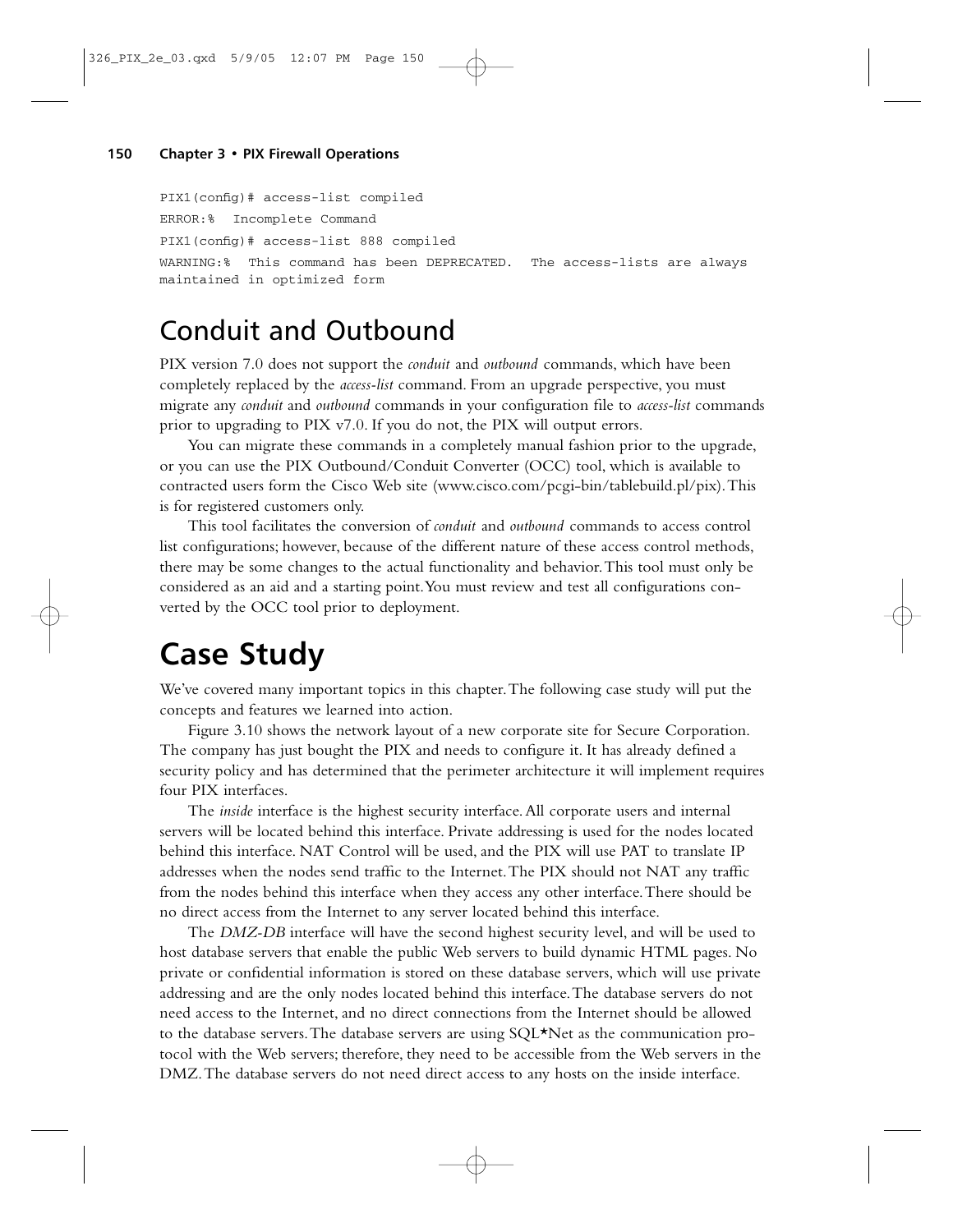

**Figure 3.10** A Complex Configuration of a Network

The *DMZ* interface will have the third highest security level. Publicly accessible services (Web, e-mail, and DNS) will be located behind this interface. In addition, an FTP server is used to transfer data files with partners.The file transfers occur each weeknight between 8 P.M. and 10 P.M., and the company wants to restrict access to the server to those time windows only.All the servers will use private addressing and require static translations.As these servers may be attacked, access to the Internet should only be allowed from the services that each server provides. Only direct access to the database servers from the Web servers using SQL\*Net is permitted.

The *outside* interface will have the lowest security level.The company wants to only allow access to the identified services in the DMZ.The company also wants to make sure that it will not be the victim of a spoof attack, so it wants to filter out any traffic sourced with a private address. Since the inside network can ping, it is desirable to allow ICMP responses. In addition, the company has identified a list of high-risk traffic that it does not want to traverse from the inside, DMZ-DB, or DMZ networks to the Internet.

We will now discuss the commands to apply this security policy using NAT and access lists.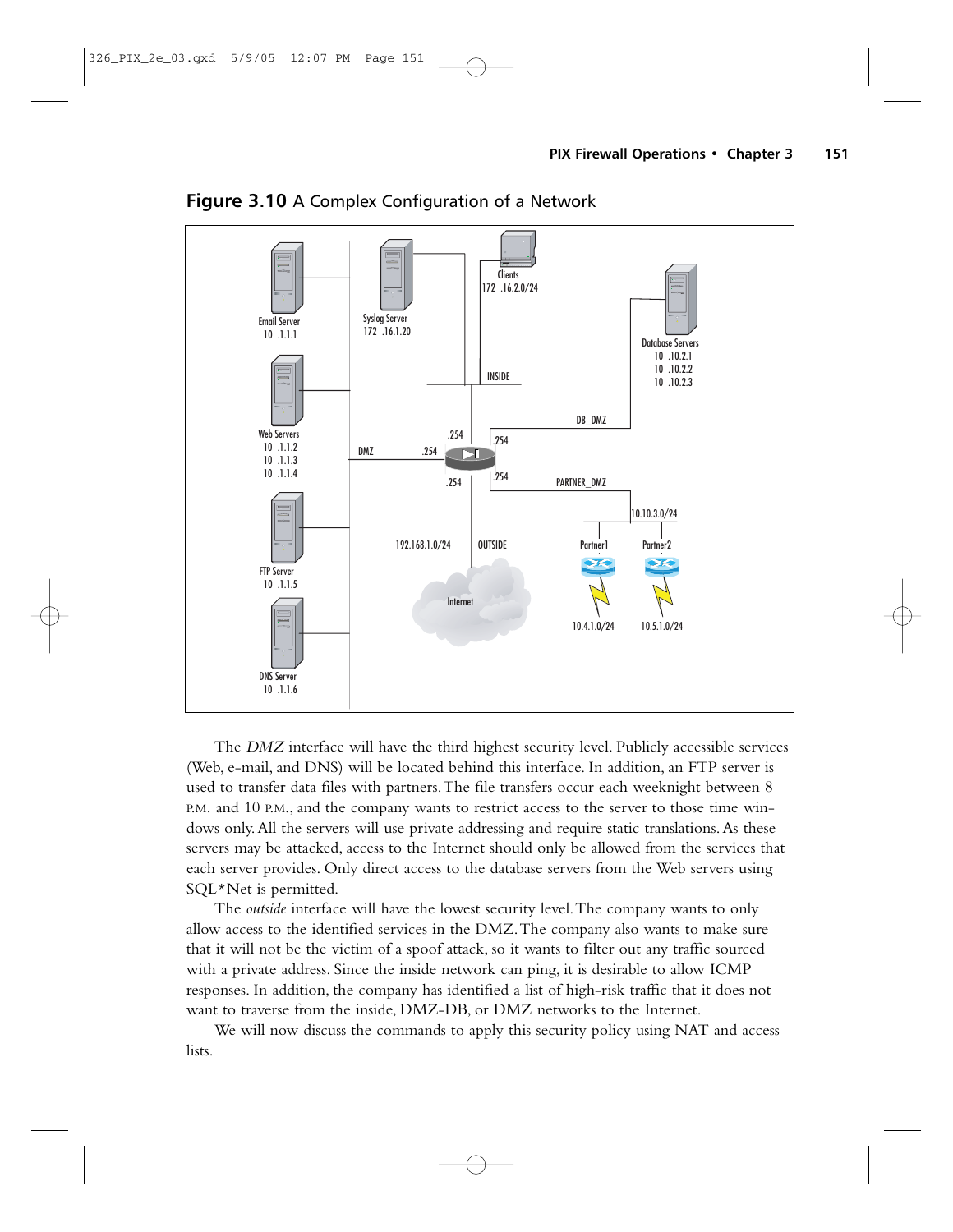#### **152 Chapter 3 • PIX Firewall Operations**

```
1. Begin by configuring the interfaces by naming them, assigning security levels, set-
   ting the speed and duplex, and assigning IP addressses:
   PIX1(config)# interface ethernet0
   PIX1(config-if)# nameif inside
   PIX1(config-if)# security-level 100
   PIX1(config-if)# speed 100
   PIX1(config-if)# duplex full
   PIX1(config-if)# ip address 172.16.1.254 255.255.240.0
   PIX1(config-if)# no shutdown
   PIX1(config-if)# exit
   PIX1(config)# interface ethernet1
   PIX1(config-if)# nameif outside
   PIX1(config-if)# security-level 0
   PIX1(config-if)# speed 100
   PIX1(config-if)# duplex full
   PIX1(config-if)# ip address 192.168.1.254 255.255.255.0
   PIX1(config-if)# no shutdown
   PIX1(config-if)# exit
   PIX1(config)# interface ethernet2
   PIX1(config-if)# nameif DMZ
   PIX1(config-if)# security-level 40
   PIX1(config-if)# speed 100
   PIX1(config-if)# duplex full
   PIX1(config-if)# ip address 10.10.1.254 255.255.255.0
   PIX1(config-if)# no shutdown
   PIX1(config-if)# exit
   PIX1(config)# interface ethernet3
   PIX1(config-if)# nameif DB_DMZ
   PIX1(config-if)# security-level 80
   PIX1(config-if)# speed 100
   PIX1(config-if)# duplex full
   PIX1(config-if)# ip address 10.1.2.254 255.255.255.0
   PIX1(config-if)# no shutdown
   PIX1(config-if)# exit
   PIX1(config)# interface ethernet4
   PIX1(config-if)# nameif PARTER_DMZ
   PIX1(config-if)# security-level 60
   PIX1(config-if)# speed 100
   PIX1(config-if)# duplex full
   PIX1(config-if)# ip address 10.1.3.254 255.255.255.0
   PIX1(config-if)# no shutdown
   PIX1(config-if)# exit
```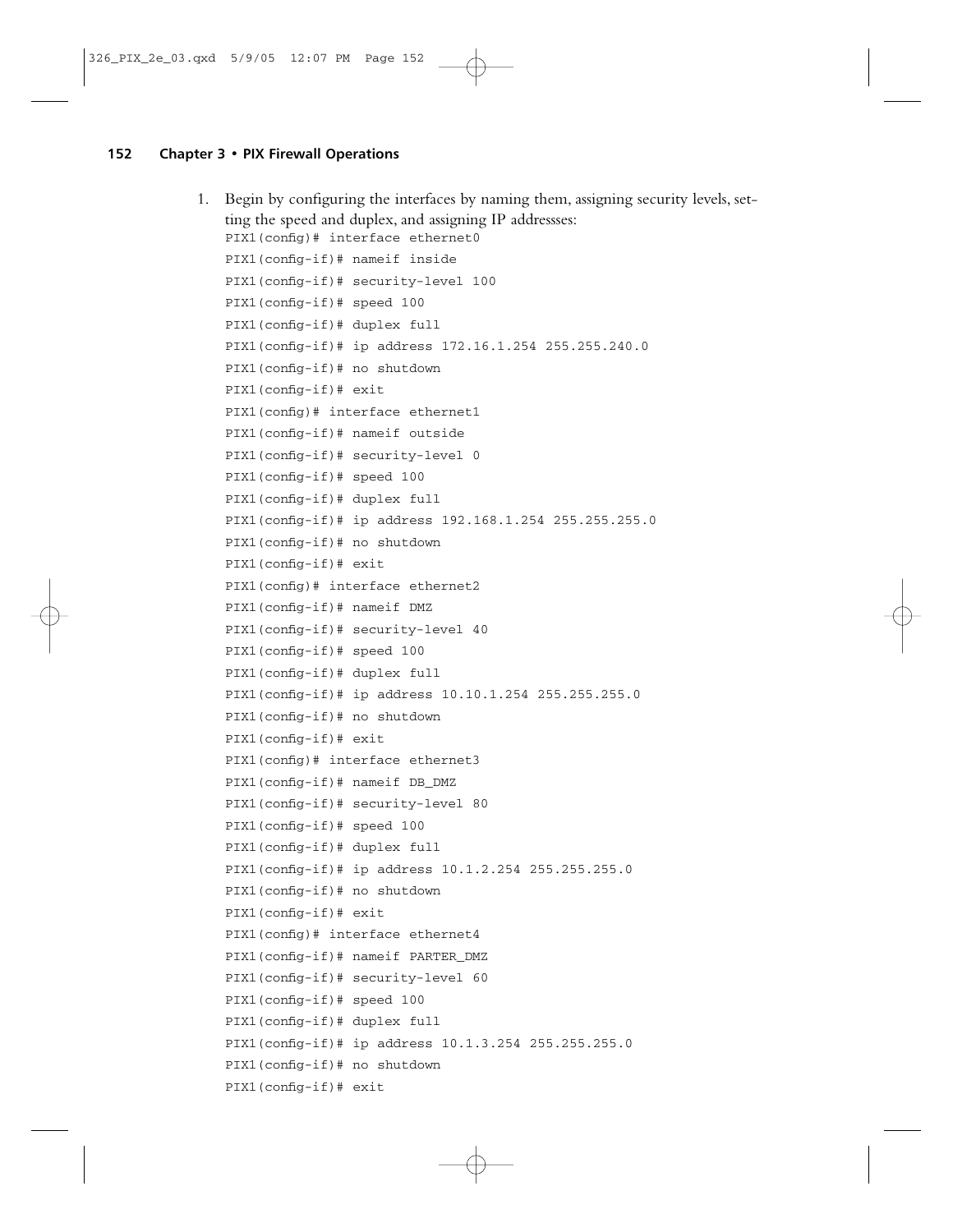2. Assign a default route to the PIX:

PIX1(config)# route outside 0.0.0.0 0.0.0.0 192.168.1.1

3. Create an access list to be used later to bypass NAT:

PIX1(config)# access-list nonatinside permit ip 172.16.2.0 255.255.255.0 10.1.1.0 255.255.255.0 PIX1(config)# access-list nonatinside permit ip 172.16.2.0 255.255.255.0 10.1.2.0 255.255.255.0 PIX1(config)# access-list nonatdmzdb permit ip 10.10.2.0 255.255.255.0 10.1.1.0 255.255.255.0

- 4. Create a global pool using PAT for the inside network: PIX1(config)# global (outside) 1 192.168.1.254
- 5. Bypass NAT where needed:

PIX1(config)# nat (inside) 0 access-list nonatinside PIX1(config)# nat (DB\_DMZ) 0 access-list nonatdmzdb

- 6. Enable NAT on the inside interface and have it mapped to the global *id*: PIX1(config)# nat (inside) 1 0 0
- 7. Create static translations for access from the lower level security interfaces:

PIX1(config)# static (DMZ, outside) 192.168.1.11 10.1.1.1 netmask 255.255.255.255 0 0 PIX1(config)# static (DMZ, outside) 192.168.1.12 10.1.1.2 netmask 255.255.255.255 0 0 PIX1(config)# static (DMZ, outside) 192.168.1.13 10.1.1.3 netmask 255.255.255.255 0 0 PIX1(config)# static (DMZ, outside) 192.168.1.14 10.1.1.4 netmask 255.255.255.255 0 0 PIX1(config)# static (DMZ, outside) 192.168.1.15 10.1.1.5 netmask 255.255.255.255 0 0 PIX1(config)# static (dmz, outside) 192.168.1.16 10.1.1.6 netmask 255.255.255.255 0 0 PIX1(config)# static (DB\_DMZ, DMZ) 10.1.1.11 10.1.2.1 netmask 255.255.255.255 0 0 PIX1(config)# static (DB\_DMZ, DMZ)  $10.1.1.12$   $10.1.2.2$  netmask 255.255.255.255 0 0 PIX1(config)# static (DB\_DMZ, DMZ) 10.1.1.13 10.1.2.3 netmask 255.255.255.255 0 0 PIX1(config)# static (inside, outside) 172.16.1.20 172.16.1.20 netmask 255.255.255.255 0 0

8. Configure names for the public addresses of the DMZ servers: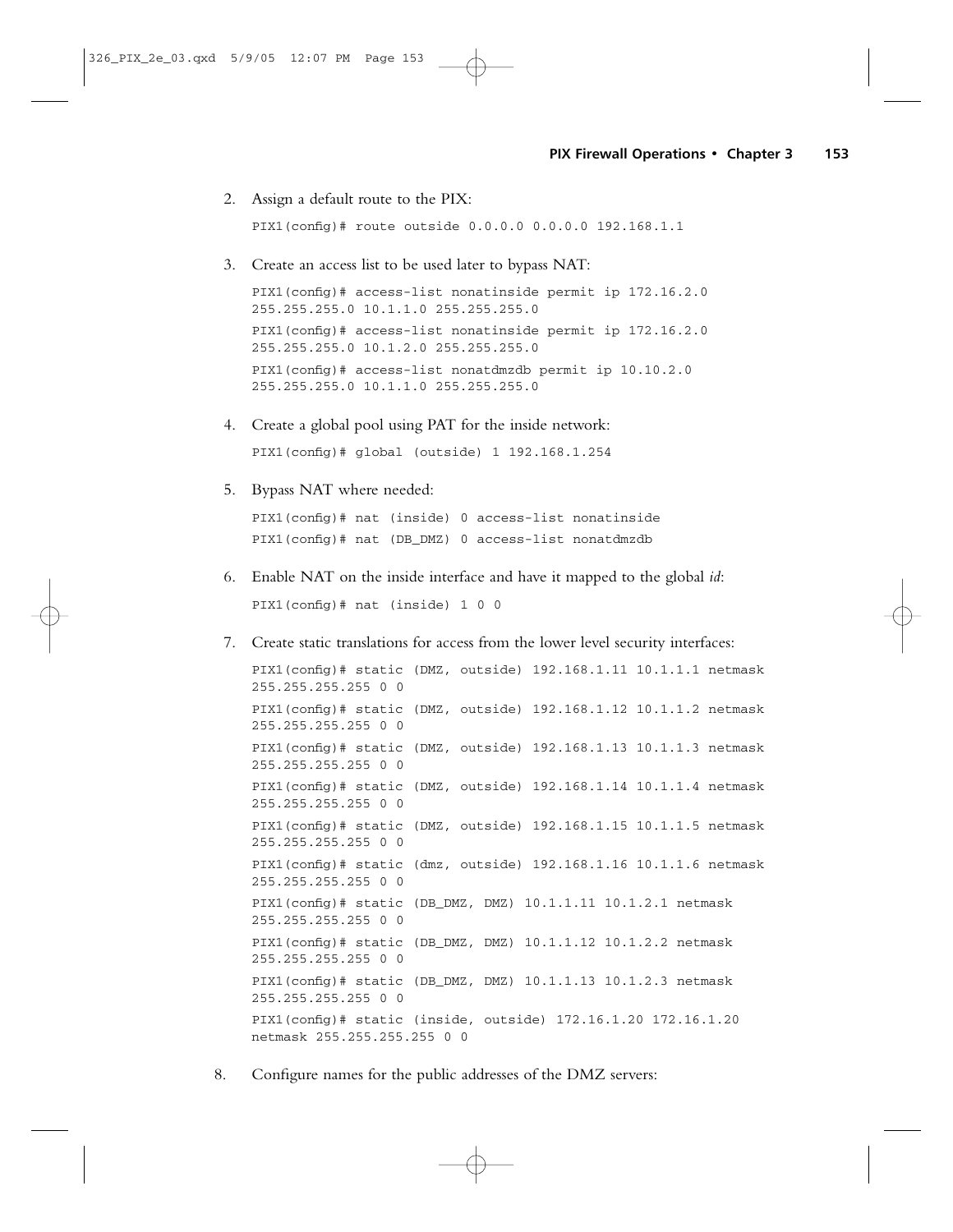```
PIX1(config)# name 192.168.1.11 email
PIX1(config)# name 192.168.1.12 web1
PIX1(config)# name 192.168.1.13 web2
PIX1(config)# name 192.168.1.14 web3
PIX1(config)# name 192.168.1.15 ftp
PIX1(config)# name 192.168.1.16 dns
```
#### 9. Configure object groups:

```
PIX1(config)# object-group network dbhosts
PIX1(config-network)# network-object host 10.1.2.1
PIX1(config-network)# network-object host 10.1.2.2
PIX1(config-network)# network-object host 10.1.2.3
PIX1(config-network)# exit
PIX1(config)# object-group network dmzhosts
PIX1(config-network)# network-object host 10.1.1.1
PIX1(config-network)# network-object host 10.1.1.2
PIX1(config-network)# network-object host 10.1.1.3
PIX1(config-network)# network-object host 10.1.1.4
PIX1(config-network)# network-object host 10.1.1.5
PIX1(config-network)# network-object host 10.1.1.6
PIX1(config-network)# exit
PIX1(config)# object-group network webhosts
PIX1(config-network)# network-object host 10.1.1.2
PIX1(config-network)# network-object host 10.1.1.3
PIX1(config-network)# network-object host 10.1.1.4
PIX1(config-network)# exit
PIX1(config)# object-group icmp-type icmp-outside-in
PIX1(config-icmp-type)# icmp-object echo-reply
PIX1(config-icmp-type)# icmp-object time-exceed
PIX1(config-icmp-type)# icmp-object unreachable
PIX1(config-icmp-type)# exit
PIX1(config)# object-group protocol tcphighrisk tcp
PIX1(config-protocol)# description highrisk tcp services
PIX1(config-protocol)# port-object eq 135
PIX1(config-protocol)# port-object eq 137
PIX1(config-protocol)# port-object eq 138
PIX1(config-protocol)# port-object eq 139
PIX1(config-protocol)# port-object eq 139
PIX1(config-protocol)# port-object eq 445
PIX1(config-protocol)# port-object eq 1521
PIX1(config-protocol)# port-object eq 1214
PIX1(config-protocol)# port-object eq 3408
```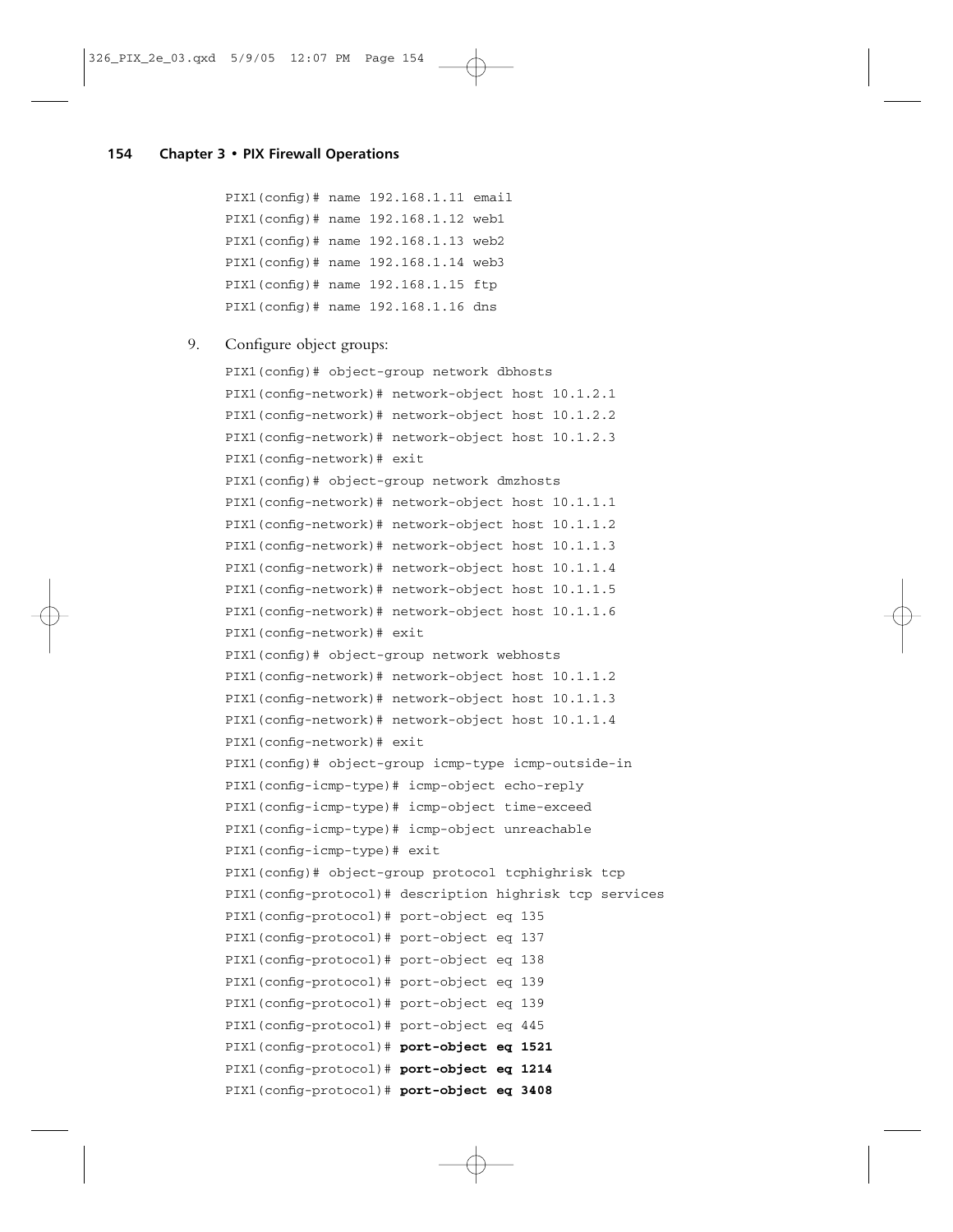```
PIX1(config-protocol)# port-object eq 3531
PIX1(config-protocol)# exit
PIX1(config)# object-group protocol udphighrisk udp
PIX1(config-protocol)# description highrisk udp services
PIX1(config-protocol)# port-object eq 67
PIX1(config-protocol)# port-object eq 68
PIX1(config-protocol)# port-object eq 69
PIX1(config-protocol)# port-object eq 135
PIX1(config-protocol)# port-object eq 137
PIX1(config-protocol)# port-object eq 138
PIX1(config-protocol)# port-object eq 139
PIX1(config-protocol)# port-object eq 139
PIX1(config-protocol)# port-object eq 445
PIX1(config-protocol)# port-object eq 161
PIX1(config-protocol)# port-object eq 462
PIX1(config-protocol)# exit
PIX1(config)# object-group network bogons
PIX1(config-network)# network-object 0.0.0.0 255.0.0.0.0
PIX1(config-network)# network-object 10.0.0.0 255.0.0.0.0
PIX1(config-network)# network-object 127.0.0.0 255.0.0.0.0
PIX1(config-network)# network-object 172.16.0.0 255.240.0.0.0
PIX1(config-network)# network-object 192.168.0.0 255.255.0.0.0
PIX1(config-network)# network-object 224.0.0.0 224.0.0.0.0
PIX1(config-network)# exit
```
#### 10. Configure a time range for partner FTP access:

PIX1(config)# time-range PARTNER\_FTP\_TIME PIX1(config-time-range)# periodic weekdays 20:00 to 22:00 PIX1(config-time-range)# exit

11. Configure access lists for each interface:

```
PIX1(config)# access-list dmzdb_in permit icmp 10.10.2.0
255.255.255.0 172.16.0.0 255.255.240.0
PIX1(config)# access-list dmzdb_in deny ip any any
PIX1(config)# access-list dmz_in permit tcp host 10.1.1.1 any eq
smtp
PIX1(config)# access-list dmz_in permit tcp host 10.1.1.6 any eq
domain
PIX1(config)# access-list dmz_in permit udp host 10.1.1.6 any eq
domain
PIX1(config)# access-list dmz_in permit tcp object-group dmzhosts
any eq http
```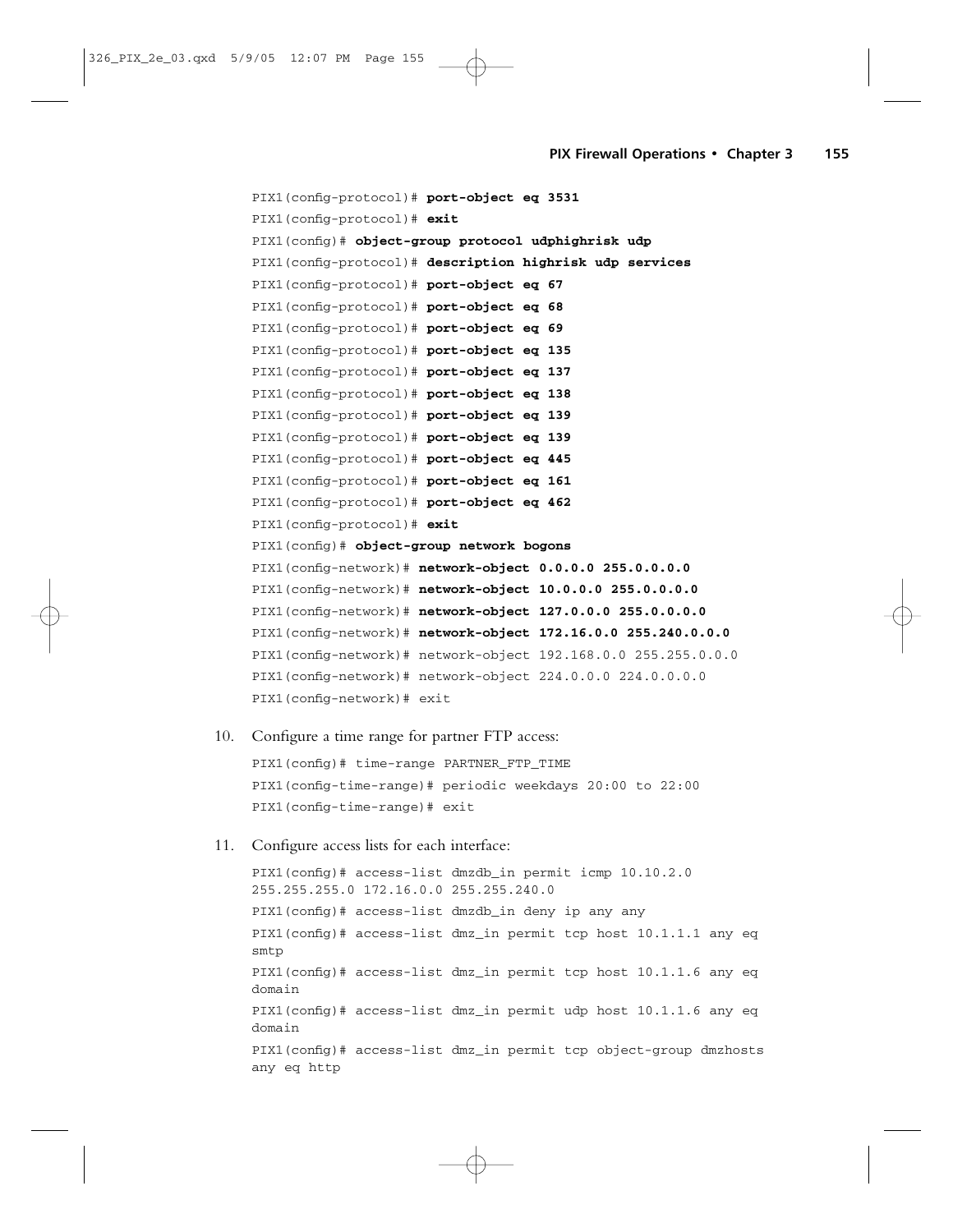```
PIX1(config)# access-list dmz_in permit tcp object-group webhosts
object-group dbhosts eq sqlnet
PIX1(config)# access-list dmz_in permit icmp object-group dmzhosts
172.16.0.0 255.255.240.0
PIX1(config)# access-list outside_in deny ip object-group bogons any
PIX1(config)# access-list outside_in permit tcp any object-group
webhosts eq http
PIX1(config)# access-list outside_in permit tcp host mail eq smtp
PIX1(config)# access-list outside_in permit tcp host dns eq domain
PIX1(config)# access-list outside_in permit udp host dns eq domain
PIX1(config)# access-list outside_in permit udp 192.168.1.253
172.16.1.20 eq syslog
PIX1(config)# access-list outside_in permit tcp any host ftp eq ftp
time-range PARTNER_FTP_TIME
PIX1(config)# access-list outside_in permit tcp any host ftp eq ftp-
data time-range PARTNER_FTP_TIME
PIX1(config)# access-list outside_in permit icmp any 192.168.1.0
255.255.255.0 object-group icmp-outside-in
PIX1(config)# access-list outside_in dny icmp any 192.168.1.0
255.255.255.0
PIX1(config)# access-list outside_in deny ip ip
PIX1(config)# access-list outside_out deny tcp any any eq object-
group tcphighrisk
PIX1(config)# access-list outside_out deny udp any any eq object-
group udphigh risk
PIX1(config)# access-list outside_out permit ip any any
```
#### 12. Apply the access lists to the appropriate interfaces:

PIX1(config)# access-group outside\_in in interface outside PIX1(config)# access-group outside\_out out interface outside PIX1(config)# access-group dmz\_in in interface dmz PIX1(config)# access-group dmzdb\_in in interface DB\_DMZ

13. Configure Policy NAT for partner DMZ connections:

PIX1(config)# access-list PARTNER1 permit ip 172.16.2.0 255.255.255.0 10.4.1.0 255.255.255.0 PIX1(config)# access-list PARTNER2 permit ip 172.16.2.0 255.255.255.0 10.5.1.0 255.255.255.0 PIX1(config)# nat (inside) 11 access-list PARTNER1 PIX1(config)# global (partner\_dmz) 11 10.3.1.100 255.255.255.255 PIX1(config)# nat (inside) 12 access-list PARTNER2 PIX1(config)# global (partner\_dmz) 12 10.3.1.200 255.255.255.255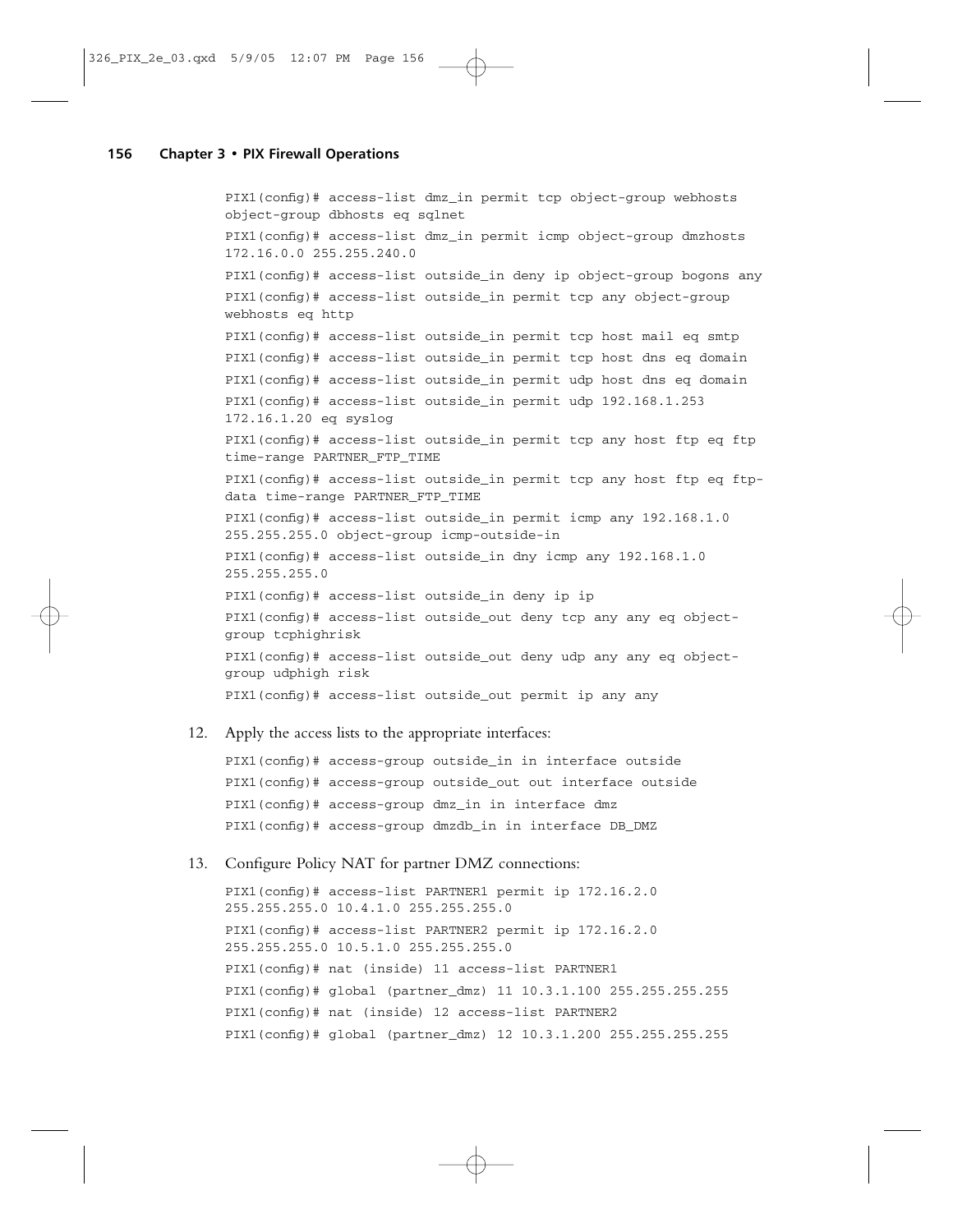## **Summary**

Configuring the PIX to pass inbound or outbound traffic requires multiple steps. Basic connectivity allows users on a higher security-level interface of the PIX to transmit traffic to a lower security-level interface using NAT or PAT.This is accomplished using the *nat* command in conjunction with a *global* command. Because the PIX allows higher security-level interfaces to transmit traffic to lower security-level interfaces, and because the PIX is stateful, users on the inside of the PIX should be able to run almost any application without extra configuration on the PIX.

Controlling outbound traffic has become a critical part of a comprehensive security policy. With PIX version 7.0, this can be accomplished only using the *access-list* and *accessgroup* commands.The *outbound* command is no longer supported. In addition, if you keep traffic that you consider high risk from leaving your network, including the inside and DMZ interfaces, you can use the Outbound ACL feature.This feature is new in PIX version 7.0 and allows you to apply an access list either inbound or *outbound to the interface*.To prevent high-risk traffic from leaving your network, you can simply create and apply a single Outbound ACL to the outside interface instead of creating and applying multiple inbound ACLs to each of your internal interfaces.

Once outbound access is secure, moving on to allowing inbound access is relatively easy. By default, all inbound access (connections from a lower security-level interface to a higher security-level interface) is denied. With PIX version 7.0, only access lists can be used to allow inbound traffic. Conduits are no longer supported.The fundamentals of the *access-list* command are no different between controlling inbound or outbound traffic. For inbound traffic, configuring a static translation (using the *static* command) is required for each publicly accessible server in addition to *access-list* or *conduit*.

With PIX version 7.0, there are several new access list features, including time-based ACLs and the ability to enable/disable individual access control list entries.The time-based ACL feature allows you to specify a time period during which an access control list entry is active.This could be useful for permitting access to DMZ resources to partners for scheduled jobs only during a specified time period.The ability to enable/disable individual access control list entries should ease troubleshooting for complex ACLs.

Version 7.0 also simplifies the deployment of the PIX by eliminating the requirement for address translation policies to be in place before allowing network traffic to flow from a host on an inside network to outside networks.This feature is provided via a new command, *nat-control*. When enabled, *nat-control* preserves the previous requirement that translation rules be defined before traffic can traverse the PIX from an inside interface to an outside interface. When disabled via the *no nat-control* command, the translation rules are not required for the traffic to flow from an inside interface to an outside one. If NAT Control is desired or required by your security policy, you can selectively bypass NAT using one of three mechanisms: identity NAT (*nat 0* command), NAT exemption (*nat 0 access-list* command), and static identity NAT (*static* command).

Policy NAT lets you establish translation rules by specifying both the real address and the destination address.This allows you to translate addresses differently based on the destination of the packet. Policy NAT also allows you to translate addresses differently based on the source or destination ports.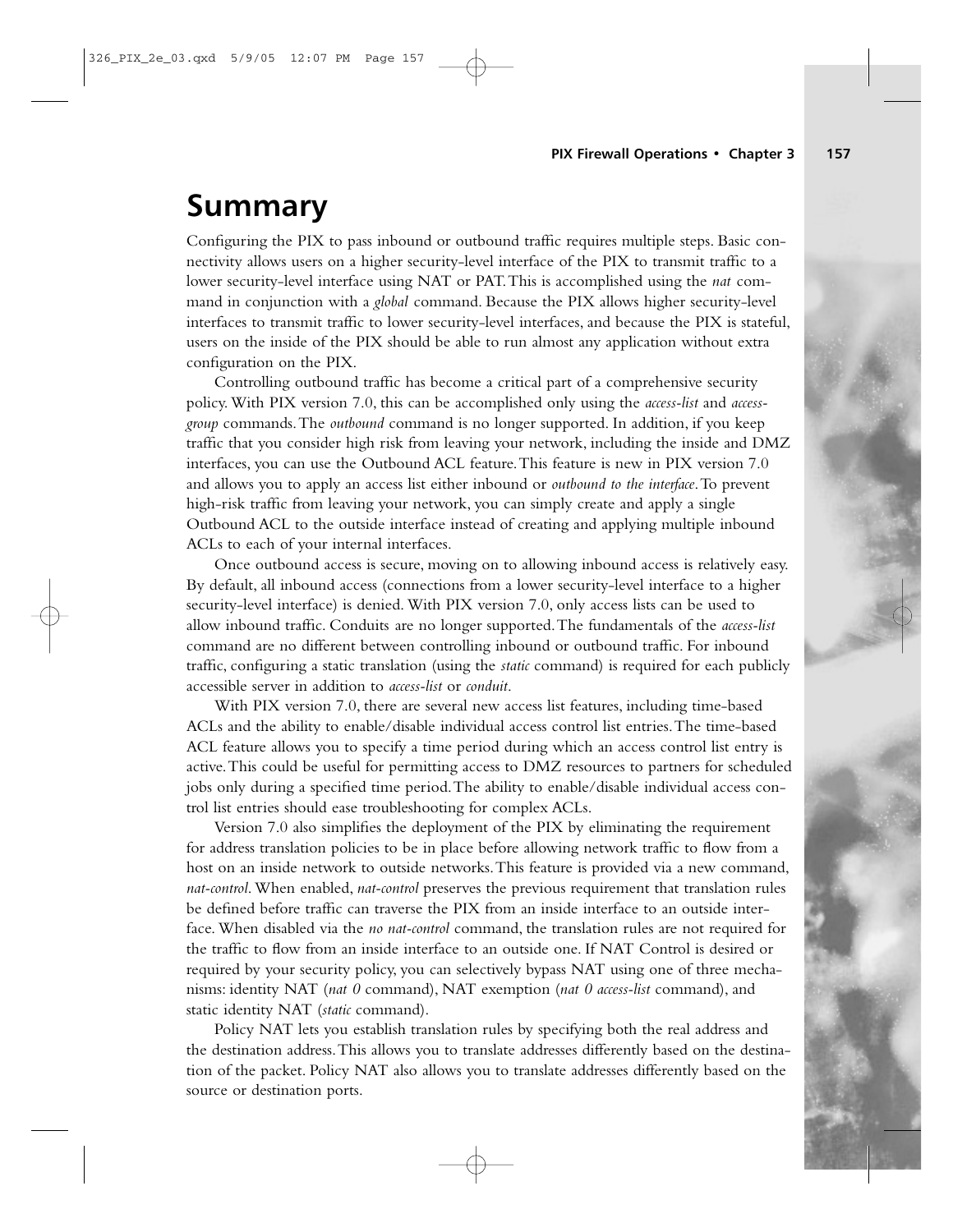Object grouping makes complex access lists much simpler to configure. Without object grouping, each unique network, node, service, and protocol combination that needs to be defined in an access list has to be configured with a separate access-list statement. However, in most organizational security policies, groups of entries have similar access rights. Object groups allow groups of network addresses, services, protocols, and ICMP types to be defined, thereby reducing the number of access list entries needed.

## **Solutions Fast Track**

### NAT Control

- $\boxtimes$  Version 7.0 simplifies the deployment of the PIX by eliminating the requirement for address translation policies to be in place before allowing network traffic to flow from a host on an inside network to outside networks.
- This feature is provided via a new command, *nat-control***.** When enabled, *nat-control* preserves the previous requirement that translation rules be defined before traffic can traverse the PIX from an inside interface to an outside interface. When disabled via the *no nat-control* command, the translation rules are not required for the traffic to flow from an inside interface to an outside one.
- For brand new PIX installations, NAT control is automatically disabled via the *no nat-control* command. For an upgrade of an existing configuration, NAT control is automatically enabled via the *nat-control* command to preserve the functionality already defined in the configuration.
- $\boxtimes$  If NAT Control is desired or required by your security policy, you can selectively bypass NAT using one of three mechanisms: identity NAT (*nat 0* command), NAT exemption (*nat 0 access-list* command), and static identity NAT (*static* command).

### The Bare Minimum: Outbound Traffic

- $\boxtimes$  By default, if address translation is configured, the PIX firewall allows all connections from a higher security-level interface to a lower security-level interface.
- $\boxtimes$  A well-defined security policy usually does not allow all outbound traffic. Define and control which applications you allow.
- $\boxtimes$  With PIX version 7.0, there is only one method for controlling outbound traffic: access lists.The *outbound* and *apply* commands are no longer supported.
- $\boxtimes$  PIX version 7.0 also introduces a feature called Outbound ACLs. In previous PIX OS versions, access lists could be applied to only packets that were *inbound* to the *interface*. With the PIX v7.0 Outbound ACL feature, access lists can be applied to either *inbound to* or *outbound from* the interface. However, you can only apply one ACL per direction on each interface.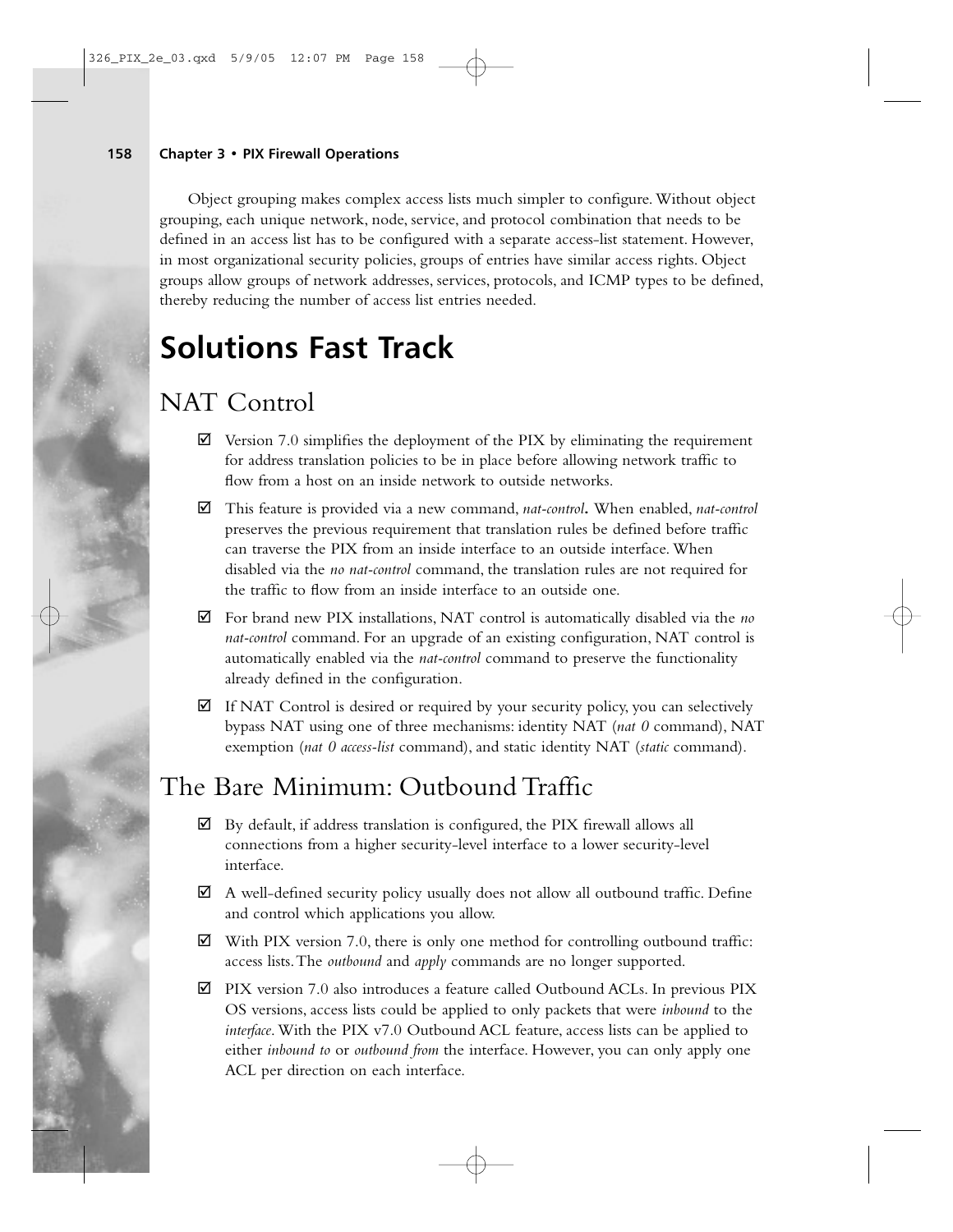- PIX version 7.0 introduces a new feature called "time-based ACLs," which allow you to specify a time period during which an access control list entry is active. This could be useful for permitting access to DMZ resources to partners for scheduled jobs only during a specified time period.
- $\boxtimes$  PIX version 7.0 introduces a new feature that allows you to enable/disable individual access control list entries.The ability to enable/disable individual access control list entries should ease troubleshooting for complex ACLs.
- $\boxtimes$  With PIX version 7.0, TurboACLs are no longer supported. TurboACLs was a new feature in version 6.2 that enabled a long or complex access list to be *compiled,* or indexed, to enable faster processing of traffic through the access list.There is no longer a need to compile access lists because the software now automatically optimizes access list processing.

### Opening Your Network:Allowing Inbound Traffic

- $\boxtimes$  By default, connections from a lower security-level interface to a higher securitylevel interface are denied.
- $\boxtimes$  Port redirection is an excellent option for small businesses that do not have the money to buy a large amount of IP address ranges.
- $\boxtimes$  The syntax for access lists is the same whether they are applied to inbound or outbound traffic.

### Object Grouping

- $\boxtimes$  Object groups allow simplification of access list configuration and management.
- $\boxtimes$  There are four types of object groups: ICMP type, network, protocol, and service.